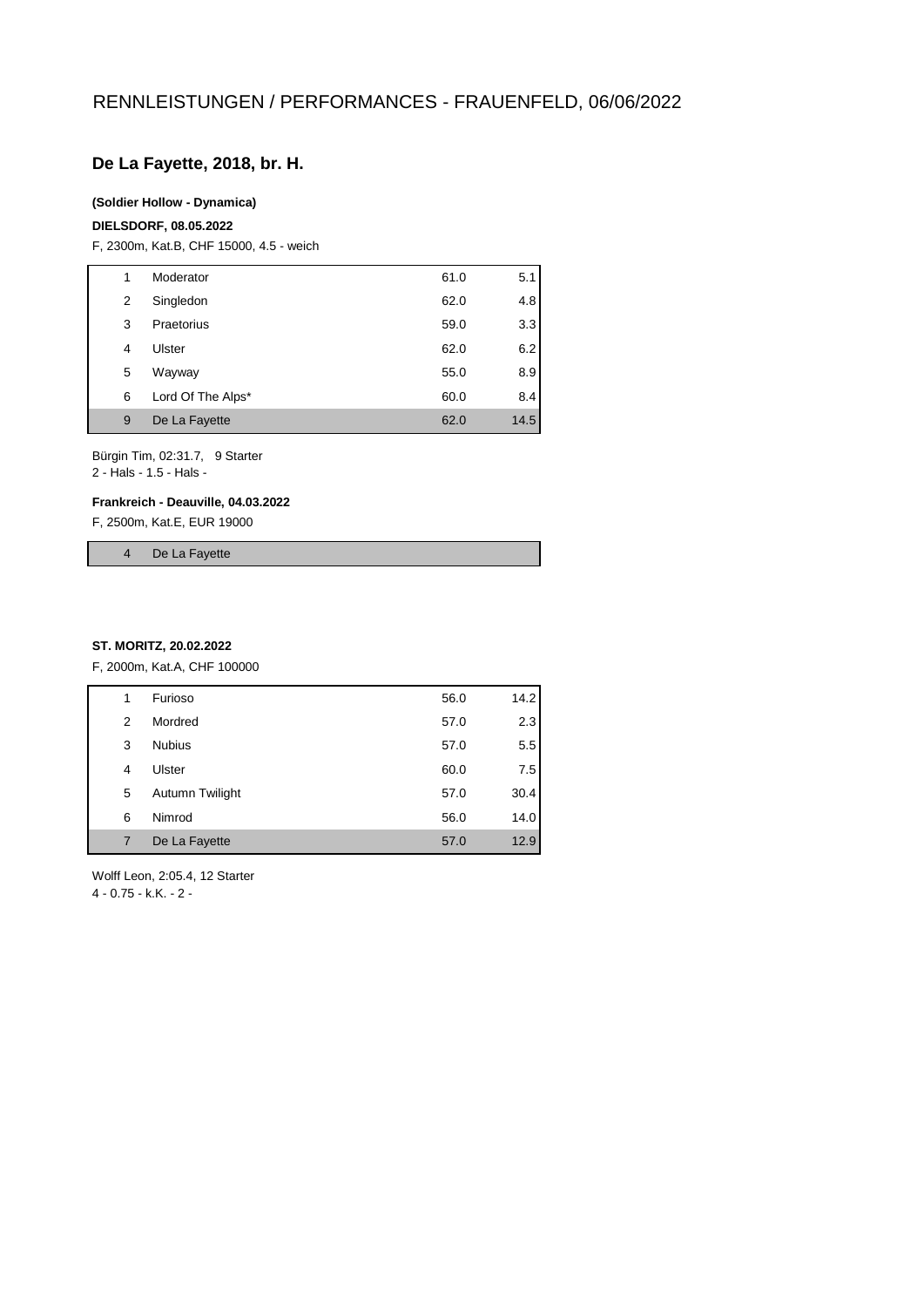# **Friendly Face, 2018, br. H.**

#### **(Galileo - High Celebrity)**

#### **DIELSDORF, 08.05.2022**

F, 2300m, Kat.B, CHF 15000, 4.5 - weich

| 1 | Moderator            | 61.0 | 5.1 |
|---|----------------------|------|-----|
| 2 | Singledon            | 62.0 | 4.8 |
| 3 | Praetorius           | 59.0 | 3.3 |
| 4 | Ulster               | 62.0 | 6.2 |
| 5 | Wayway               | 55.0 | 8.9 |
| 6 | Lord Of The Alps*    | 60.0 | 8.4 |
| 7 | <b>Friendly Face</b> | 62.0 | 5.5 |

Havlin Robert, 02:31.7, 9 Starter 2 - Hals - 1.5 - Hals -

## **Frankreich - ParisLongchamp, 24.10.2021**

F, 1850m, Kat.B, EUR 31000

3 Friendly Face

#### **Frankreich - La Teste de Buch, 03.09.2021**

F, 1900m, Kat.C, EUR 24000

5 Friendly Face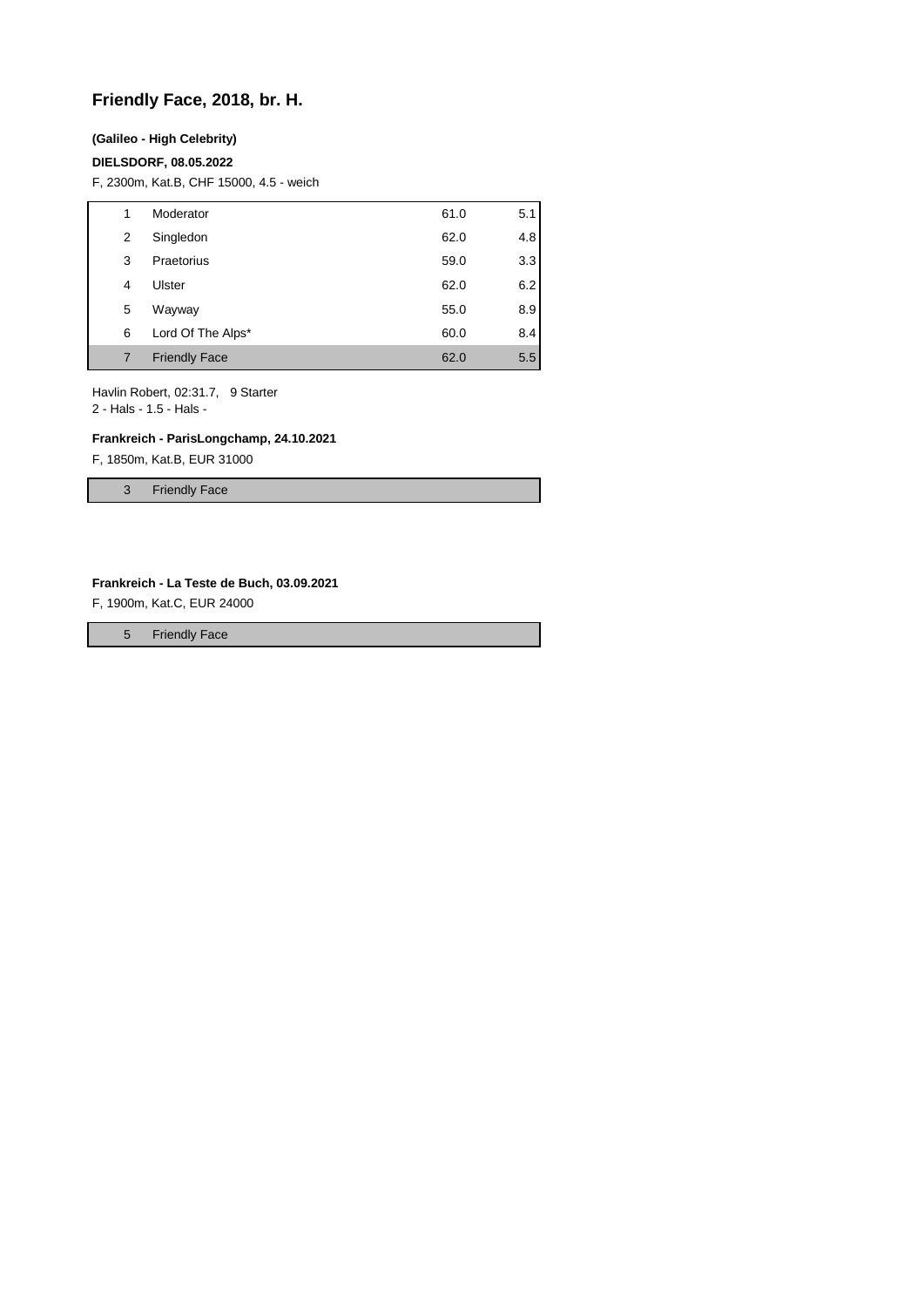# **Lord Of The Alps\*, 2017, F. W.**

### **(Lord of England - Adalawa)**

### **AARAU, 15.05.2022**

F, 2000m, Kat.E, CHF 7000, 3.5 - gut

| $\mathbf{1}$ | Lord Of The Alps* | 61.0 | 2.8 |
|--------------|-------------------|------|-----|
| 2            | Myrina*           | 61.5 | 2.1 |
| 3            | Look alike*       | 58.5 | 4.1 |
| 4            | Cool Sweety*      | 60.0 | 4.5 |
| 5            | Lordino*          | 56.0 | 6.8 |
|              |                   |      |     |

Lheureux Clément, 02:04.7, 5 Starter 2.5 - 2 - 7 - Kopf

**DIELSDORF, 08.05.2022**

F, 2300m, Kat.B, CHF 15000, 4.5 - weich

| 1 | Moderator         | 61.0 | 5.1 |
|---|-------------------|------|-----|
| 2 | Singledon         | 62.0 | 4.8 |
| 3 | Praetorius        | 59.0 | 3.3 |
| 4 | Ulster            | 62.0 | 6.2 |
| 5 | Wayway            | 55.0 | 8.9 |
| 6 | Lord Of The Alps* | 60.0 | 8.4 |

Lheureux Clément, 02:31.7, 9 Starter

2 - Hals - 1.5 - Hals -

### **FRAUENFELD, 18.04.2022**

F, 2000m, Kat.B, CHF 10000, 4 - gut

| 1 | Singledon         | 62.5 | 3.0 |
|---|-------------------|------|-----|
| 2 | Moderator         | 61.0 | 4.1 |
| 3 | Lascalo           | 52.0 | 3.0 |
| 4 | Sir Vulcano       | 58.5 | 5.5 |
| 5 | Shariyar          | 54.5 | 5.6 |
| 6 | Lord Of The Alps* | 55.0 | 5.8 |
|   |                   |      |     |

Zwahlen Karin, , 6 Starter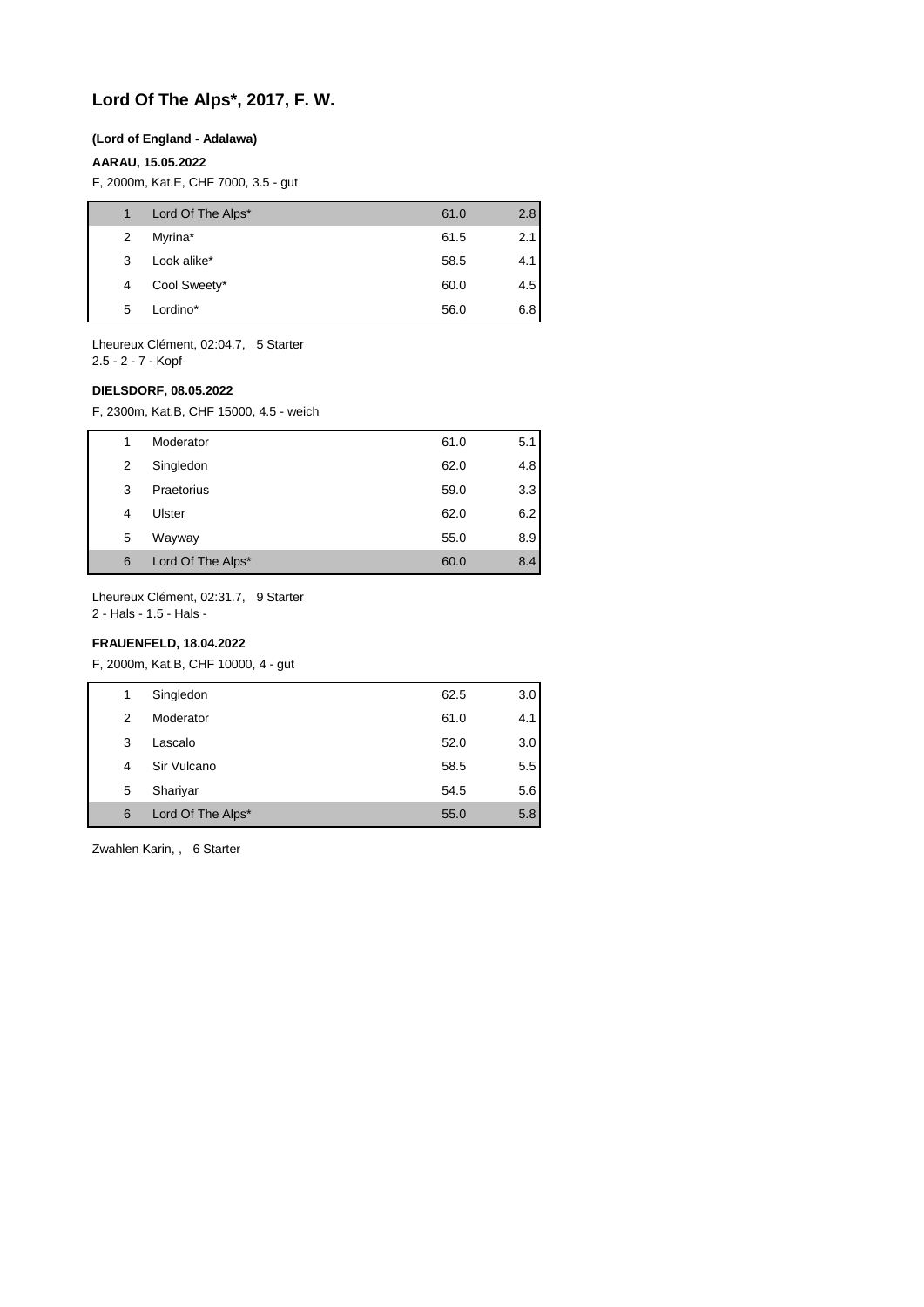### **Moderator, 2017, br. W.**

#### **(Rio De La Plata - Monarquia)**

#### **DIELSDORF, 08.05.2022**

F, 2300m, Kat.B, CHF 15000, 4.5 - weich

| 1 | Moderator         | 61.0 | 5.1 |
|---|-------------------|------|-----|
| 2 | Singledon         | 62.0 | 4.8 |
| 3 | Praetorius        | 59.0 | 3.3 |
| 4 | Ulster            | 62.0 | 6.2 |
| 5 | Wayway            | 55.0 | 8.9 |
| 6 | Lord Of The Alps* | 60.0 | 8.4 |

Veron Fabrice, 02:31.7, 9 Starter

2 - Hals - 1.5 - Hals -

#### **FRAUENFELD, 18.04.2022**

F, 2000m, Kat.B, CHF 10000, 4 - gut

| 1 | Singledon         | 62.5 | 3.0 <sub>1</sub> |
|---|-------------------|------|------------------|
| 2 | Moderator         | 61.0 | 4.1              |
| 3 | Lascalo           | 52.0 | 3.0              |
| 4 | Sir Vulcano       | 58.5 | 5.5              |
| 5 | Shariyar          | 54.5 | 5.6              |
| 6 | Lord Of The Alps* | 55.0 | 5.8              |

Guilbert Nicolas, , 6 Starter

### **DIELSDORF, 26.09.2021**

F, 2475m, Kat.A, CHF 50000, 4 - gut

| 1              | Ulster                | 57.0 | 7.5  |
|----------------|-----------------------|------|------|
| 2              | <b>Nubius</b>         | 59.5 | 2.3  |
| 3              | <b>Flying Officer</b> | 57.0 | 5.3  |
| $\overline{4}$ | Moderator             | 60.5 | 4.6  |
| 5              | Lord Of The Alps*     | 57.0 | 11.4 |
| 6              | Wayway                | 57.0 | 17.8 |
|                |                       |      |      |

Cheminaud Vincent, 02:38.6, 9 Starter Kopf - 5 - 5 - 1.25 -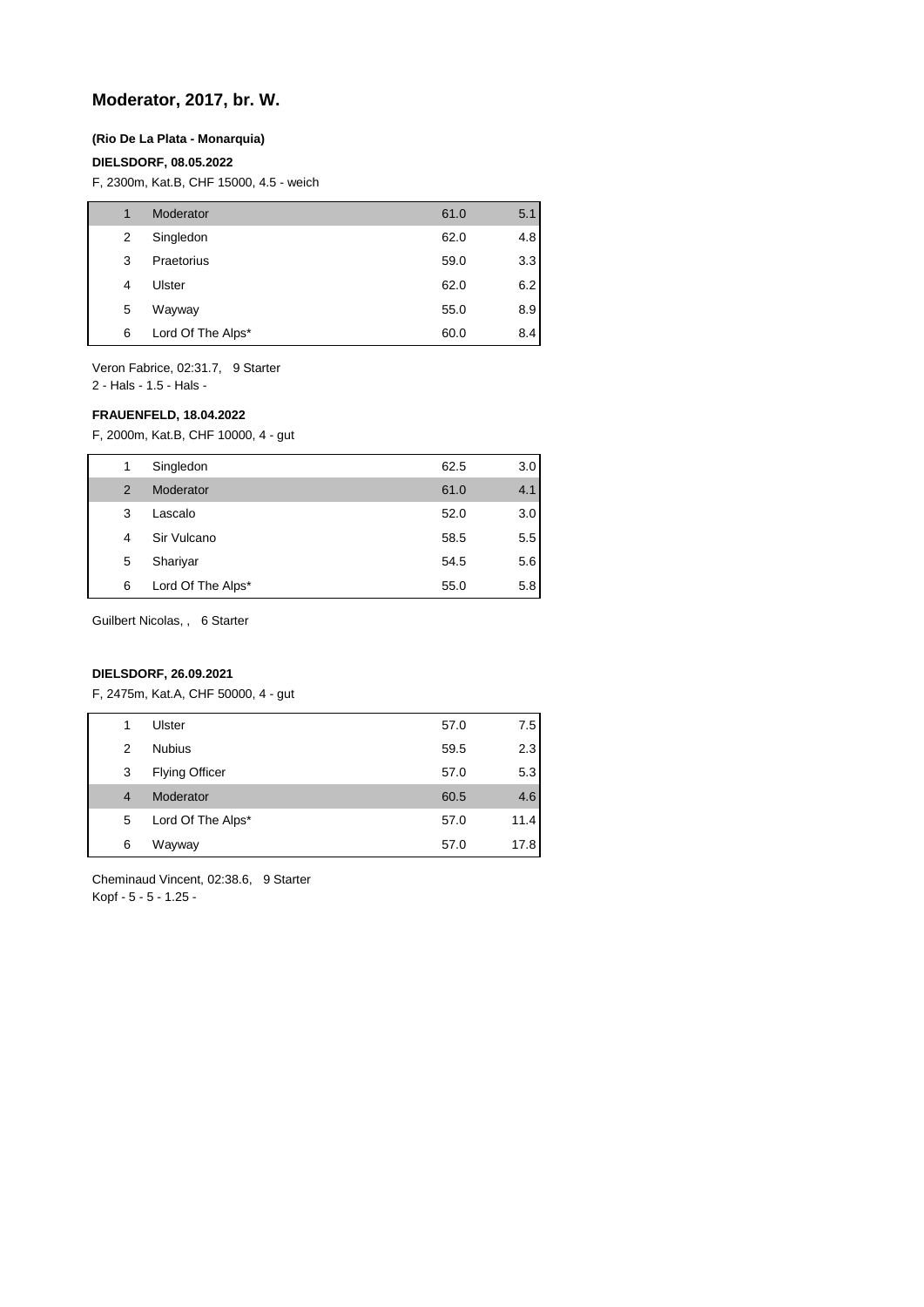# **Ulster, 2015, Sch. W.**

#### **(Intello - Ronaldsay)**

#### **DIELSDORF, 08.05.2022**

F, 2300m, Kat.B, CHF 15000, 4.5 - weich

| 1 | Moderator         | 61.0 | 5.1 |
|---|-------------------|------|-----|
| 2 | Singledon         | 62.0 | 4.8 |
| 3 | Praetorius        | 59.0 | 3.3 |
| 4 | Ulster            | 62.0 | 6.2 |
| 5 | Wayway            | 55.0 | 8.9 |
| 6 | Lord Of The Alps* | 60.0 | 8.4 |
|   |                   |      |     |

Guilbert Nicolas, 02:31.7, 9 Starter

2 - Hals - 1.5 - Hals -

### **ST. MORITZ, 20.02.2022**

F, 2000m, Kat.A, CHF 100000

| 1              | Furioso         | 56.0 | 14.2 |
|----------------|-----------------|------|------|
| 2              | Mordred         | 57.0 | 2.3  |
| 3              | <b>Nubius</b>   | 57.0 | 5.5  |
| $\overline{4}$ | Ulster          | 60.0 | 7.5  |
| 5              | Autumn Twilight | 57.0 | 30.4 |
| 6              | Nimrod          | 56.0 | 14.0 |

Guilbert Nicolas, 2:05.4, 12 Starter

4 - 0.75 - k.K. - 2 -

### **DIELSDORF, 24.10.2021**

F, 2300m, Kat.B, CHF 12000, 3.5 - gut

| 1 | Ulster                | 62.0 | 3.3  |
|---|-----------------------|------|------|
| 2 | <b>Flying Officer</b> | 59.0 | 3.7  |
| 3 | Enjoy Vijay           | 52.0 | 16.1 |
| 4 | Look alike*           | 52.0 | 5.8  |
| 5 | Wayway                | 55.0 | 7.0  |
| 6 | <b>Gold Street</b>    | 56.0 | 3.3  |

Guilbert Nicolas, 02:28.4, 8 Starter Hals - 3.5 - 0.75 - 2 -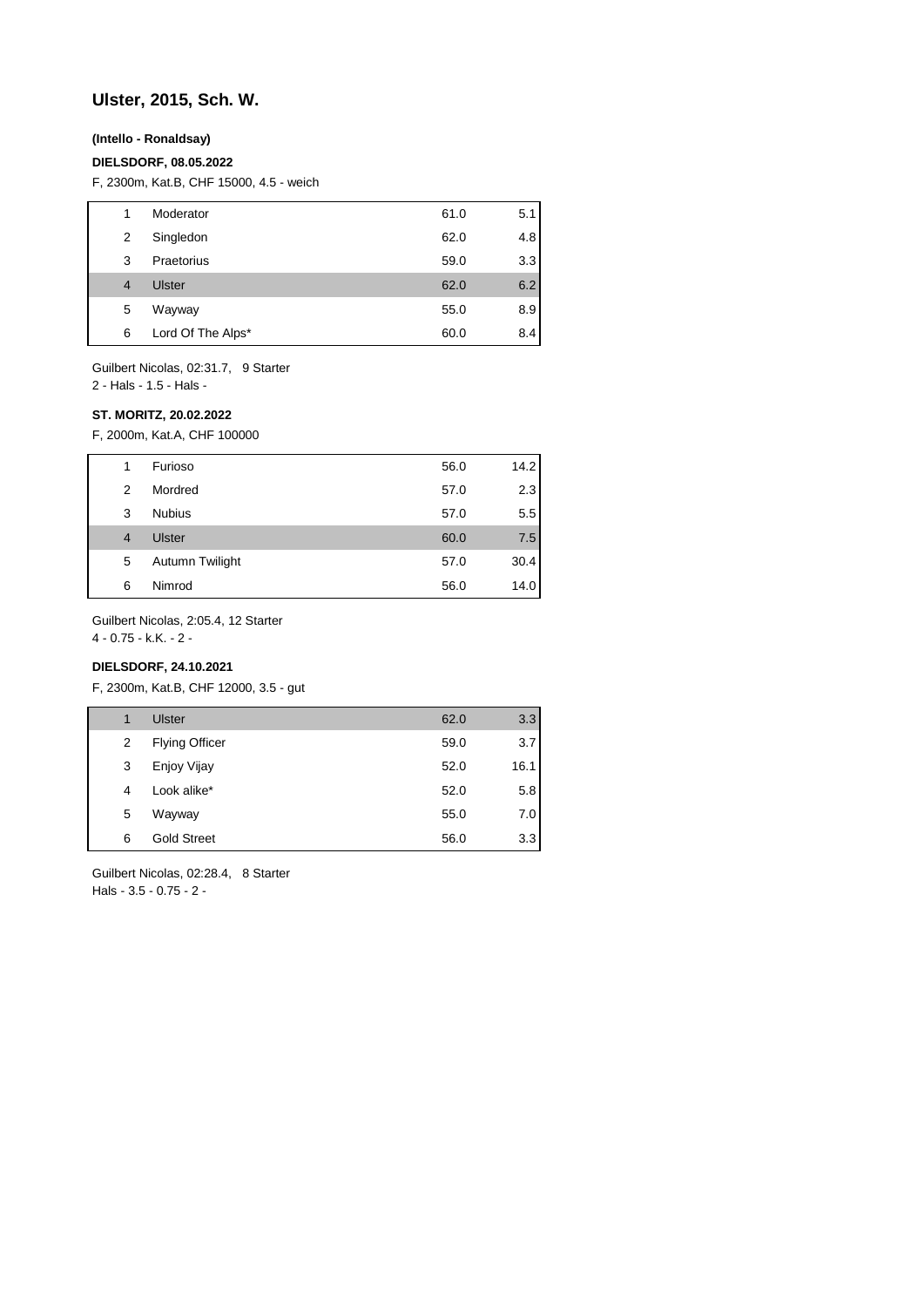# **Dhalam, 2014, dbr. W.**

#### **(Lonhro - War Tigress)**

#### **ST. MORITZ, 20.02.2022**

F, 1300m, Kat.B, CHF 15000

| 1 | Identified       | 61.0 | 1.9  |
|---|------------------|------|------|
| 2 | Hakam            | 60.0 | 4.5  |
| 3 | Tapeten Toni     | 61.0 | 3.9  |
| 4 | Dancing Diamond* | 52.0 | 6.9  |
| 5 | Heloagain        | 59.0 | 4.7  |
| 6 | Dhalam           | 54.0 | 12.2 |

Schneider Carina, 1:18.8, 6 Starter 2 - 1.75 - 4 - 1 -

# **ST. MORITZ, 13.02.2022**

F, 1300m, Kat.B, CHF 15000

| 1 | Hakam        | 56.0 | 7.2 |
|---|--------------|------|-----|
| 2 | Identified   | 61.0 | 2.4 |
| 3 | Tapeten Toni | 58.0 | 5.0 |
| 4 | Shariyar     | 61.0 | 3.8 |
| 5 | Dhalam       | 54.0 | 5.8 |

Schneider Carina, 01:21.7, 6 Starter 0.5 - 9 - Nase - 1.5

# **ST. MORITZ, 06.02.2022**

F, 800m, Kat.B, CHF 15000

|   | Identified       | 61.0 | 2.3 |
|---|------------------|------|-----|
| 2 | Echo Beach       | 62.0 | 2.7 |
| 3 | <b>Dhalam</b>    | 54.0 | 6.1 |
| 4 | Dancing Diamond* | 52.0 | 3.6 |

Schneider Carina, , 5 Starter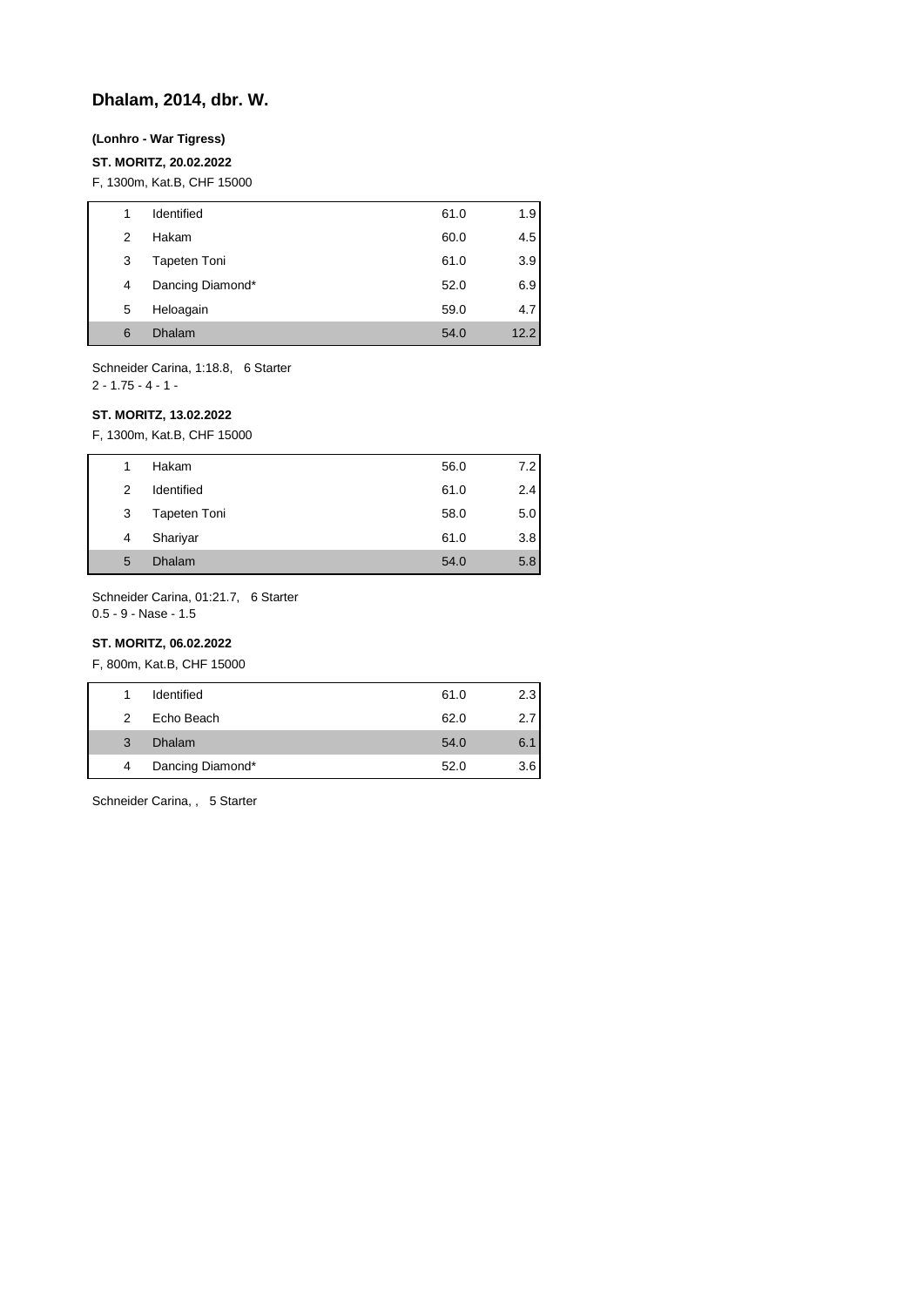### **Hautot, 2015, br. W.**

#### **(Zoffany - Super Hantem)**

#### **DIELSDORF, 08.05.2022**

F, 1600m, Kat.B, CHF 15000, 4.5 - weich

| 1          | Whaze         | 61.0 | 2.0  |
|------------|---------------|------|------|
| 2          | Justin        | 60.0 | 3.4  |
| 3          | Zandvoort     | 60.0 | 5.1  |
| 4          | Miyaz         | 60.0 | 21.0 |
| 5          | Shooting      | 57.0 | 22.7 |
| 6          | Seven O Seven | 59.0 | 5.9  |
| <b>ANG</b> | Hautot        | 61.0 | 9.1  |

Guilbert Nicolas, 01:41.5, 8 Starter

2 - 1 - 0.75 - 0.75 -

#### **AVENCHES, 13.04.2022**

F, 1600m, Kat.B, CHF 12000, 3.8 - gut

| 1 | Zandvoort           | 56.0 | 6.5  |
|---|---------------------|------|------|
| 2 | Justin              | 59.0 | 3.3  |
| 3 | Notte A Roma        | 52.0 | 15.9 |
| 4 | Hakam               | 59.0 | 4.1  |
| 5 | <b>Hautot</b>       | 61.5 | 5.4  |
| 6 | <b>Tapeten Toni</b> | 60.0 | 4.2  |

Guilbert Nicolas, 01:42.7, 6 Starter Hals - 3.5 - 5 - 0.25 -

### **AVENCHES, 14.10.2021**

F, 1600m, Kat.B, CHF 12000, 3.9 - gut

| 1              | Whaze    | 62.0 | 2.9  |
|----------------|----------|------|------|
| 2              | Thalissa | 58.5 | 6.3  |
| 3              | Matey    | 59.0 | 5.1  |
| $\overline{4}$ | Hautot   | 60.0 | 3.3  |
| 5              | Valrose  | 56.5 | 10.9 |
| 6              | Shaolin  | 58.0 | 10.1 |

Guilbert Nicolas, 01:38.6, 6 Starter 2.5 - 0.5 - Hals - 1.25 -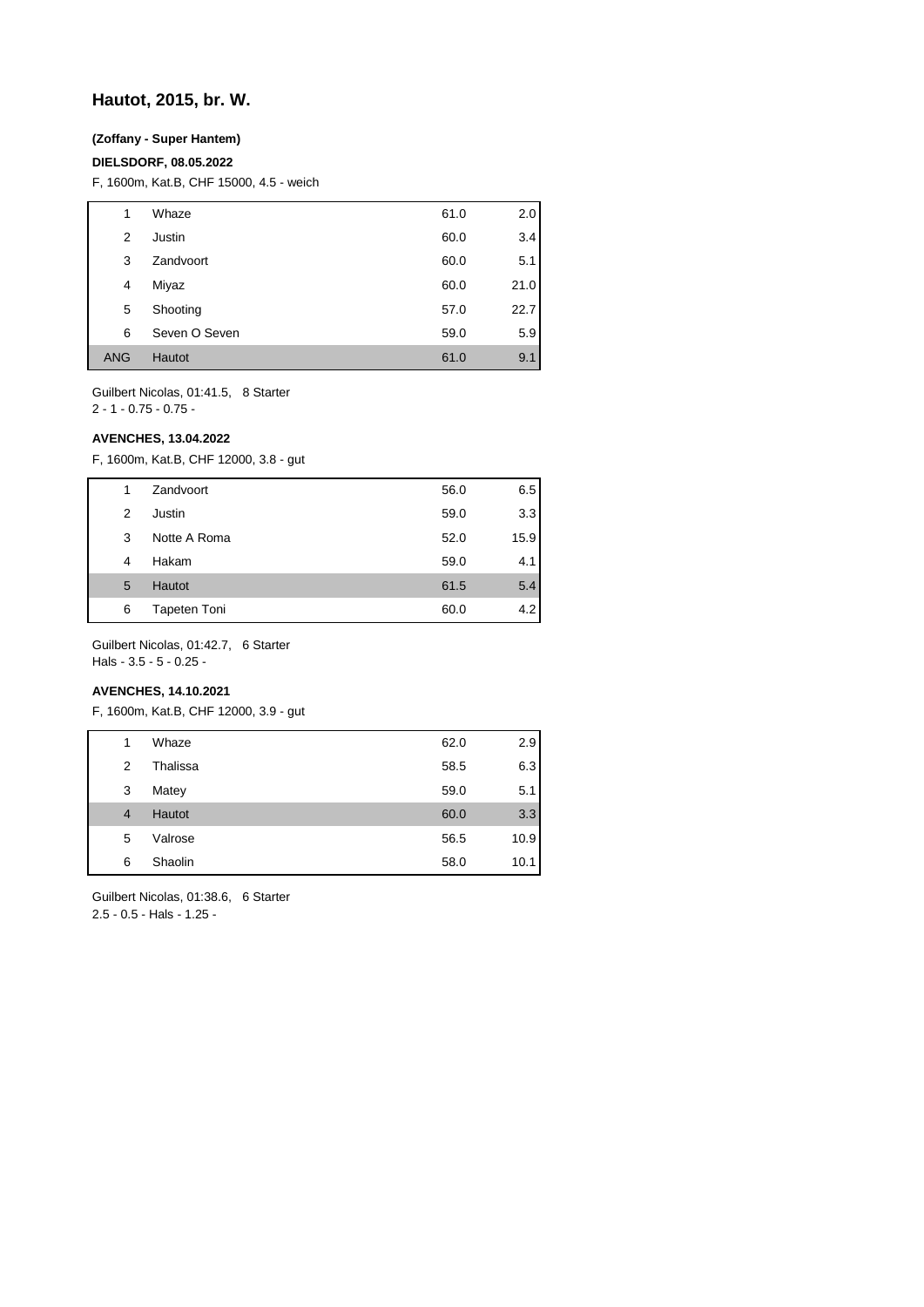### **Justin, 2018, Sch. H.**

### **(Outstrip - Just For Show)**

#### **DIELSDORF, 08.05.2022**

F, 1600m, Kat.B, CHF 15000, 4.5 - weich

| 1 | Whaze         | 61.0 | 2.0  |
|---|---------------|------|------|
| 2 | Justin        | 60.0 | 3.4  |
| 3 | Zandvoort     | 60.0 | 5.1  |
| 4 | Miyaz         | 60.0 | 21.0 |
| 5 | Shooting      | 57.0 | 22.7 |
| 6 | Seven O Seven | 59.0 | 5.9  |

Campos Remi, 01:41.5, 8 Starter

 $2 - 1 - 0.75 - 0.75 -$ 

### **AVENCHES, 13.04.2022**

F, 1600m, Kat.B, CHF 12000, 3.8 - gut

| 1 | Zandvoort    | 56.0 | 6.5  |
|---|--------------|------|------|
| 2 | Justin       | 59.0 | 3.3  |
| 3 | Notte A Roma | 52.0 | 15.9 |
| 4 | Hakam        | 59.0 | 4.1  |
| 5 | Hautot       | 61.5 | 5.4  |
| 6 | Tapeten Toni | 60.0 | 4.2  |

Campos Remi, 01:42.7, 6 Starter

Hals - 3.5 - 5 - 0.25 -

### **Frankreich - Lyon-la Soie, 18.11.2021**

F, 1800m, Kat.E, EUR 16000

2 Justin

Vogt Sibylle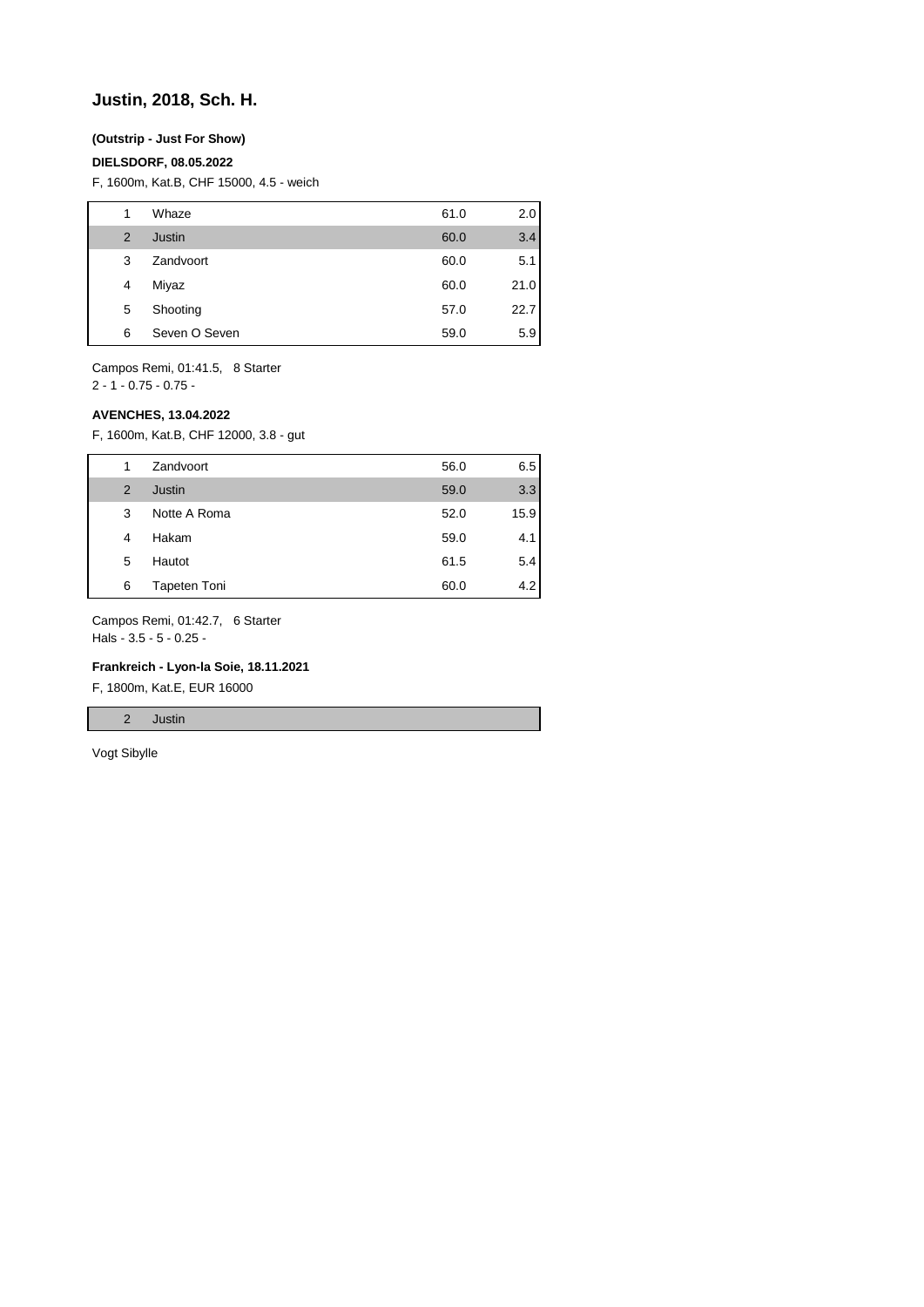# **Matey, 2013, br. W.**

#### **(Slickly - Madeleine's Blush)**

**Italien - Merano, 29.05.2022**

F, 1600m, Kat.F, EUR 6500

2 Matey

Am.Wendel Claudia

### **Italien - Merano, 15.05.2022**

F, 1600m, Kat.F, EUR 6500

1 Matey

Am.Wendel Claudia

#### **Italien - Milano, 27.10.2021**

F, 1400m, Kat.E, EUR 18700

UNPL. Matey

Am.Wendel Claudia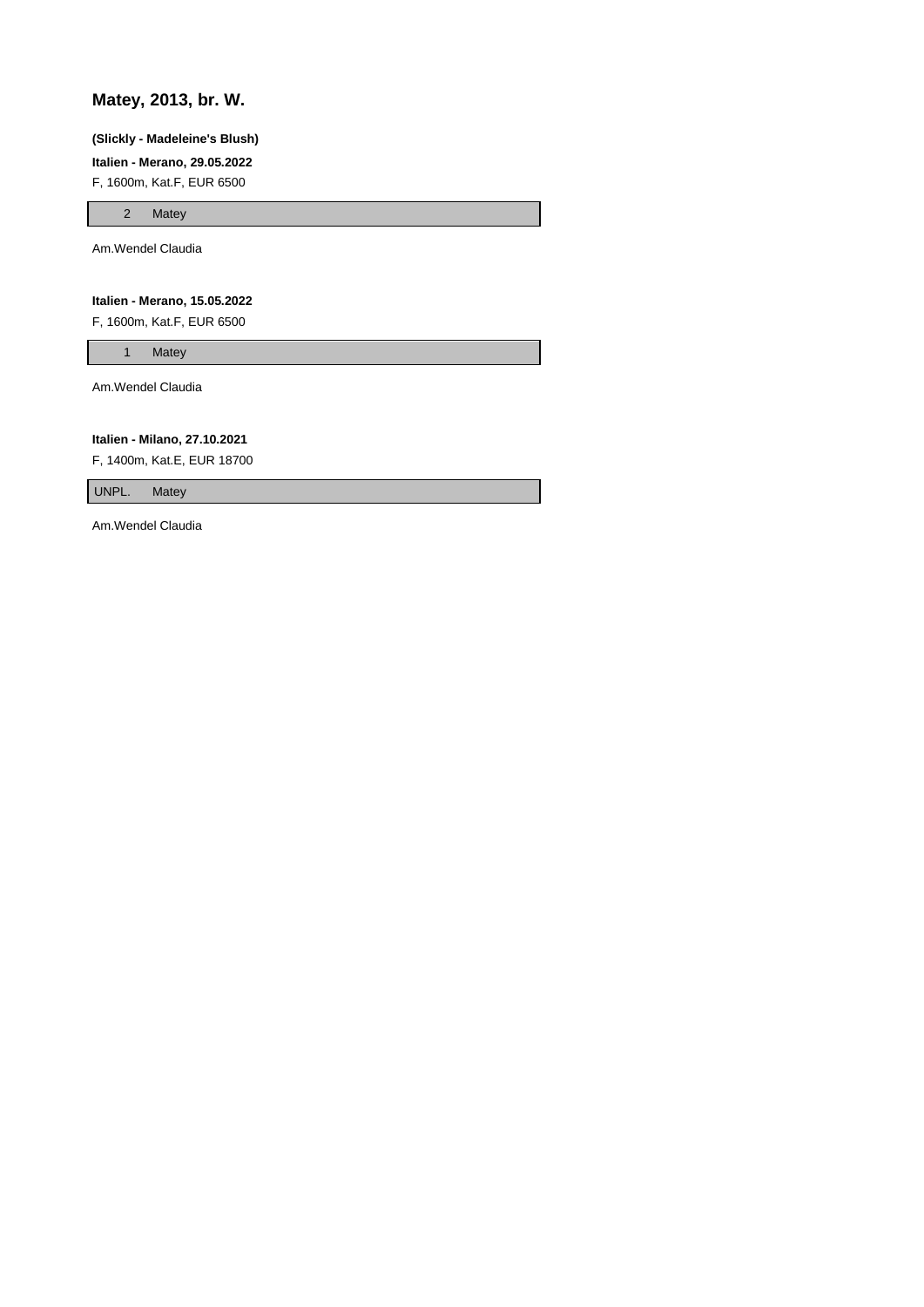# **Miyaz, 2018, Sch. W.**

**(Siyouni - Mila)**

#### **DIELSDORF, 08.05.2022**

F, 1600m, Kat.B, CHF 15000, 4.5 - weich

| 1              | Whaze         | 61.0 | 2.0  |
|----------------|---------------|------|------|
| 2              | Justin        | 60.0 | 3.4  |
| 3              | Zandvoort     | 60.0 | 5.1  |
| $\overline{4}$ | Miyaz         | 60.0 | 21.0 |
| 5              | Shooting      | 57.0 | 22.7 |
| 6              | Seven O Seven | 59.0 | 5.9  |
|                |               |      |      |

Lheureux Clément, 01:41.5, 8 Starter 2 - 1 - 0.75 - 0.75 -

#### **AVENCHES, 13.04.2022**

F, 1800m, Kat.E, CHF 9000, 3.8 - gut

| 1 | Nick Cassedy | 57.0 | 2.7  |
|---|--------------|------|------|
| 2 | Shooting     | 55.5 | 4.8  |
| 3 | Shaolin      | 59.5 | 14.2 |
| 4 | Reybus       | 55.5 | 3.6  |
| 5 | Top Cat      | 53.0 | 14.2 |
| 6 | Miyaz        | 61.5 | 5.3  |

Werder Pablo, 02:03.4, 6 Starter

2 - 8 - 1 - 7 -

## **FRAUENFELD, 05.09.2021**

F, 2400m, Kat.A, CHF 50000, 4 - gut

| 1 | Galactica    | 56.5 | 1.9 |
|---|--------------|------|-----|
| 2 | Domstürmer   | 58.0 | 4.4 |
| 3 | Sir Vulcano  | 58.0 | 3.4 |
| 4 | Kind of Cool | 58.0 | 4.5 |
| 5 | Miyaz        | 58.0 | 5.8 |

Lheureux Clément, 02:36.5, 5 Starter 0.75 - 3.5 - 2.5 - 4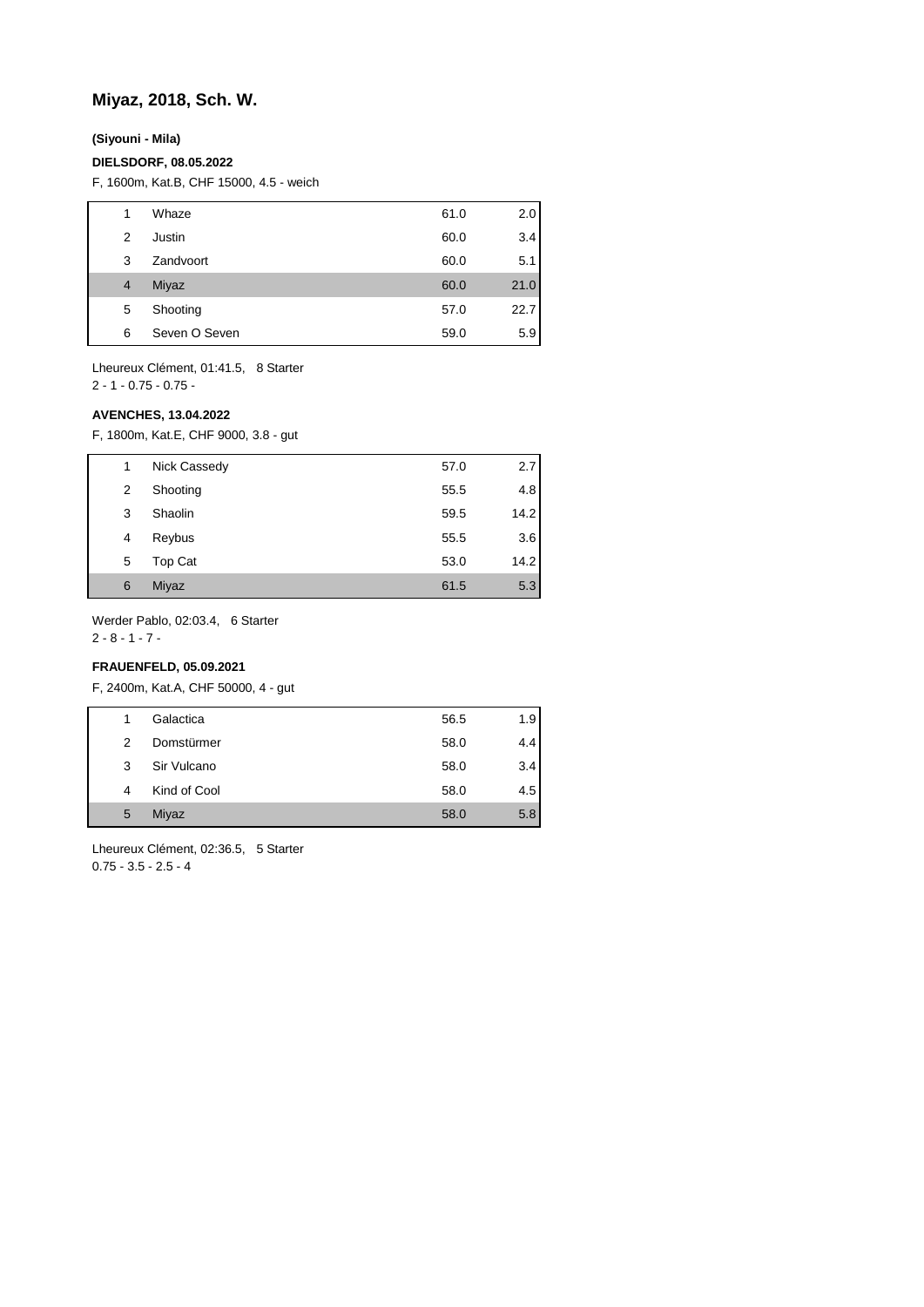# **Shariyar, 2018, br. W.**

#### **(Exceed and Excel - Shalanaya )**

#### **FRAUENFELD, 18.04.2022**

F, 2000m, Kat.B, CHF 10000, 4 - gut

| 1 | Singledon         | 62.5 | 3.0 |
|---|-------------------|------|-----|
| 2 | Moderator         | 61.0 | 4.1 |
| 3 | Lascalo           | 52.0 | 3.0 |
| 4 | Sir Vulcano       | 58.5 | 5.5 |
| 5 | Shariyar          | 54.5 | 5.6 |
| 6 | Lord Of The Alps* | 55.0 | 5.8 |

Schneider Carina, , 6 Starter

### **ST. MORITZ, 20.02.2022**

F, 2000m, Kat.A, CHF 100000

| 1  | Furioso         | 56.0 | 14.2 |
|----|-----------------|------|------|
| 2  | Mordred         | 57.0 | 2.3  |
| 3  | <b>Nubius</b>   | 57.0 | 5.5  |
| 4  | Ulster          | 60.0 | 7.5  |
| 5  | Autumn Twilight | 57.0 | 30.4 |
| 6  | Nimrod          | 56.0 | 14.0 |
| 10 | Shariyar        | 59.0 | 7.4  |
|    |                 |      |      |

Pecheur Maxim, 2:05.4, 12 Starter

4 - 0.75 - k.K. - 2 -

### **ST. MORITZ, 13.02.2022**

F, 1300m, Kat.B, CHF 15000

| 1              | Hakam        | 56.0 | 7.2 |
|----------------|--------------|------|-----|
| $\mathcal{P}$  | Identified   | 61.0 | 2.4 |
| 3              | Tapeten Toni | 58.0 | 5.0 |
| $\overline{4}$ | Shariyar     | 61.0 | 3.8 |
| 5              | Dhalam       | 54.0 | 5.8 |

Pecheur Maxim, 01:21.7, 6 Starter 0.5 - 9 - Nase - 1.5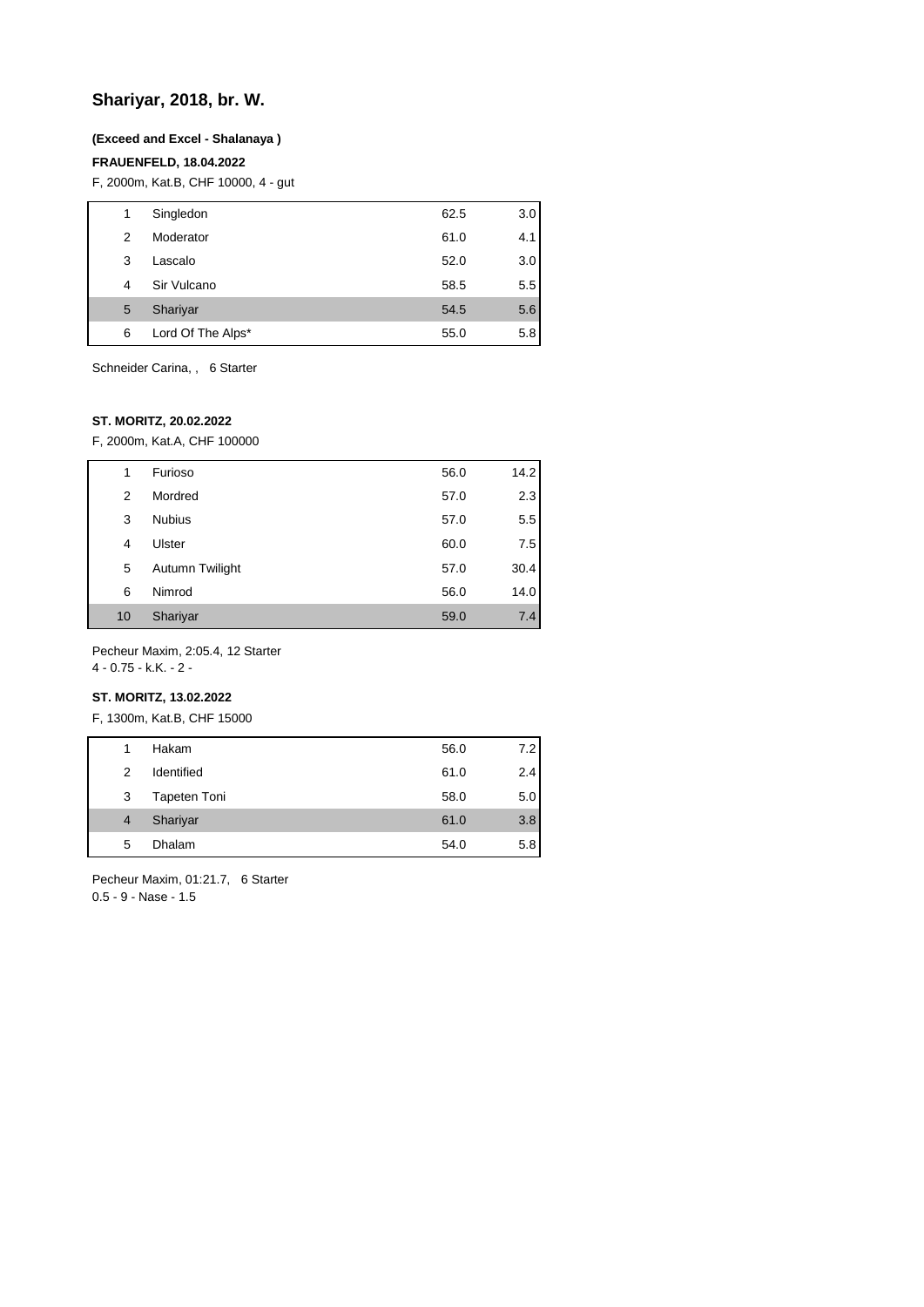# **Whaze, 2017, F. H.**

### **(New Approach - Sarach)**

#### **DIELSDORF, 08.05.2022**

F, 1600m, Kat.B, CHF 15000, 4.5 - weich

| 1 | Whaze         | 61.0 | 2.0  |
|---|---------------|------|------|
| 2 | Justin        | 60.0 | 3.4  |
| 3 | Zandvoort     | 60.0 | 5.1  |
| 4 | Miyaz         | 60.0 | 21.0 |
| 5 | Shooting      | 57.0 | 22.7 |
| 6 | Seven O Seven | 59.0 | 5.9  |

Zwahlen Karin, 01:41.5, 8 Starter

2 - 1 - 0.75 - 0.75 -

#### **AVENCHES, 14.10.2021**

F, 1600m, Kat.B, CHF 12000, 3.9 - gut

| 1 | Whaze    | 62.0 | 2.9  |
|---|----------|------|------|
| 2 | Thalissa | 58.5 | 6.3  |
| 3 | Matey    | 59.0 | 5.1  |
| 4 | Hautot   | 60.0 | 3.3  |
| 5 | Valrose  | 56.5 | 10.9 |
| 6 | Shaolin  | 58.0 | 10.1 |

Lheureux Clément, 01:38.6, 6 Starter

2.5 - 0.5 - Hals - 1.25 -

### **DIELSDORF, 26.09.2021**

F, 1800m, Kat.B, CHF 15000, 4 - gut

| 1              | Hautot    | 60.0 | 6.5  |
|----------------|-----------|------|------|
| $\overline{2}$ | Whaze     | 61.0 | 1.7  |
| 3              | Justin    | 59.0 | 5.3  |
| 4              | Shaolin   | 58.0 | 10.5 |
| 5              | Valrose   | 54.5 | 10.5 |
| 6              | Very Meri | 60.0 | 10.7 |

Zwahlen Karin, 01:49.9, 7 Starter Hals - 4 - 2.5 - 1.5 -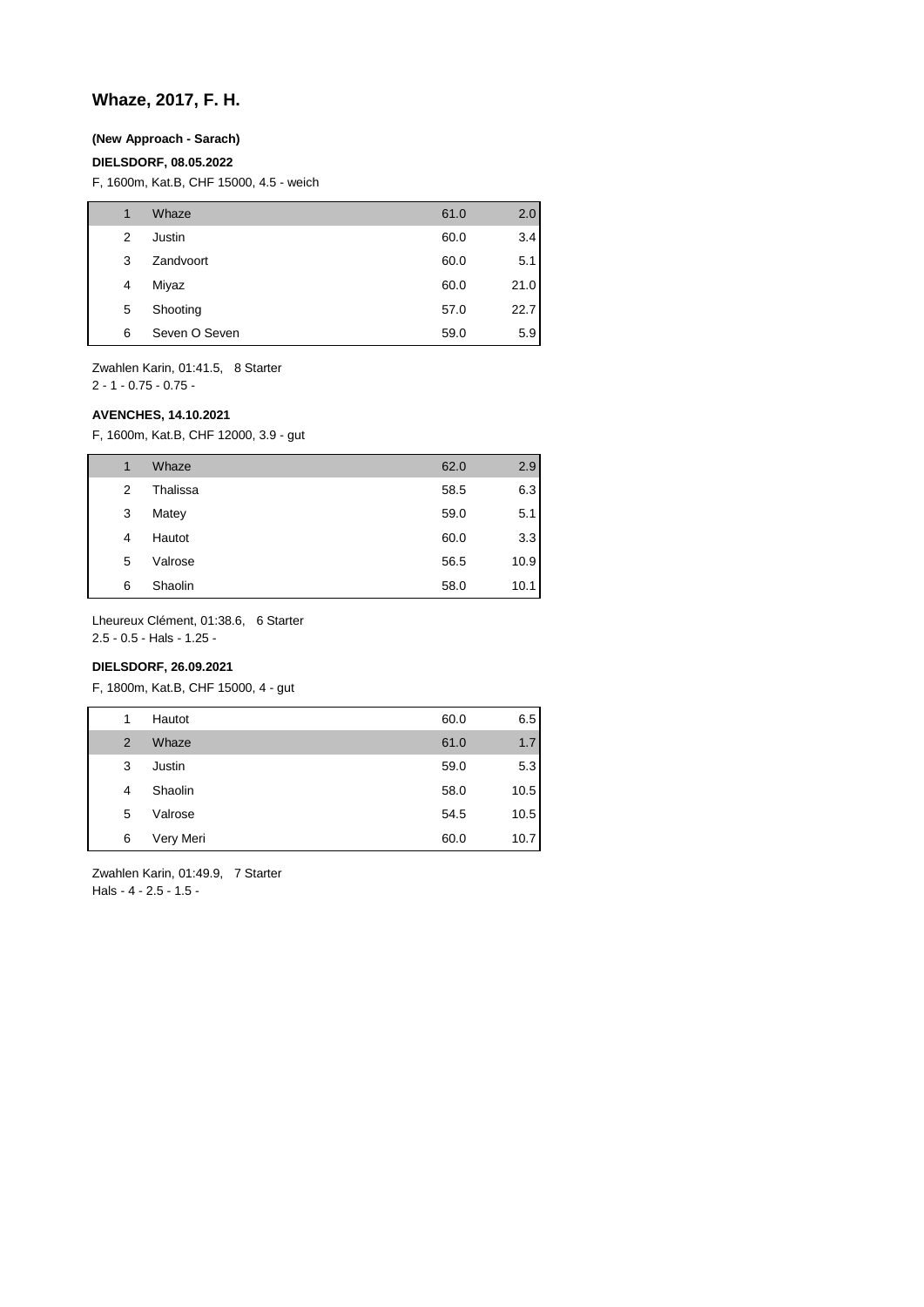# **Arrincton\*, 2016, F. St.**

### **(Calming Influence - Angelfire)**

### **FRAUENFELD, 18.04.2022**

F, 1850m, Kat.F, CHF 7000, 4 - gut

| 1 | Giulietta*   | 54.5 |
|---|--------------|------|
| 2 | Scotsh Club* | 55.0 |
| 3 | Arrincton*   | 53.5 |
| 4 | Step Up      | 61.0 |
| 5 | Nay Fay*     | 53.5 |
| 6 | Carya*       | 60.5 |

Besenyei Ferenc, , 11 Starter

### **DIELSDORF, 24.10.2021**

F, 2000m, Kat.F, CHF 7000, 3.5 - gut

| 1 |   | Win Win        | 60.5 | 3.0  |
|---|---|----------------|------|------|
|   | 2 | Journey Flash  | 61.0 | 4.3  |
| 3 |   | Fiesta*        | 55.5 | 6.0  |
| 4 |   | Shamorin*      | 55.0 | 19.3 |
| 5 |   | Blue Memories* | 62.5 | 6.1  |
| 6 |   | Arrincton*     | 56.5 | 5.7  |

Am.Schnyder Cecilia, 02:10.0, 10 Starter

1.5 - 1.75 - 4 - 0.75 -

### **DIELSDORF, 26.09.2021**

F, 2000m, Kat.F, CHF 8000, 4 - gut

| 1             | Fleur d'Ipanema | 60.5 | 6.6  |
|---------------|-----------------|------|------|
| $\mathcal{P}$ | Arrincton*      | 53.5 | 15.2 |
| 3             | Win Win         | 59.0 | 5.8  |
| 4             | Jazou*          | 59.0 | 5.7  |
| 5             | Shamorin*       | 55.0 | 21.1 |
| 6             | Sabayonne*      | 58.5 | 22.1 |

Besenyei Ferenc, 02:10.7, 13 Starter  $1.25 - 1 - 1.25 - 1$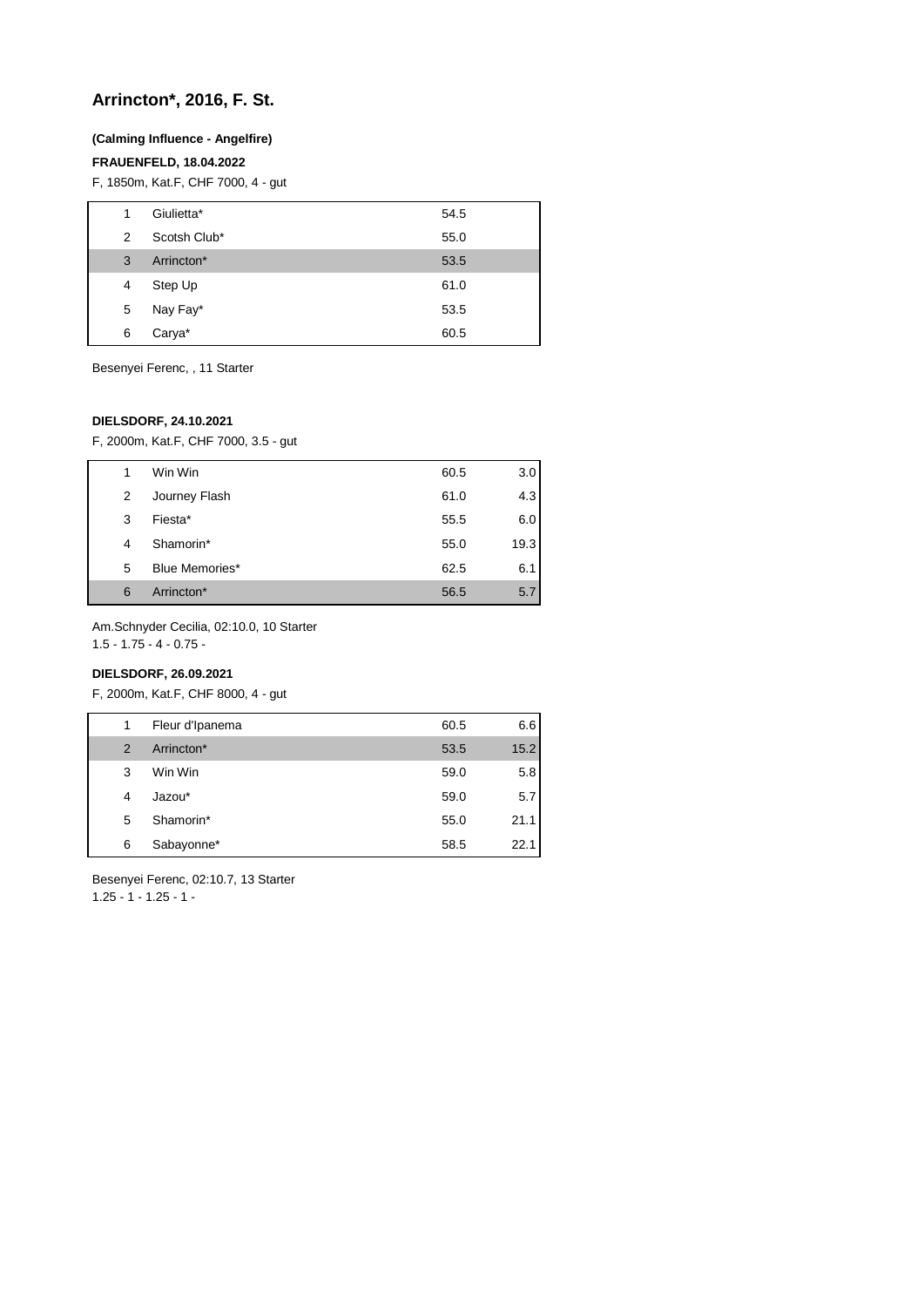# **Cool Sweety\*, 2013, dbr. W.**

#### **(Sweet Venture - Calliara)**

#### **AARAU, 15.05.2022**

F, 2000m, Kat.E, CHF 7000, 3.5 - gut

| 1. | Lord Of The Alps* | 61.0 | 2.8 |
|----|-------------------|------|-----|
| 2  | Myrina*           | 61.5 | 2.1 |
| 3  | Look alike*       | 58.5 | 4.1 |
| 4  | Cool Sweety*      | 60.0 | 4.5 |
| 5  | Lordino*          | 56.0 | 6.8 |
|    |                   |      |     |

Bürgin Tim, 02:04.7, 5 Starter

2.5 - 2 - 7 - Kopf

## **ST. MORITZ, 20.02.2022**

F, 1800m, Kat.E, CHF 10000

| 1              | Samurai         | 61.0 | 7.1 |
|----------------|-----------------|------|-----|
| 2              | Enjoy Vijay     | 59.0 | 2.9 |
| 3              | Fiesta*         | 53.5 | 9.2 |
| $\overline{4}$ | Cool Sweety*    | 59.0 | 7.0 |
| 5              | Fleur d'Ipanema | 58.5 | 4.7 |
| 6              | Larry Lobster   | 58.0 | 7.4 |

Pecheur Maxim, 1:54.8, 8 Starter Kopf - 4 - 1 - 7 -

### **ST. MORITZ, 13.02.2022**

F, 1600m, Kat.E, CHF 10000

| 1 | Heloagain        | 57.0 | 5.5 |
|---|------------------|------|-----|
| 2 | Enjoy Vijay      | 58.0 | 4.6 |
| 3 | Albedo Effect    | 57.0 | 6.0 |
| 4 | Dancing Diamond* | 53.5 | 5.0 |
| 5 | Cool Sweety*     | 59.0 | 4.4 |
| 6 | Larry Lobster    | 58.0 | 6.2 |

Pecheur Maxim, 01:45.5, 7 Starter 5 - 0.75 - 10 - Hals -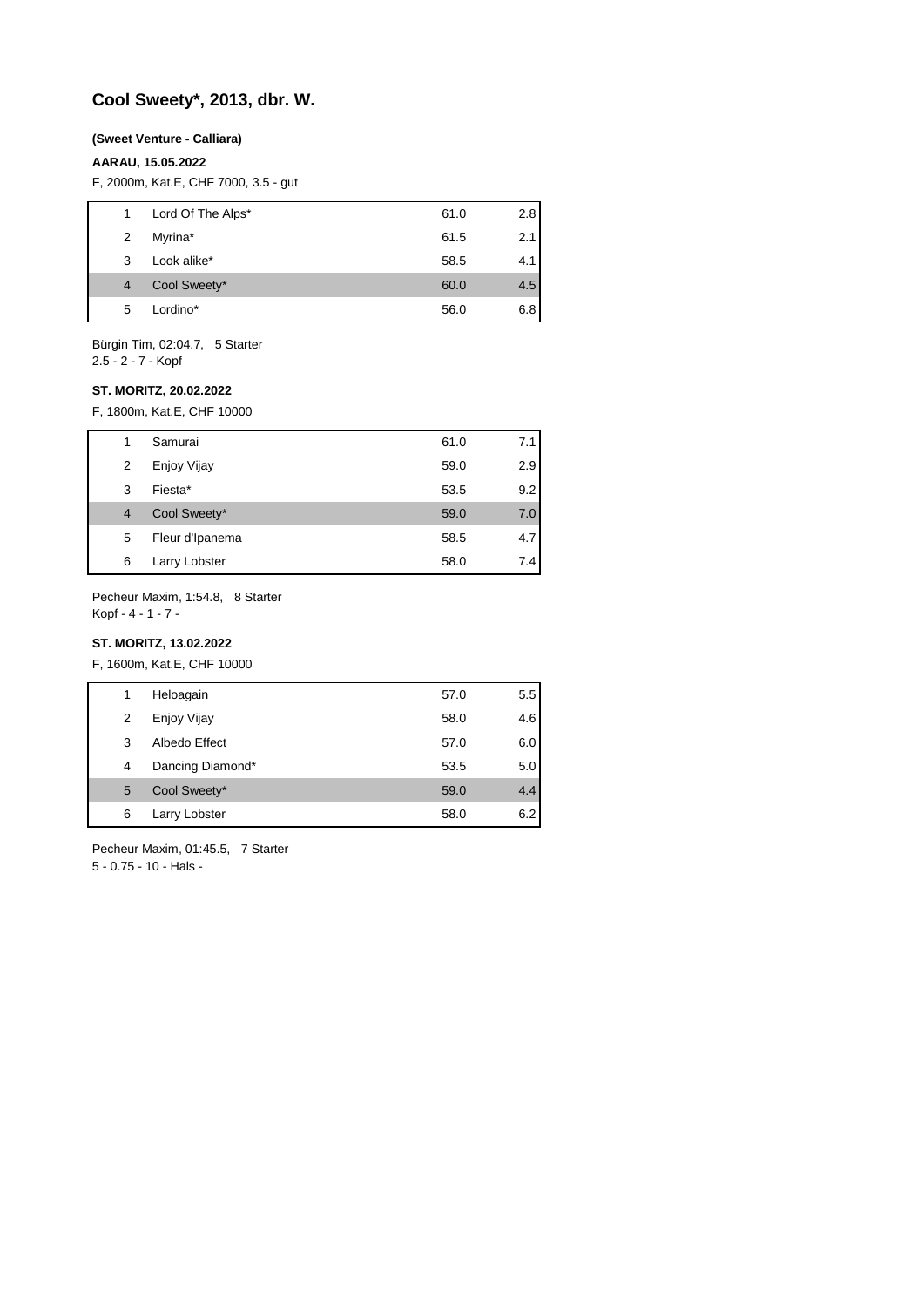# **Fairy Wish, 2018, br. St.**

#### **(Vadamos - Forgotten Wish)**

#### **DIELSDORF, 08.05.2022**

F, 2300m, Kat.F, CHF 8000, 4.5 - weich

| 1  | Cri de Lope       | 56.0 | 7.9  |
|----|-------------------|------|------|
| 2  | Pontero           | 62.0 | 4.6  |
| 3  | Managua*          | 60.0 | 16.7 |
| 4  | Fiesta*           | 53.5 | 6.4  |
| 5  | Shamorin*         | 52.0 | 23.8 |
| 6  | Randolina*        | 54.5 | 15.3 |
| 13 | <b>Fairy Wish</b> | 62.5 | 13.1 |

Zwahlen Karin, 02:38.0, 14 Starter Hals - 0.25 - k.K. - Hals -

**AVENCHES, 13.04.2022**

F, 2150m, Kat.E, CHF 9000, 3.8 - gut

| 1 | Myrina*           | 54.5 | 7.9  |
|---|-------------------|------|------|
| 2 | Tenorio           | 61.5 | 12.3 |
| 3 | Scappato (H)      | 62.0 | 2.4  |
| 4 | Fleur d'Ipanema   | 57.0 | 8.8  |
| 5 | <b>Fairy Wish</b> | 57.5 | 23.2 |
| 6 | Lorena*           | 59.5 | 6.0  |

Zwahlen Karin, 02:26.2, 10 Starter

2 - 1.5 - 3.5 - 1 -

## **DIELSDORF, 24.10.2021**

F, 1800m, Kat.E, CHF 7000, 3.5 - gut

| 1 | Myrina*           | 55.0 | 9.3  |
|---|-------------------|------|------|
| 2 | Jeföhl            | 55.5 | 5.0  |
| 3 | Ophelia           | 52.5 | 6.0  |
| 4 | Segantini*        | 57.0 | 19.7 |
| 5 | Managua*          | 57.0 | 6.9  |
| 6 | Jashiba*          | 52.5 | 9.4  |
| 9 | <b>Fairy Wish</b> | 60.0 | 4.1  |

Werder Pablo, 01:51.2, 12 Starter K.K. - 4 - 0.75 - 2 -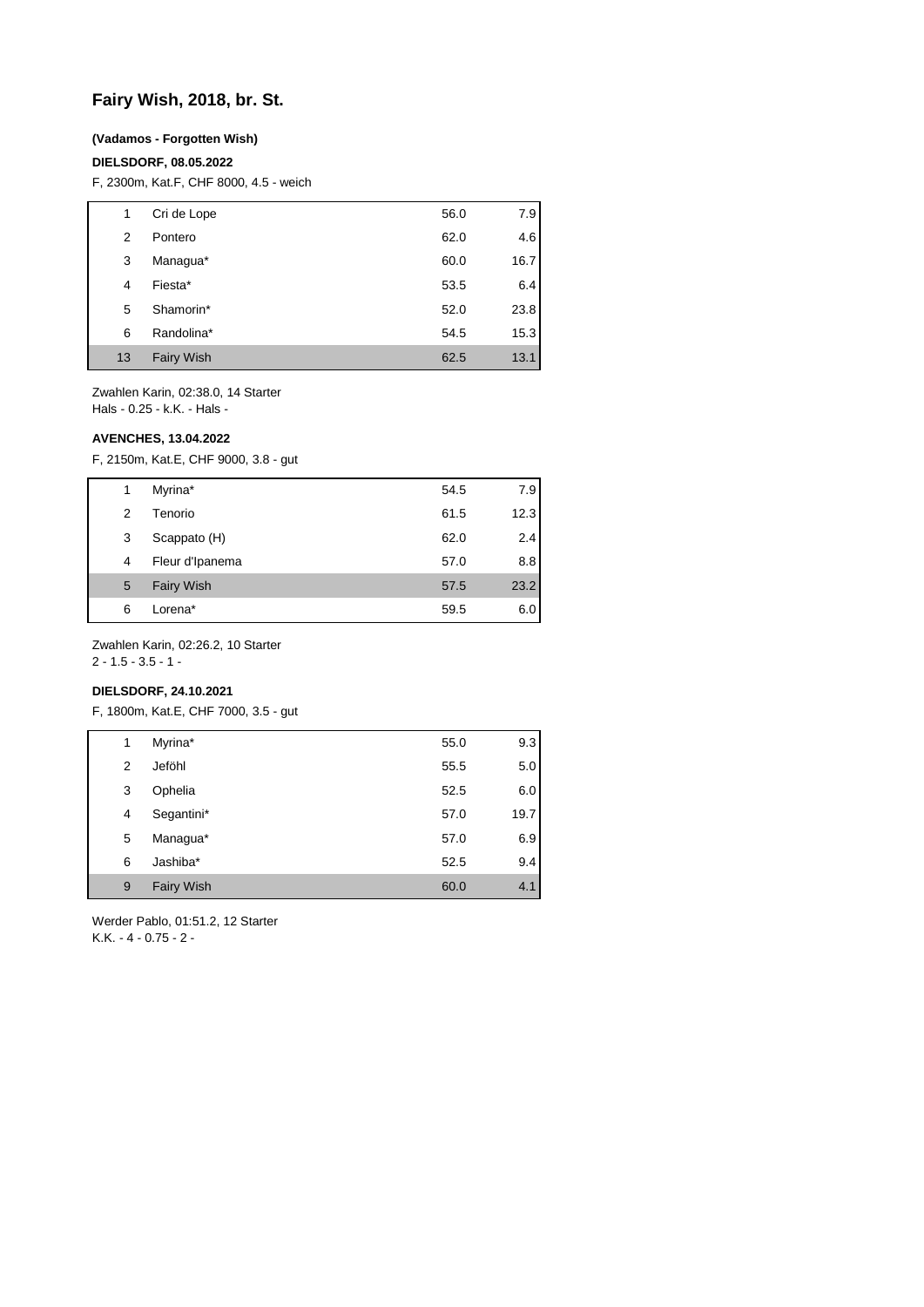### **Jeföhl, 2015, Sch. St.**

#### **(Maxios - Josephine Blanche)**

### **DIELSDORF, 24.10.2021**

F, 1800m, Kat.E, CHF 7000, 3.5 - gut

| 1              | Myrina*    | 55.0 | 9.3  |
|----------------|------------|------|------|
| $\overline{2}$ | Jeföhl     | 55.5 | 5.0  |
| 3              | Ophelia    | 52.5 | 6.0  |
| 4              | Segantini* | 57.0 | 19.7 |
| 5              | Managua*   | 57.0 | 6.9  |
| 6              | Jashiba*   | 52.5 | 9.4  |

Am.Donzé Yvonne, 01:51.2, 12 Starter K.K. - 4 - 0.75 - 2 -

#### **AVENCHES, 14.10.2021**

F, 2150m, Kat.F, CHF 8000, 3.9 - gut

| 1 | Jeföhl                | 54.5 | 16.2 |
|---|-----------------------|------|------|
| 2 | Pontero               | 63.0 | 3.4  |
| 3 | Moon Gem <sup>*</sup> | 61.0 | 8.4  |
| 4 | Fame On You           | 59.0 | 6.1  |
| 5 | Larissa*              | 59.0 | 8.9  |
| 6 | Scotsh Club*          | 56.5 | 15.3 |

Am.Donzé Yvonne, 02:23.6, 14 Starter

Hals - 0.25 - 1 - 3.5 -

### **FRAUENFELD, 05.09.2021**

F, 1850m, Kat.F, CHF 8000, 4 - gut

| 1 | Archi Pink    | 58.0 | 5.0  |
|---|---------------|------|------|
| 2 | Step Up       | 58.5 | 5.5  |
| 3 | Warega        | 55.5 | 15.9 |
| 4 | Scotsh Club*  | 58.5 | 5.0  |
| 5 | Journey Flash | 61.0 | 6.0  |
| 6 | Jeföhl        | 59.5 | 6.3  |

Veron Fabrice, 01:59.8, 10 Starter Kopf - k.K. - 1.5 - 0.75 -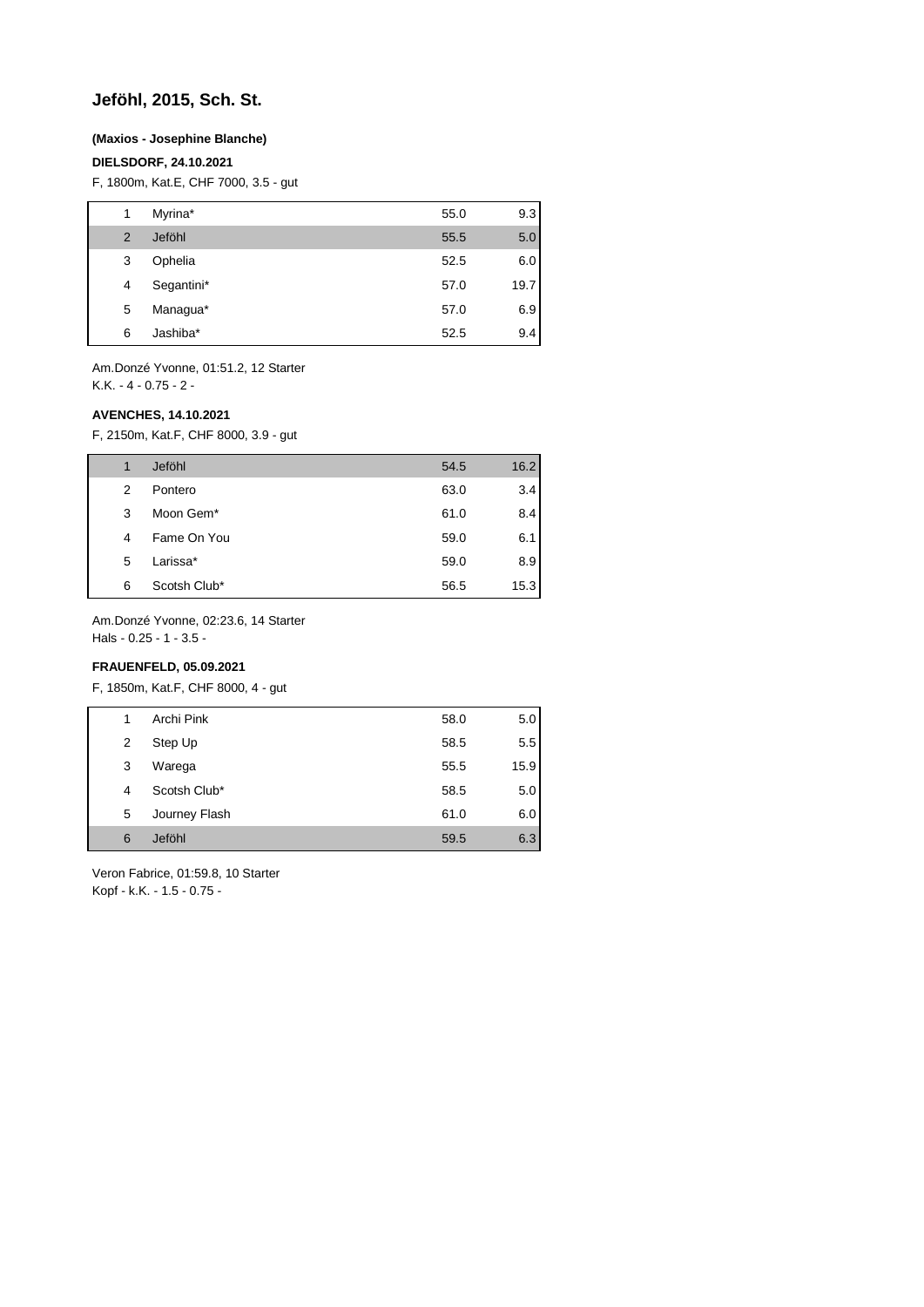# **Journey Flash, 2016, br. W.**

#### **(Casamento - Journey's End)**

### **AVENCHES, 13.04.2022**

F, 2150m, Kat.F, CHF 8000, 3.8 - gut

| 1 | Journey Flash | 61.0 | 4.6  |
|---|---------------|------|------|
| 2 | Jascarpone*   | 52.5 | 31.4 |
| 3 | Fiesta*       | 59.5 | 6.9  |
| 4 | Qadan         | 62.5 | 5.8  |
| 5 | Ganador*      | 60.0 | 3.3  |
| 6 | Randolina*    | 54.0 | 10.8 |

Schneider Carina, 02:25.0, 10 Starter 2.5 - 0.25 - 0.75 - 2 -

#### **DIELSDORF, 24.10.2021**

F, 2000m, Kat.F, CHF 7000, 3.5 - gut

| 1 | Win Win        | 60.5 | 3.0 <sub>1</sub> |
|---|----------------|------|------------------|
| 2 | Journey Flash  | 61.0 | 4.3              |
| 3 | Fiesta*        | 55.5 | 6.0              |
| 4 | Shamorin*      | 55.0 | 19.3             |
| 5 | Blue Memories* | 62.5 | 6.1              |
| 6 | Arrincton*     | 56.5 | 5.7              |

Am.Vercelli Arabella, 02:10.0, 10 Starter

1.5 - 1.75 - 4 - 0.75 -

### **FRAUENFELD, 05.09.2021**

F, 1850m, Kat.F, CHF 8000, 4 - gut

| 1 | Archi Pink    | 58.0 | 5.0  |
|---|---------------|------|------|
| 2 | Step Up       | 58.5 | 5.5  |
| 3 | Warega        | 55.5 | 15.9 |
| 4 | Scotsh Club*  | 58.5 | 5.0  |
| 5 | Journey Flash | 61.0 | 6.0  |
| 6 | Jeföhl        | 59.5 | 6.3  |

Am.Schnyder Cecilia, 01:59.8, 10 Starter Kopf - k.K. - 1.5 - 0.75 -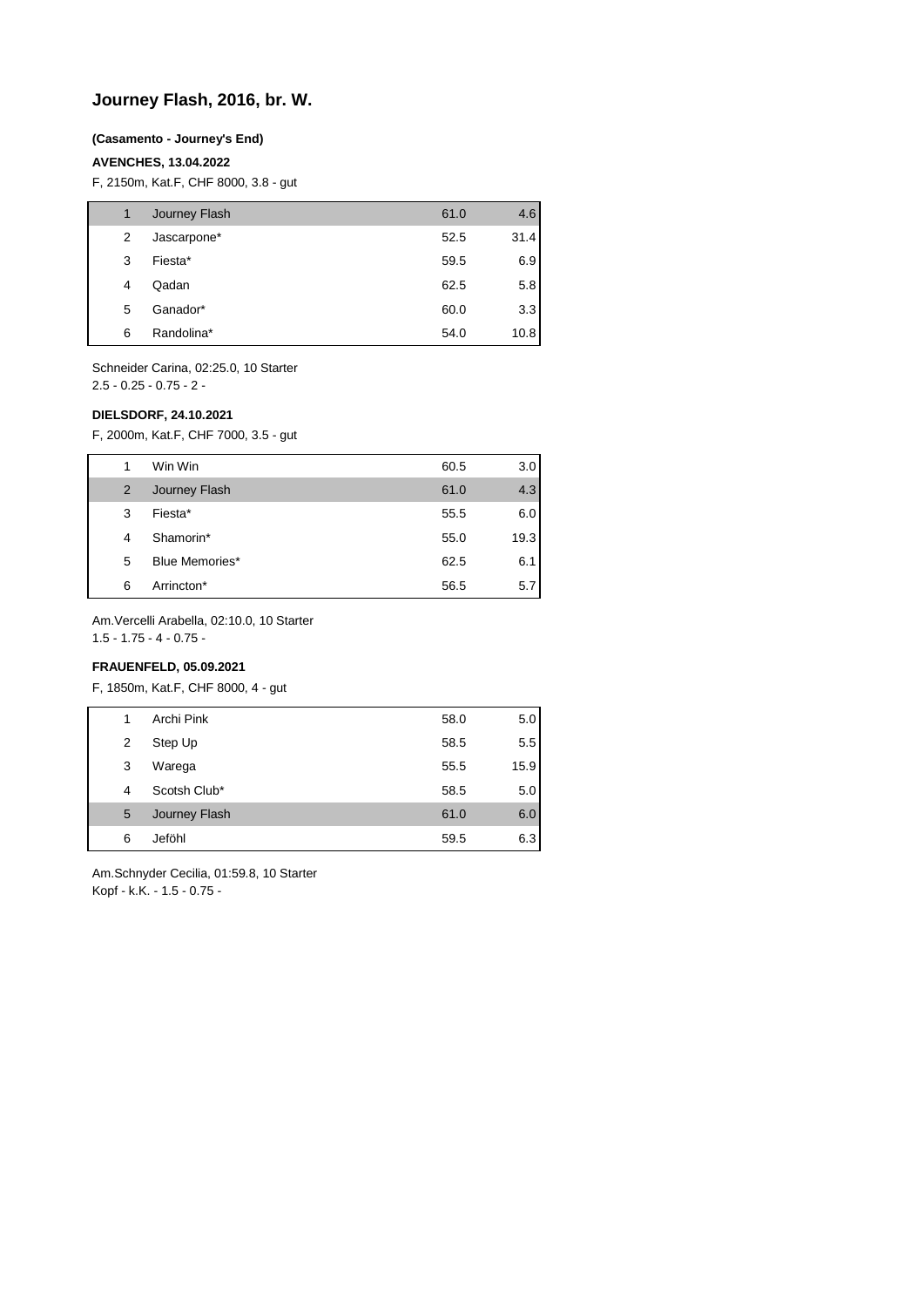# **Reybus, 2017, Sch. W.**

#### **(Kendargent - Mots Croises)**

### **AVENCHES, 13.04.2022**

F, 1800m, Kat.E, CHF 9000, 3.8 - gut

| 1 | Nick Cassedy | 57.0 | 2.7  |
|---|--------------|------|------|
| 2 | Shooting     | 55.5 | 4.8  |
| 3 | Shaolin      | 59.5 | 14.2 |
| 4 | Reybus       | 55.5 | 3.6  |
| 5 | Top Cat      | 53.0 | 14.2 |
| 6 | Miyaz        | 61.5 | 5.3  |
|   |              |      |      |

Guilbert Nicolas, 02:03.4, 6 Starter 2 - 8 - 1 - 7 -

### **AVENCHES, 14.10.2021**

F, 1800m, Kat.E, CHF 9000, 3.9 - gut

| 1 | Reybus       | 57.0 | 4.5  |
|---|--------------|------|------|
| 2 | Shooting     | 59.5 | 5.8  |
| 3 | Fairy Wish   | 56.0 | 9.0  |
| 4 | Top Cat      | 57.0 | 13.4 |
| 5 | Jazou*       | 52.0 | 8.2  |
| 6 | Corniche Bay | 56.0 | 16.0 |

Guilbert Nicolas, 01:59.2, 10 Starter

 $0.75 - 1.5 - 2 - 1.5 -$ 

### **AVENCHES, 30.08.2021**

F, 1600m, Kat.E, CHF 9000, 3.7 - gut

| 1 | Myrina*          | 52.0 | 5.2  |
|---|------------------|------|------|
| 2 | Reybus           | 60.0 | 3.2  |
| 3 | Dancing Diamond* | 52.0 | 26.9 |
| 4 | Thomy Dee        | 52.5 | 6.2  |
| 5 | Heloagain        | 62.5 | 11.2 |
| 6 | Corniche Bay     | 59.0 | 3.8  |
|   |                  |      |      |

Guilbert Nicolas, 01:39.2, 8 Starter 0.75 - 0.75 - Hals - k.K. -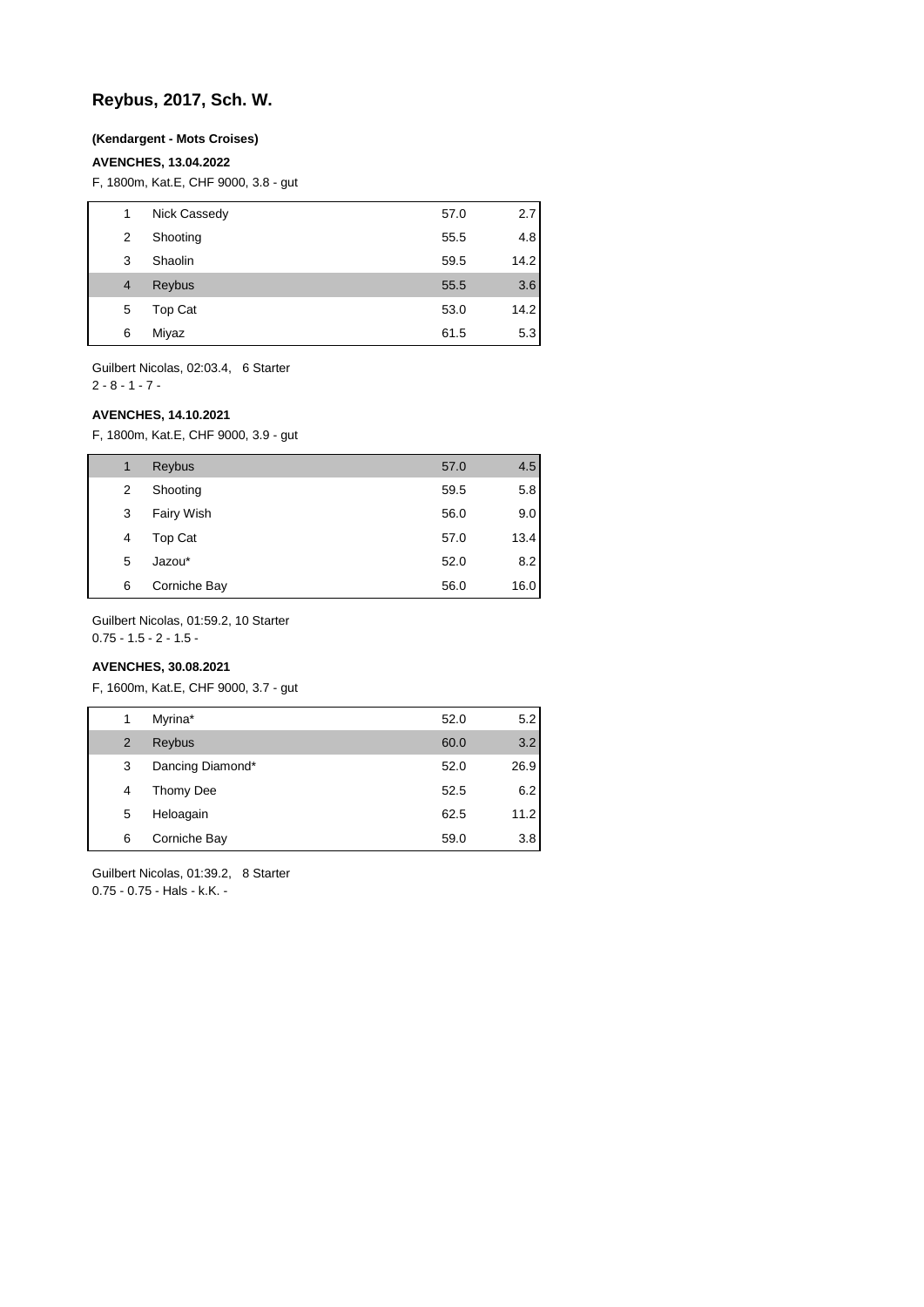# **Step Up, 2018, F. W.**

#### **(Footstepsinthesand - Vatrouchka)**

### **FRAUENFELD, 18.04.2022**

F, 1850m, Kat.F, CHF 7000, 4 - gut

| 1              | Giulietta*   | 54.5 |
|----------------|--------------|------|
| 2              | Scotsh Club* | 55.0 |
| 3              | Arrincton*   | 53.5 |
| $\overline{4}$ | Step Up      | 61.0 |
| 5              | Nay Fay*     | 53.5 |
| 6              | Carya*       | 60.5 |

Lemée Julien, , 11 Starter

### **AVENCHES, 18.09.2021**

F, 1600m, Kat.F, CHF 8000, 3.9 - gut

| 1 | Step Up          | 60.0 | 2.5  |
|---|------------------|------|------|
| 2 | Ophelia          | 53.5 | 19.8 |
| 3 | Warega           | 56.5 | 8.8  |
| 4 | Dancing Diamond* | 53.5 | 8.9  |
| 5 | Myrina*          | 58.5 | 5.5  |
| 6 | Zarnia           | 58.5 | 21.1 |

Plaçais Olivier, 01:40.7, 10 Starter

2 - 0.75 - k.K. - Kopf -

### **FRAUENFELD, 05.09.2021**

F, 1850m, Kat.F, CHF 8000, 4 - gut

| 1 | Archi Pink    | 58.0 | 5.0  |
|---|---------------|------|------|
| 2 | Step Up       | 58.5 | 5.5  |
| 3 | Warega        | 55.5 | 15.9 |
| 4 | Scotsh Club*  | 58.5 | 5.0  |
| 5 | Journey Flash | 61.0 | 6.0  |
| 6 | Jeföhl        | 59.5 | 6.3  |

Plaçais Olivier, 01:59.8, 10 Starter Kopf - k.K. - 1.5 - 0.75 -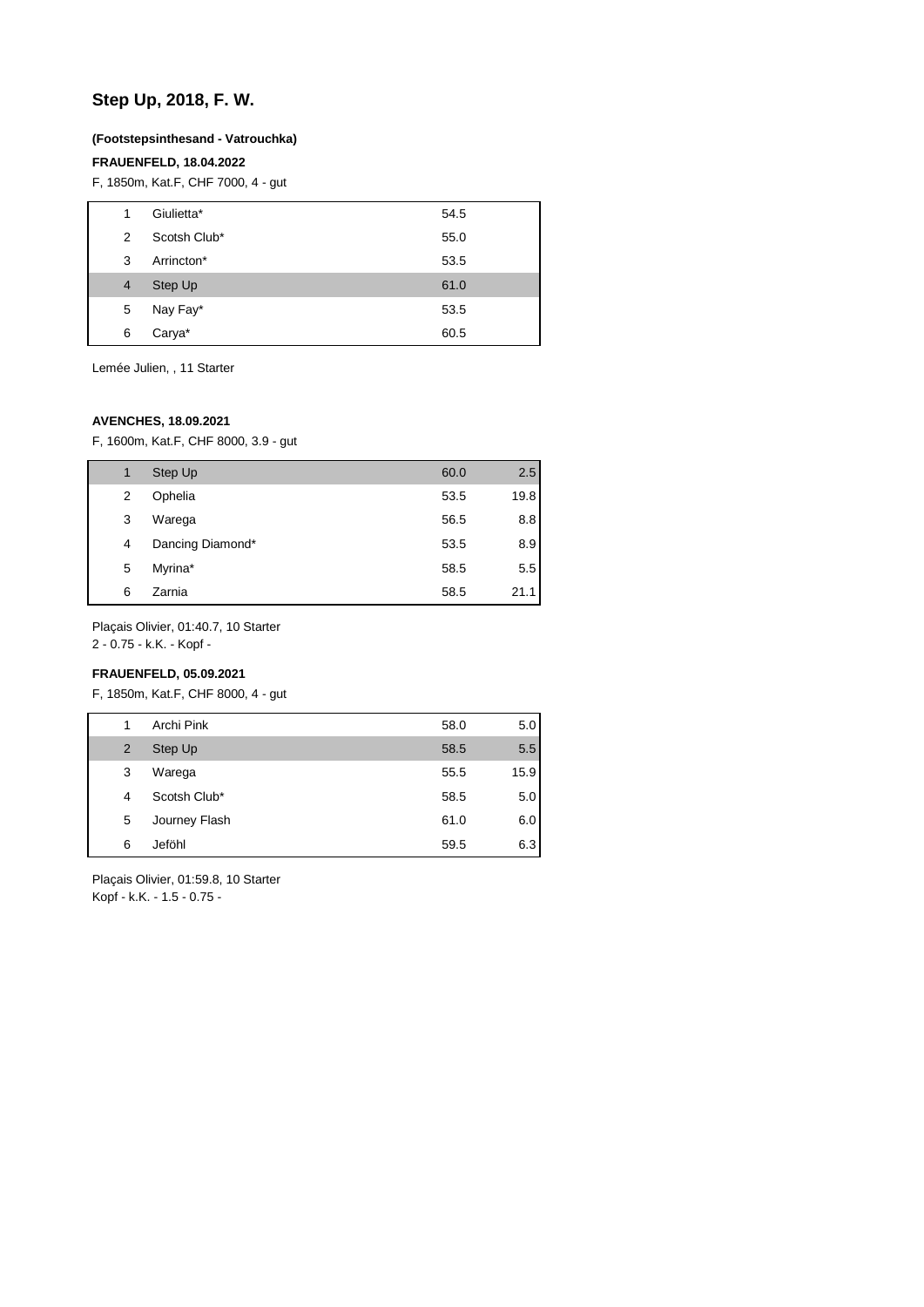# **Tenorio, 2014, F. W.**

#### **(Campanologist - Thanksgiving)**

#### **DIELSDORF, 08.05.2022**

F, 2300m, Kat.E, CHF 9000, 4.5 - weich

| 1 | Enjoy Vijay     | 62.0 | 7.5  |
|---|-----------------|------|------|
| 2 | Tenorio         | 55.5 | 9.2  |
| 3 | Lorena*         | 52.0 | 13.8 |
| 4 | Fleur d'Ipanema | 52.0 | 13.6 |
| 5 | Hericourt       | 63.0 | 2.8  |
| 6 | Nick Cassedy    | 62.5 | 2.5  |

Am.Donzé Yvonne, 02:33.0, 9 Starter 2 - Hals - Hals - 1 -

#### **AVENCHES, 13.04.2022**

F, 2150m, Kat.E, CHF 9000, 3.8 - gut

| 1 | Myrina*         | 54.5 | 7.9  |
|---|-----------------|------|------|
| 2 | Tenorio         | 61.5 | 12.3 |
| 3 | Scappato (H)    | 62.0 | 2.4  |
| 4 | Fleur d'Ipanema | 57.0 | 8.8  |
| 5 | Fairy Wish      | 57.5 | 23.2 |
| 6 | Lorena*         | 59.5 | 6.01 |

Am.Donzé Yvonne, 02:26.2, 10 Starter

 $2 - 1.5 - 3.5 - 1 -$ 

## **MAIENFELD, 10.10.2021**

F, 2100m, Kat.E, CHF 9000, 3 - gut

| 1              | Vallee des Fleurs  | 61.5 | 2.5  |
|----------------|--------------------|------|------|
| 2              | Fleur d'Ipanema    | 59.5 | 2.5  |
| 3              | Segantini*         | 60.0 | 7.3  |
| 4              | Heloagain          | 59.0 | 6.5  |
| 5              | <b>Ultra Pride</b> | 56.0 | 23.7 |
| 6              | Scotsh Club*       | 57.5 | 10.9 |
| $\overline{7}$ | Tenorio            | 64.0 | 4.3  |
|                |                    |      |      |

Am.Donzé Yvonne, 02:22.1, 7 Starter 5 - 3.5 - Nase - 0.5 -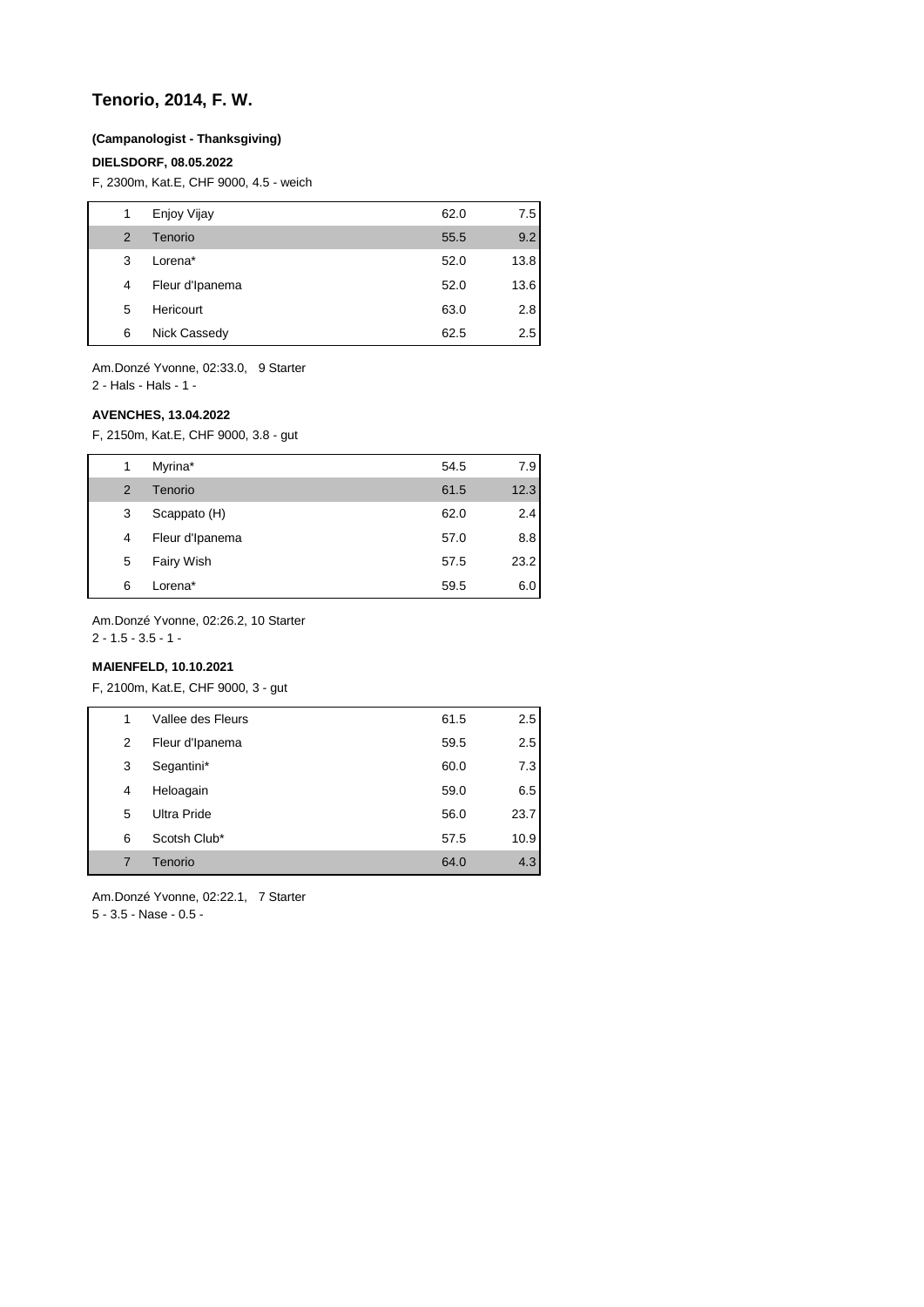# **Xenon, 2015, br. W.**

### **(Thewayyouare - Xaphania)**

#### **DIELSDORF, 08.05.2022**

F, 1800m, Kat.F, CHF 8000, 4.5 - weich

| 1 | Qadan                 | 60.0 | 12.2 |
|---|-----------------------|------|------|
| 2 | Xenon                 | 54.0 | 52.2 |
| 3 | Moon Gem <sup>*</sup> | 59.0 | 10.5 |
| 4 | South Carolina        | 55.5 | 15.0 |
| 5 | Jazou*                | 56.5 | 5.4  |
| 6 | Jashiba*              | 55.5 | 13.9 |

Am.Bartholdi Tonja, 01:54.5, 13 Starter 0.75 - 1.75 - 1.75 - Kopf -

### **AVENCHES, 13.04.2022**

F, 1600m, Kat.F, CHF 8000, 3.8 - gut

| 1 | Ophelia      | 58.5 | 3.2  |
|---|--------------|------|------|
| 2 | Jazou*       | 56.5 | 5.8  |
| 3 | Thomy Dee    | 58.0 | 17.6 |
| 4 | Jashiba*     | 55.5 | 19.8 |
| 5 | Corniche Bay | 62.0 | 9.7  |
| 6 | Xenon        | 56.0 | 17.2 |

Schneider Carina, 01:48.2, 8 Starter

Kopf - 1 - 1.5 - Hals -

### **AVENCHES, 14.10.2021**

F, 1800m, Kat.E, CHF 9000, 3.9 - gut

| 1 | Reybus       | 57.0 | 4.5  |
|---|--------------|------|------|
| 2 | Shooting     | 59.5 | 5.8  |
| 3 | Fairy Wish   | 56.0 | 9.0  |
| 4 | Top Cat      | 57.0 | 13.4 |
| 5 | Jazou*       | 52.0 | 8.2  |
| 6 | Corniche Bay | 56.0 | 16.0 |
| 7 | Xenon        | 52.5 | 25.0 |
|   |              |      |      |

Schneider Carina, 01:59.2, 10 Starter  $0.75 - 1.5 - 2 - 1.5 -$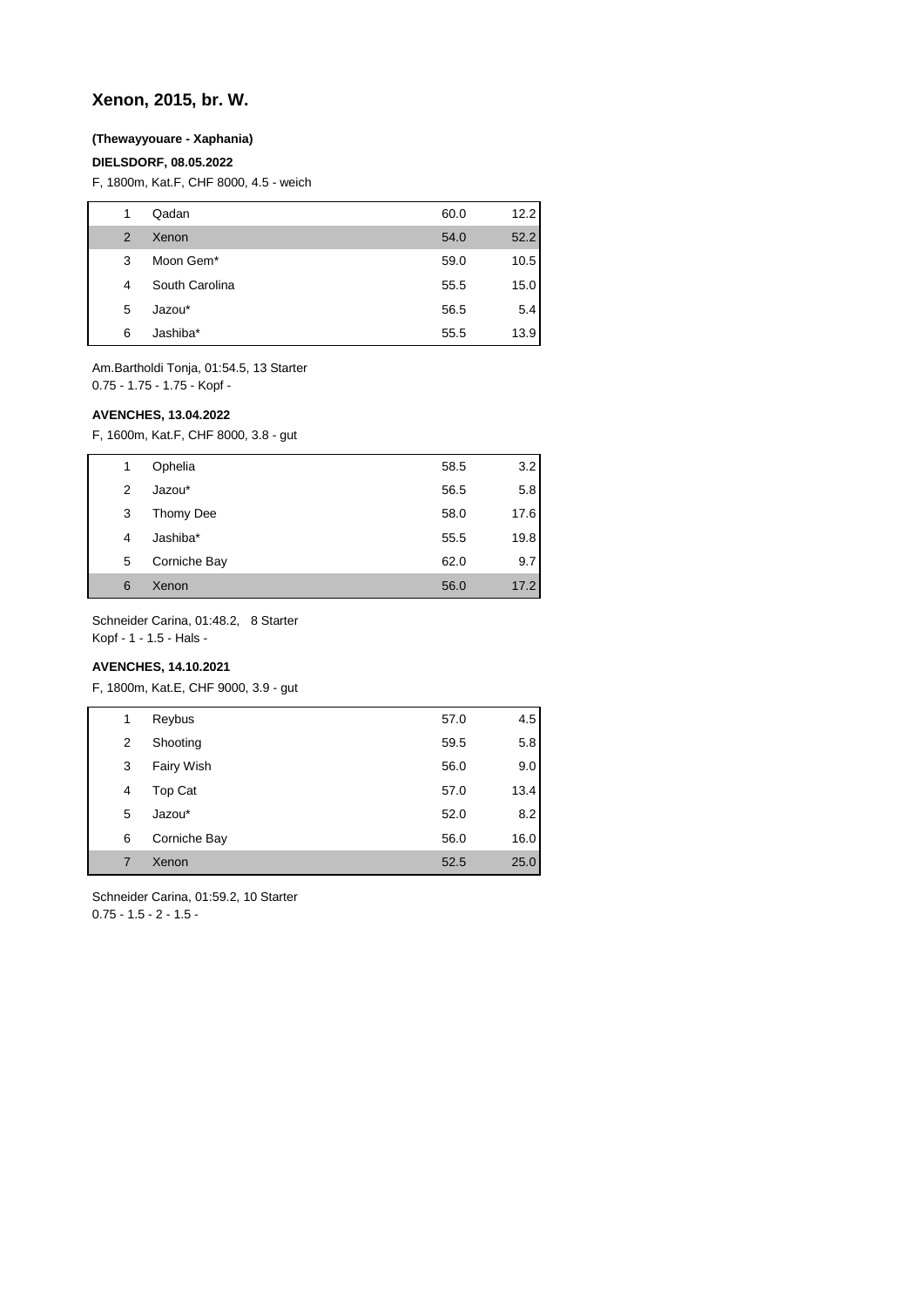# **Apollo Flight, 2015, br. W.**

#### **(Rock of Gibraltar - Absolutly Me)**

#### **DIELSDORF, 08.05.2022**

F, 2300m, Kat.E, CHF 9000, 4.5 - weich

| 1 | Enjoy Vijay          | 62.0 | 7.5  |
|---|----------------------|------|------|
| 2 | Tenorio              | 55.5 | 9.2  |
| 3 | Lorena*              | 52.0 | 13.8 |
| 4 | Fleur d'Ipanema      | 52.0 | 13.6 |
| 5 | Hericourt            | 63.0 | 2.8  |
| 6 | Nick Cassedy         | 62.5 | 2.5  |
| 8 | <b>Apollo Flight</b> | 61.5 | 15.9 |

Am.Muntwyler Ella, 02:33.0, 9 Starter

2 - Hals - Hals - 1 -

### **FRAUENFELD, 05.09.2021**

F, 2000m, Kat.B, CHF 12000, 4 - gut

| 1 | Whaze                | 61.0 | 2.9  |
|---|----------------------|------|------|
| 2 | Moderator            | 62.0 | 2.1  |
| 3 | Nimrod               | 59.0 | 7.71 |
| 4 | Take a Guess         | 61.0 | 2.9  |
| 5 | <b>Apollo Flight</b> | 61.0 | 6.1  |

Lheureux Clément, 02:03.4, 5 Starter

0.75 - 5 - 0.5 - Weile

### **DIELSDORF, 21.08.2021**

F, 1800m, Kat.D, CHF 10000, 3.5 - gut

| 1 | Whaze                | 61.0 | 4.0 |
|---|----------------------|------|-----|
| 2 | Thalissa             | 58.5 | 3.8 |
| 3 | Hautot               | 60.0 | 8.1 |
| 4 | Justin               | 59.0 | 4.8 |
| 5 | <b>Apollo Flight</b> | 62.0 | 9.2 |
| 6 | Zandvoort            | 62.0 | 5.6 |

Lheureux Clément, 01:47.2, 8 Starter 2 - 2.5 - 2.5 - Kopf -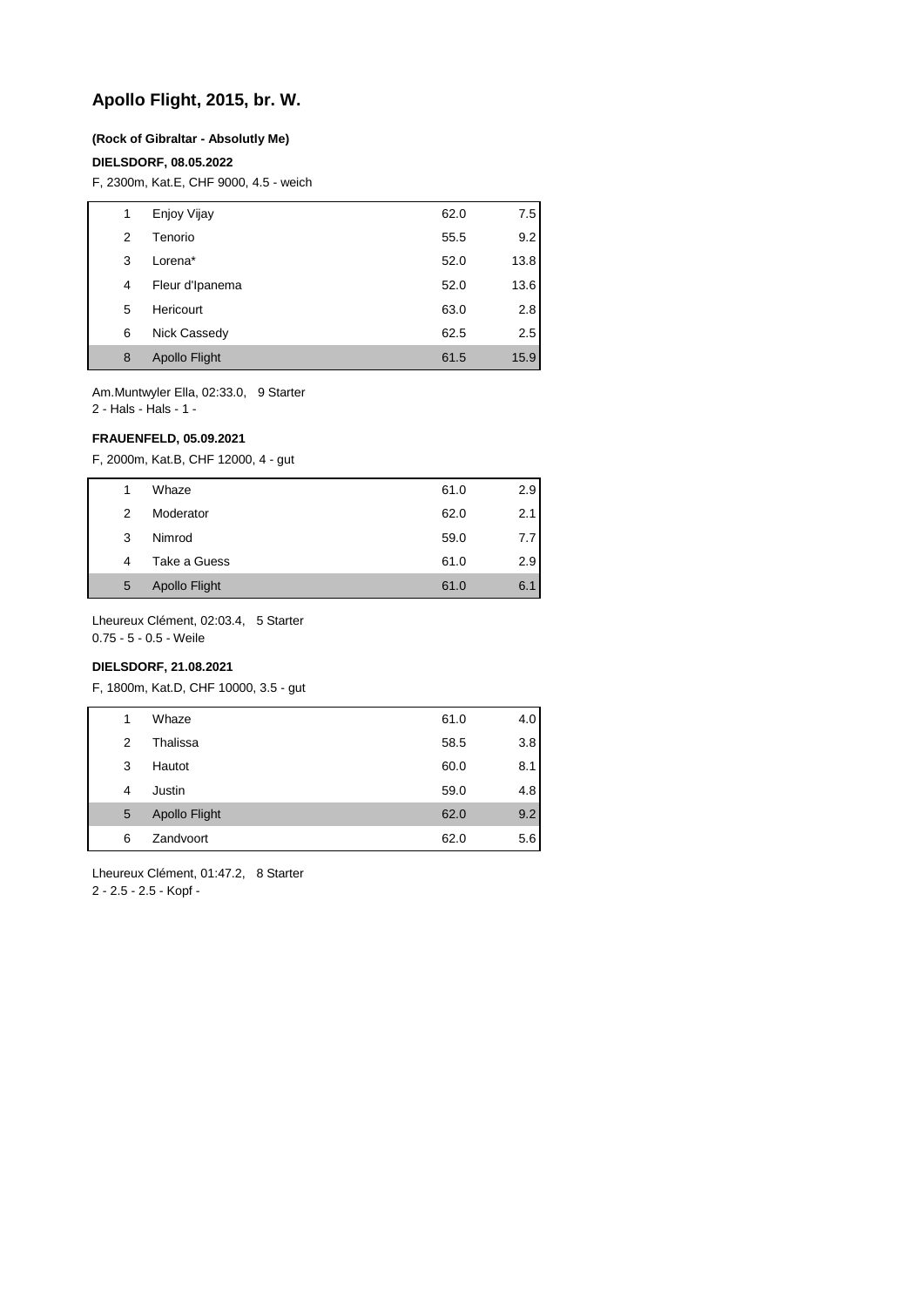# **Clint Dey, 2019, F. W.**

### **(Sixties Icon - Shemriyna)**

#### **DIELSDORF, 08.05.2022**

F, 1800m, Kat.F, CHF 8000, 4.5 - weich

| 1 | Divine Beauty    | 62.5 | 2.1  |
|---|------------------|------|------|
| 2 | Patrick's Night* | 57.0 | 11.3 |
| 3 | Archer           | 59.0 | 4.3  |
| 4 | Rumba*           | 55.5 | 2.9  |
| 5 | Stone Axe        | 57.0 | 15.6 |
| 6 | <b>Clint Dey</b> | 57.0 | 13.1 |

Havlin Robert, 01:57.4, 9 Starter 0.5 - 3 - Kopf - 1.5 -

#### **FRAUENFELD, 18.04.2022**

F, 1850m, Kat.E, CHF 8000, 4 - gut

| 1 | Tortuguero            | 61.0 | 2.6  |
|---|-----------------------|------|------|
| 2 | Divine Beauty         | 57.5 | 3.2  |
| 3 | Rumba*                | 53.5 | 9.6  |
| 4 | Stone Axe             | 57.0 | 17.0 |
| 5 | <b>Charming Wally</b> | 59.0 | 10.8 |
| 6 | Jablonj*              | 56.0 | 7.6  |
| 7 | <b>Clint Dev</b>      | 55.0 | 15.4 |

Schoch Cheryl, , 9 Starter

#### **AVENCHES, 14.10.2021**

F, 1600m, Kat.F, CHF 8000, 3.9 - gut

| 1              | Ayala*           | 58.5 |
|----------------|------------------|------|
| $\overline{2}$ | Taiga Arc        | 58.5 |
| 3              | Jablonj*         | 60.0 |
| 4              | De Blazoon       | 58.0 |
| 5              | <b>Clint Dey</b> | 60.0 |

Lemée Julien, 01:43.3, 5 Starter Kopf - 9 - 1 - Weile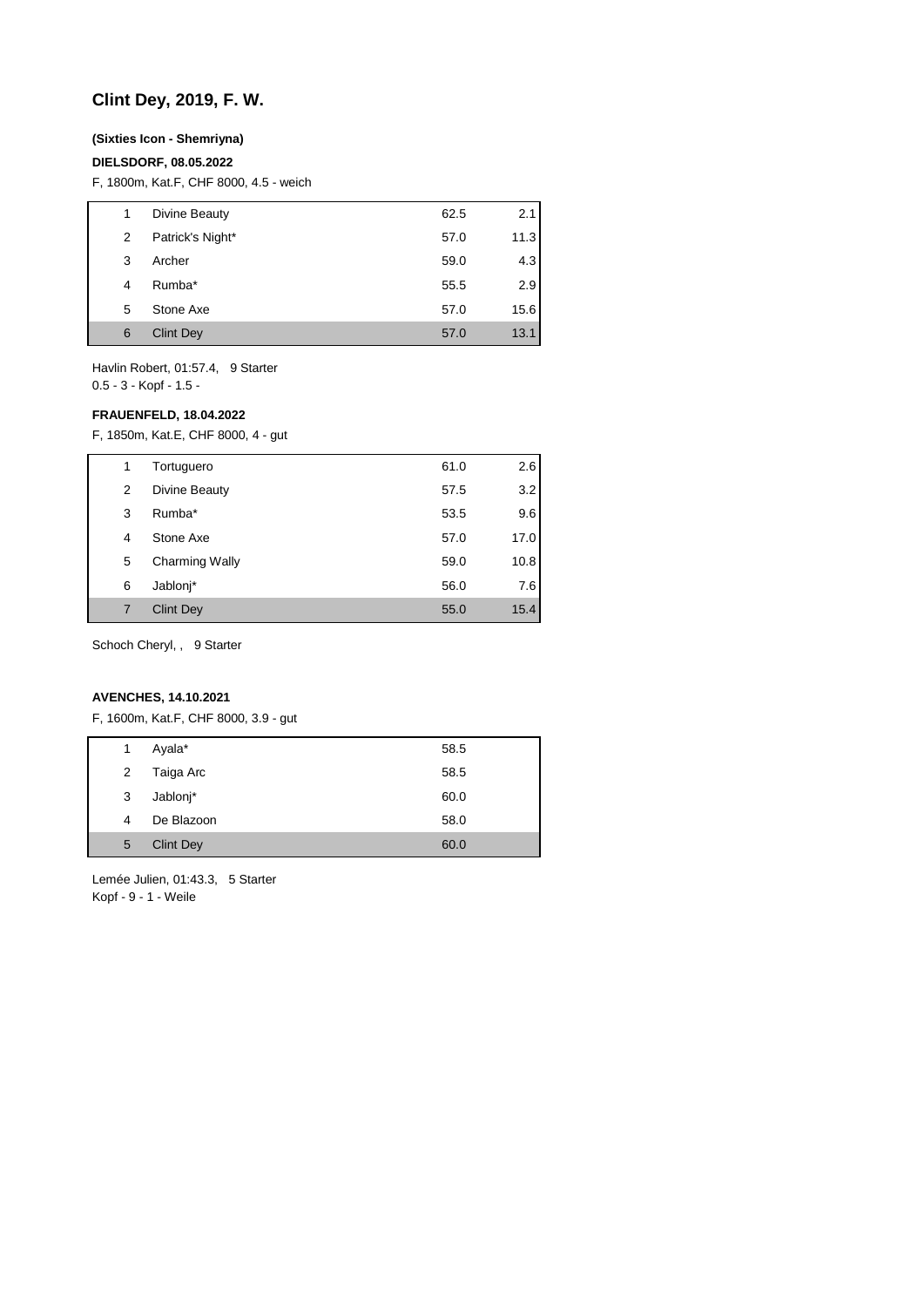# **Dancin Boy, 2016, br. W.**

#### **(Gregorian - La Gifted)**

#### **DIELSDORF, 08.05.2022**

F, 2300m, Kat.E, CHF 9000, 4.5 - weich

| 1 | Enjoy Vijay     | 62.0 | 7.5  |
|---|-----------------|------|------|
| 2 | Tenorio         | 55.5 | 9.2  |
| 3 | Lorena*         | 52.0 | 13.8 |
| 4 | Fleur d'Ipanema | 52.0 | 13.6 |
| 5 | Hericourt       | 63.0 | 2.8  |
| 6 | Nick Cassedy    | 62.5 | 2.5  |
| 9 | Dancin Boy      | 55.5 | 11.8 |

Guilbert Nicolas, 02:33.0, 9 Starter

2 - Hals - Hals - 1 -

#### **Grossbritannien - Newcastle, 08.10.2021**

F, 1600m, Kat.E

14 Dancin Boy

#### **Grossbritannien - Ayr, 17.09.2021**

F, 1600m, Kat.D

13 Dancin Boy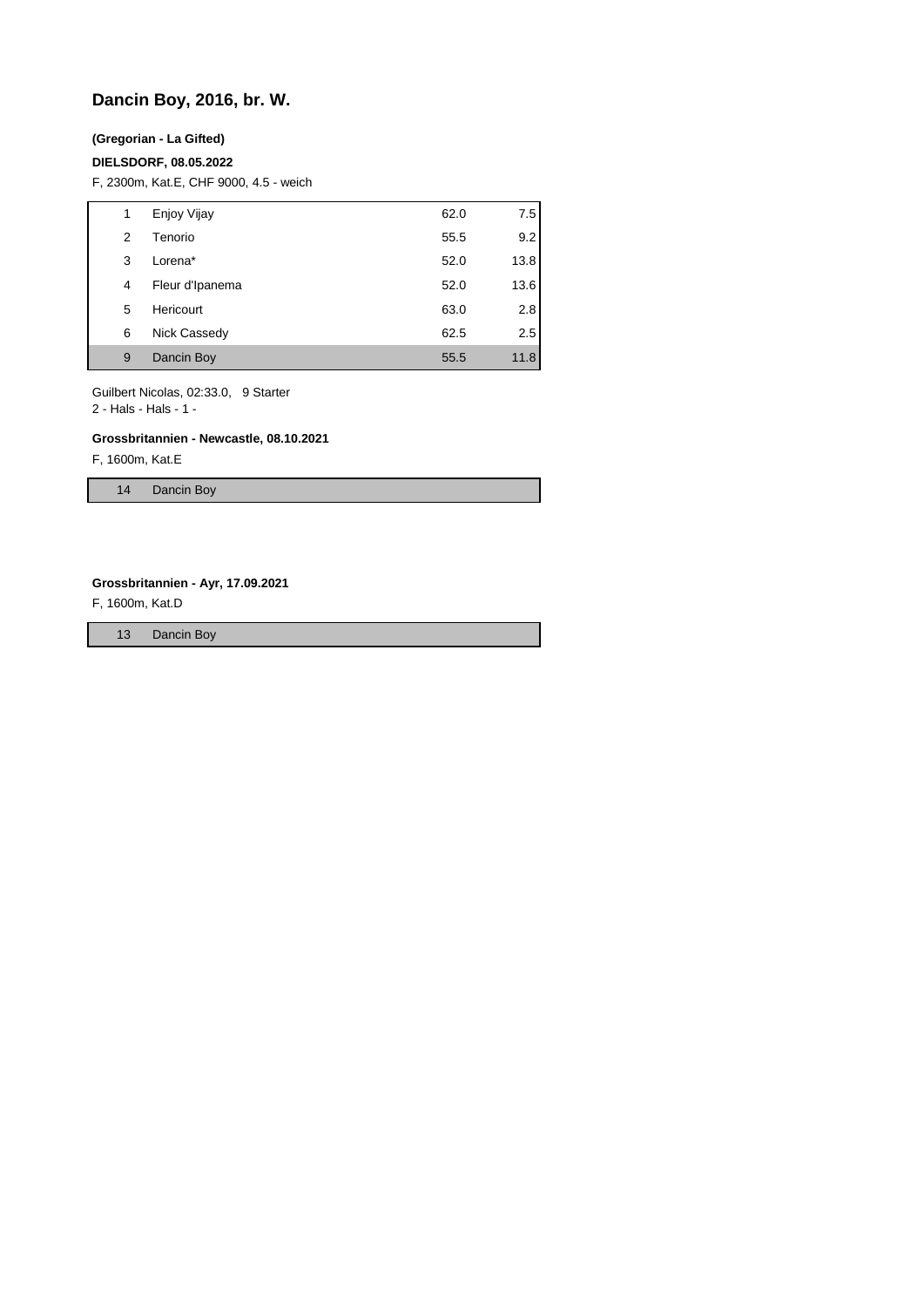# **Scappato (H), 2014, br. W.**

#### **(Librettist - Rhetorique)**

**Italien - Merano, 08.05.2022**

F, 2200m, Kat.E, EUR 6500

2 Scappato (H)

Am.Wendel Claudia

#### **AVENCHES, 13.04.2022**

F, 2150m, Kat.E, CHF 9000, 3.8 - gut

| 1 | Myrina*         | 54.5 | 7.9  |
|---|-----------------|------|------|
| 2 | Tenorio         | 61.5 | 12.3 |
| 3 | Scappato (H)    | 62.0 | 2.4  |
| 4 | Fleur d'Ipanema | 57.0 | 8.8  |
| 5 | Fairy Wish      | 57.5 | 23.2 |
| 6 | Lorena*         | 59.5 | 6.0  |

Am.Muntwyler Ella, 02:26.2, 10 Starter  $2 - 1.5 - 3.5 - 1 -$ 

#### **DIELSDORF, 24.10.2021**

F, 2300m, Kat.E, CHF 8000, 3.5 - gut

| 1 | Checkpoint*    | 61.0 | 9.6 |
|---|----------------|------|-----|
| 2 | Scappato (H)   | 60.0 | 2.3 |
| 3 | Doncaster Rosa | 54.5 | 5.6 |
| 4 | Shooting       | 61.0 | 5.8 |
| 5 | Die Rakete     | 60.5 | 5.6 |
| 6 | Carya*         | 57.0 | 77  |

Am.Muntwyler Ella, 02:30.8, 8 Starter

1 - Hals - 0.75 - Kopf -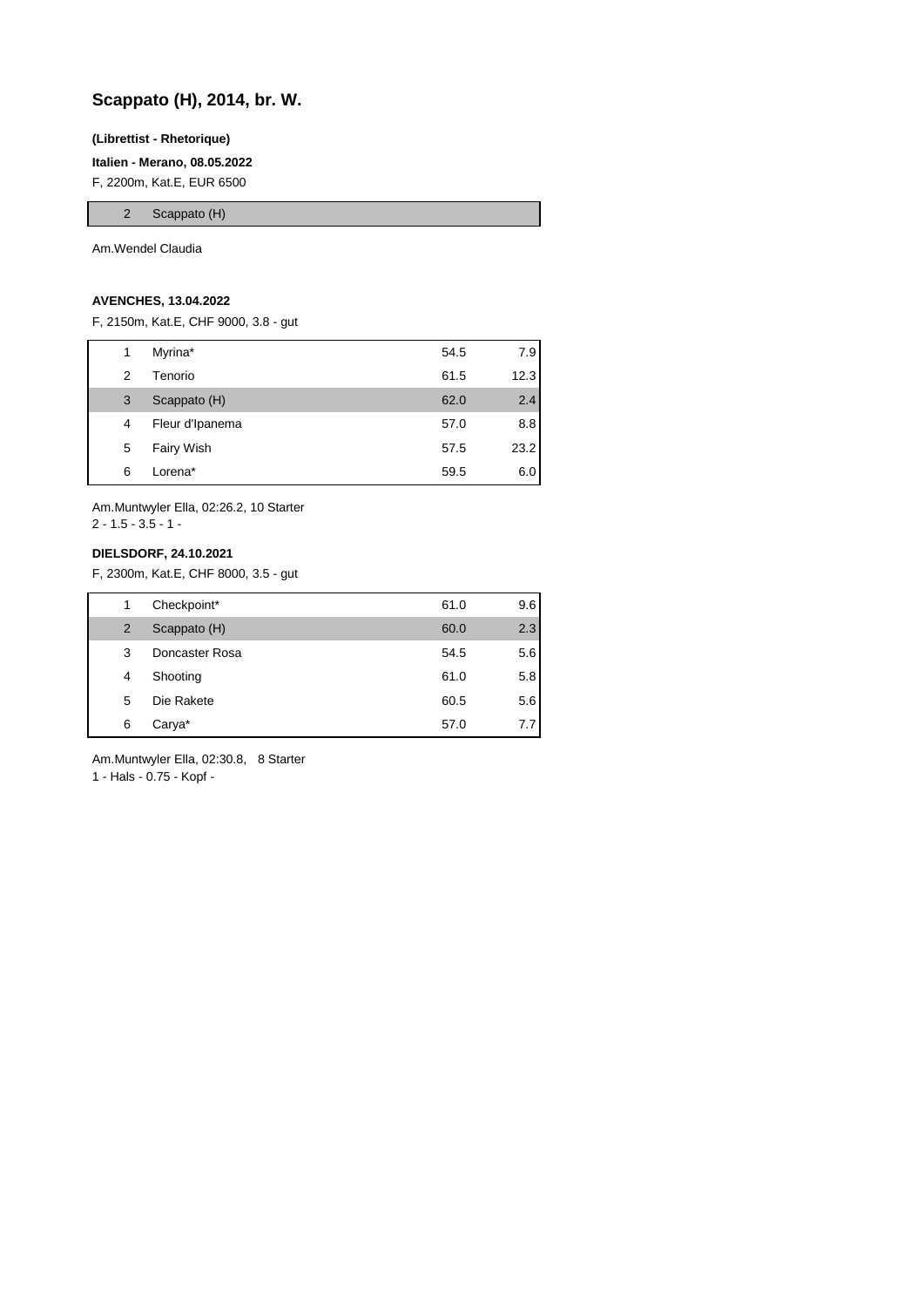# **Shaolin, 2015, br. W.**

### **(Rock of Gibraltar - Strela)**

#### **AVENCHES, 13.04.2022**

F, 1800m, Kat.E, CHF 9000, 3.8 - gut

| 1 | Nick Cassedy | 57.0 | 2.7  |
|---|--------------|------|------|
| 2 | Shooting     | 55.5 | 4.8  |
| 3 | Shaolin      | 59.5 | 14.2 |
| 4 | Reybus       | 55.5 | 3.6  |
| 5 | Top Cat      | 53.0 | 14.2 |
| 6 | Miyaz        | 61.5 | 5.3  |

Am.Donzé Yvonne, 02:03.4, 6 Starter 2 - 8 - 1 - 7 -

#### **AVENCHES, 14.10.2021**

F, 1600m, Kat.B, CHF 12000, 3.9 - gut

| 1 | Whaze    | 62.0 | 2.9  |
|---|----------|------|------|
| 2 | Thalissa | 58.5 | 6.3  |
| 3 | Matey    | 59.0 | 5.1  |
| 4 | Hautot   | 60.0 | 3.3  |
| 5 | Valrose  | 56.5 | 10.9 |
| 6 | Shaolin  | 58.0 | 10.1 |

Am.Donzé Yvonne, 01:38.6, 6 Starter

2.5 - 0.5 - Hals - 1.25 -

### **DIELSDORF, 26.09.2021**

F, 1800m, Kat.B, CHF 15000, 4 - gut

| 1              | Hautot    | 60.0 | 6.5  |
|----------------|-----------|------|------|
| 2              | Whaze     | 61.0 | 1.7  |
| 3              | Justin    | 59.0 | 5.3  |
| $\overline{4}$ | Shaolin   | 58.0 | 10.5 |
| 5              | Valrose   | 54.5 | 10.5 |
| 6              | Very Meri | 60.0 | 10.7 |

Am.Donzé Yvonne, 01:49.9, 7 Starter Hals - 4 - 2.5 - 1.5 -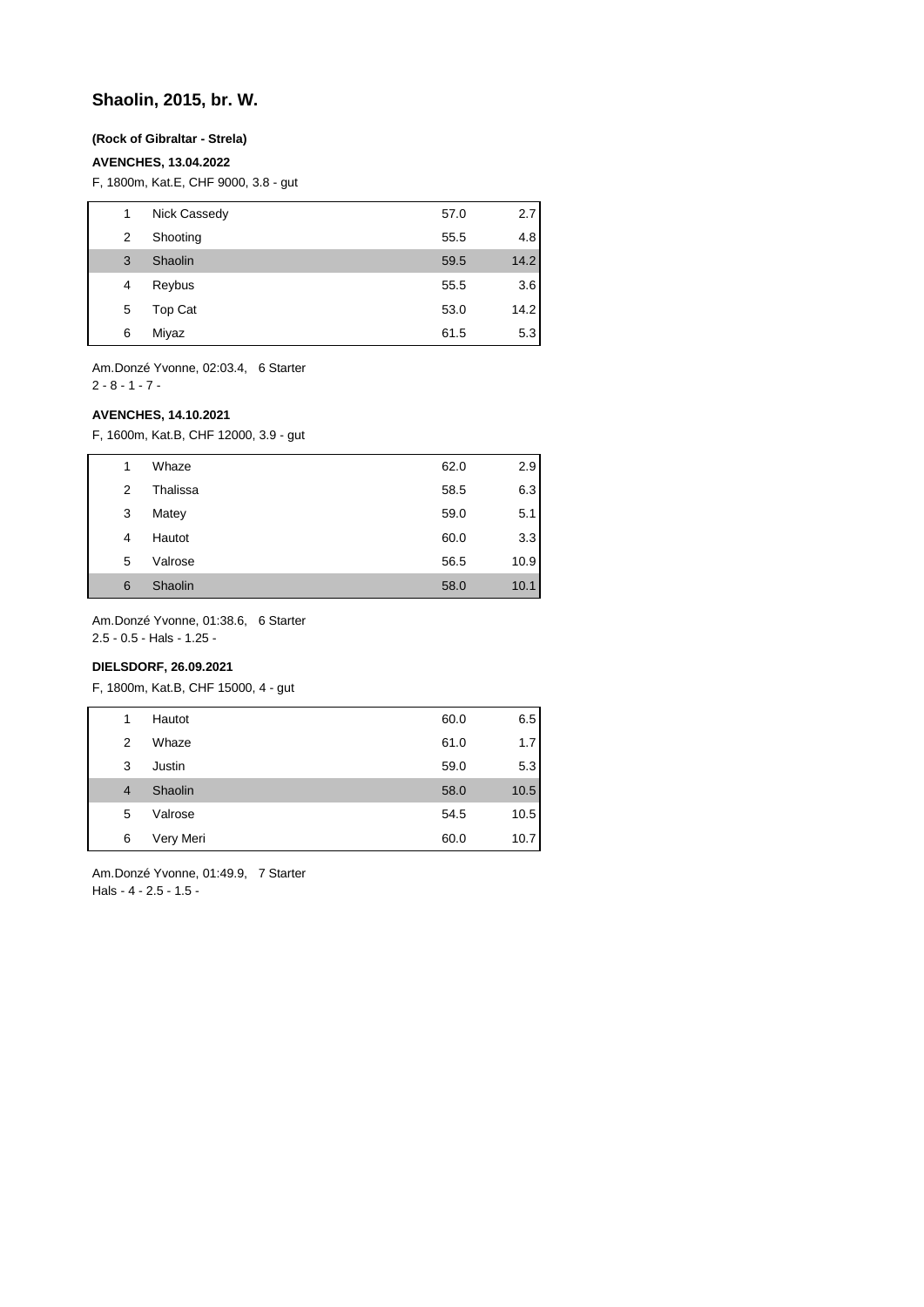# **Thomy Dee, 2013, br. W.**

#### **(Dylan Thomas - Coachhouse Lady)**

#### **AVENCHES, 25.05.2022**

F, 1600m, Kat.F, CHF 8000, 3.3 - gut

| 1 | South Carolina   | 57.5 | 4.6  |
|---|------------------|------|------|
| 2 | Jazou*           | 57.5 | 6.4  |
| 3 | Ophelia          | 62.5 | 3.5  |
| 4 | Corniche Bay     | 60.0 | 25.0 |
| 5 | Jablonj*         | 52.5 | 11.0 |
| 6 | <b>Thomy Dee</b> | 59.0 | 9.9  |

Am.Kessler Nadja, 01:39.2, 11 Starter 0.5 - 1.75 - 2.5 - Hals -

#### **AVENCHES, 13.04.2022**

F, 1600m, Kat.F, CHF 8000, 3.8 - gut

| 1 | Ophelia          | 58.5 | 3.2  |
|---|------------------|------|------|
| 2 | Jazou*           | 56.5 | 5.8  |
| 3 | <b>Thomy Dee</b> | 58.0 | 17.6 |
| 4 | Jashiba*         | 55.5 | 19.8 |
| 5 | Corniche Bay     | 62.0 | 9.7  |
| 6 | Xenon            | 56.0 | 17.2 |

Am.Bartholdi Tonja, 01:48.2, 8 Starter

Kopf - 1 - 1.5 - Hals -

### **DIELSDORF, 24.10.2021**

F, 2000m, Kat.F, CHF 7000, 3.5 - gut

| 1 | Win Win          | 60.5 | 3.0  |
|---|------------------|------|------|
| 2 | Journey Flash    | 61.0 | 4.3  |
| 3 | Fiesta*          | 55.5 | 6.0  |
| 4 | Shamorin*        | 55.0 | 19.3 |
| 5 | Blue Memories*   | 62.5 | 6.1  |
| 6 | Arrincton*       | 56.5 | 5.7  |
| 9 | <b>Thomy Dee</b> | 60.0 | 5.5  |
|   |                  |      |      |

Besenyei Ferenc, 02:10.0, 10 Starter

1.5 - 1.75 - 4 - 0.75 -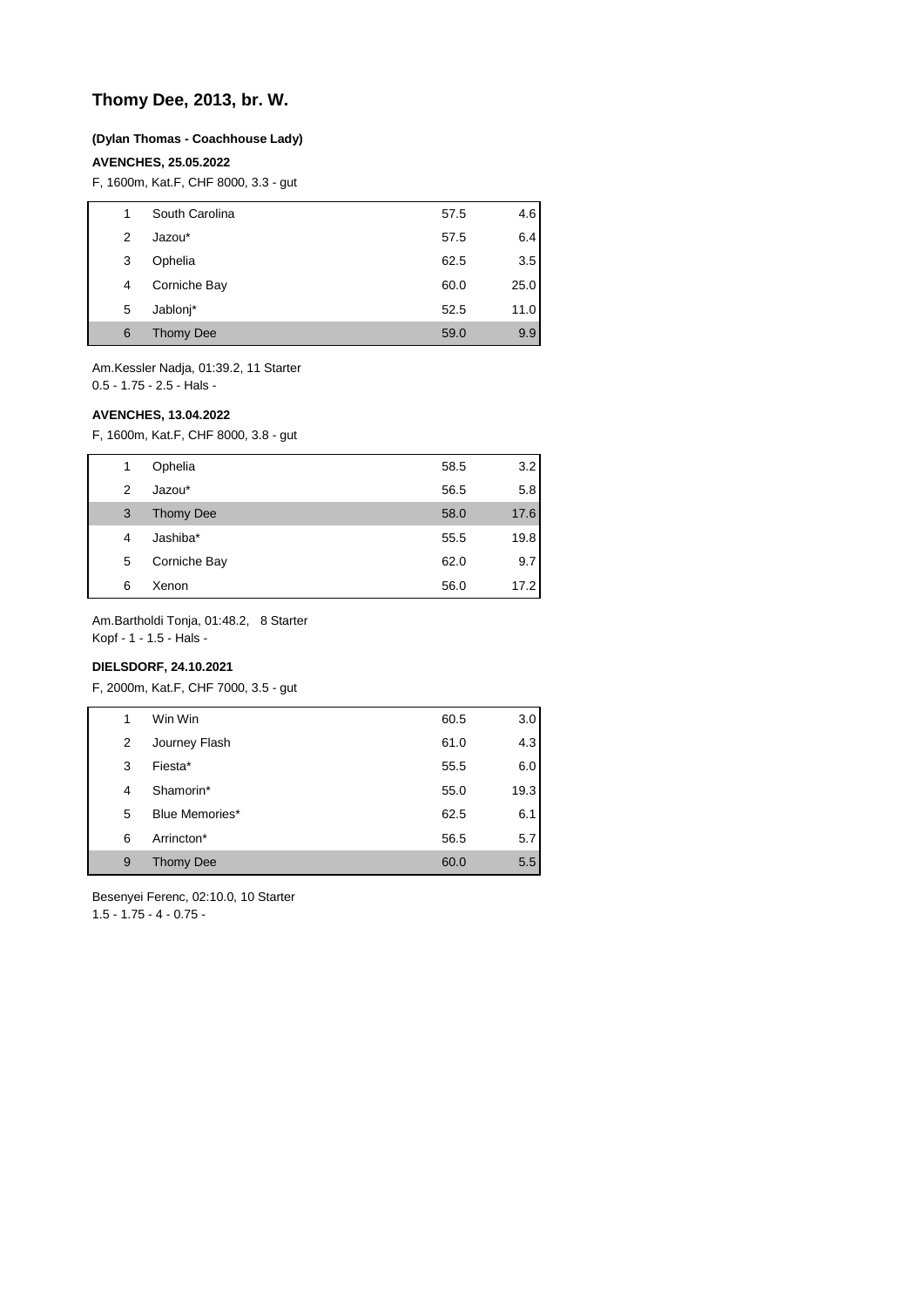# **Vallee des Fleurs, 2017, br. St.**

#### **(Soldier Hollow - Vallanda)**

#### **DIELSDORF, 08.05.2022**

F, 2300m, Kat.E, CHF 9000, 4.5 - weich

| 1 | Enjoy Vijay       | 62.0 | 7.5  |
|---|-------------------|------|------|
| 2 | Tenorio           | 55.5 | 9.2  |
| 3 | Lorena*           | 52.0 | 13.8 |
| 4 | Fleur d'Ipanema   | 52.0 | 13.6 |
| 5 | Hericourt         | 63.0 | 2.8  |
| 6 | Nick Cassedy      | 62.5 | 2.5  |
| 7 | Vallee des Fleurs | 62.0 | 6.7  |
|   |                   |      |      |

Veron Fabrice, 02:33.0, 9 Starter

2 - Hals - Hals - 1 -

#### **FRAUENFELD, 18.04.2022**

F, 2400m, Kat.E, CHF 8000, 4 - gut

| 1 | Hericourt         | 63.0 | 2.6              |
|---|-------------------|------|------------------|
| 2 | Enjoy Vijay       | 59.0 | 4.5              |
| 3 | Vallee des Fleurs | 59.5 | 3.7              |
| 4 | Fleur d'Ipanema   | 58.5 | 8.2              |
| 5 | Lordino*          | 56.0 | 8.0 <sub>1</sub> |
| 6 | Samurai           | 61.0 | 3.1              |

Guilbert Nicolas, , 6 Starter

#### **MAIENFELD, 10.10.2021**

F, 2100m, Kat.E, CHF 9000, 3 - gut

| 1 | Vallee des Fleurs | 61.5 | 2.5  |
|---|-------------------|------|------|
| 2 | Fleur d'Ipanema   | 59.5 | 2.5  |
| 3 | Segantini*        | 60.0 | 7.3  |
| 4 | Heloagain         | 59.0 | 6.5  |
| 5 | Ultra Pride       | 56.0 | 23.7 |
| 6 | Scotsh Club*      | 57.5 | 10.9 |
|   |                   |      |      |

Lheureux Clément, 02:22.1, 7 Starter

5 - 3.5 - Nase - 0.5 -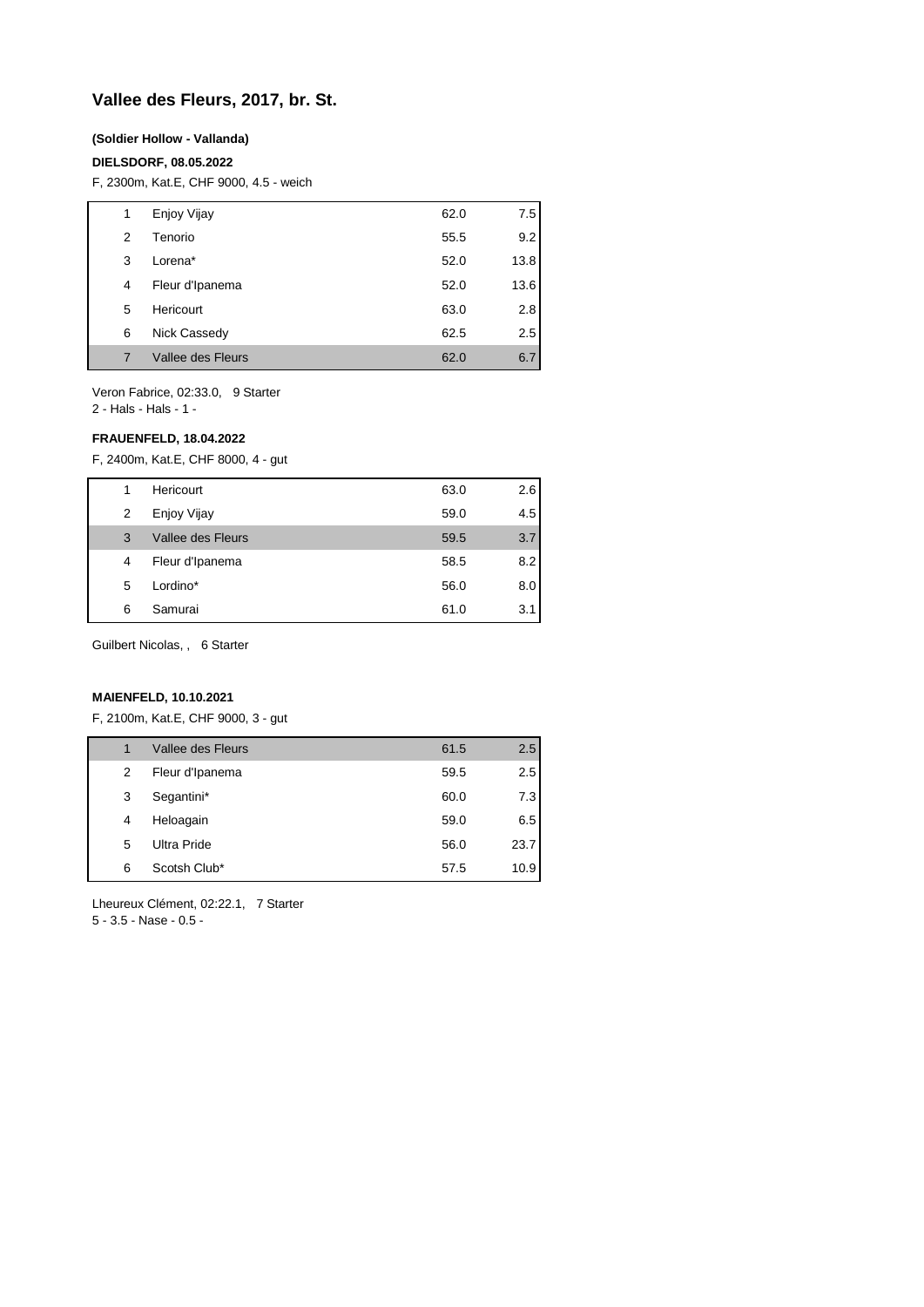# **Win Win, 2018, F. St.**

#### **(Belardo - Win for life)**

#### **AVENCHES, 25.05.2022**

F, 2150m, Kat.E, CHF 9000, 3.3 - gut

| 1 | Checkpoint*  | 64.0 | 12.0 |
|---|--------------|------|------|
| 2 | Myrina*      | 62.5 | 5.0  |
| 3 | Kind of Cool | 58.5 | 18.0 |
| 4 | Pontero      | 54.0 | 3.6  |
| 5 | Ruby Beauty* | 57.0 | 60.0 |
| 6 | Cri de Lope  | 59.5 | 7.5  |
| 8 | Win Win      | 61.0 | 37.0 |

Harnois Cédric, 02:17.5, 13 Starter 3 - 0.25 - Hals - 1.75 -

#### **Frankreich - Nancy, 03.05.2022**

F, 2000m, Kat.E, EUR 15000

UNPL. Win Win

Campos Remi

#### **Frankreich - Lyon-la Soie, 09.04.2022**

F, 1800m, Kat.E, EUR 14000

UNPL. Win Win

Campos Remi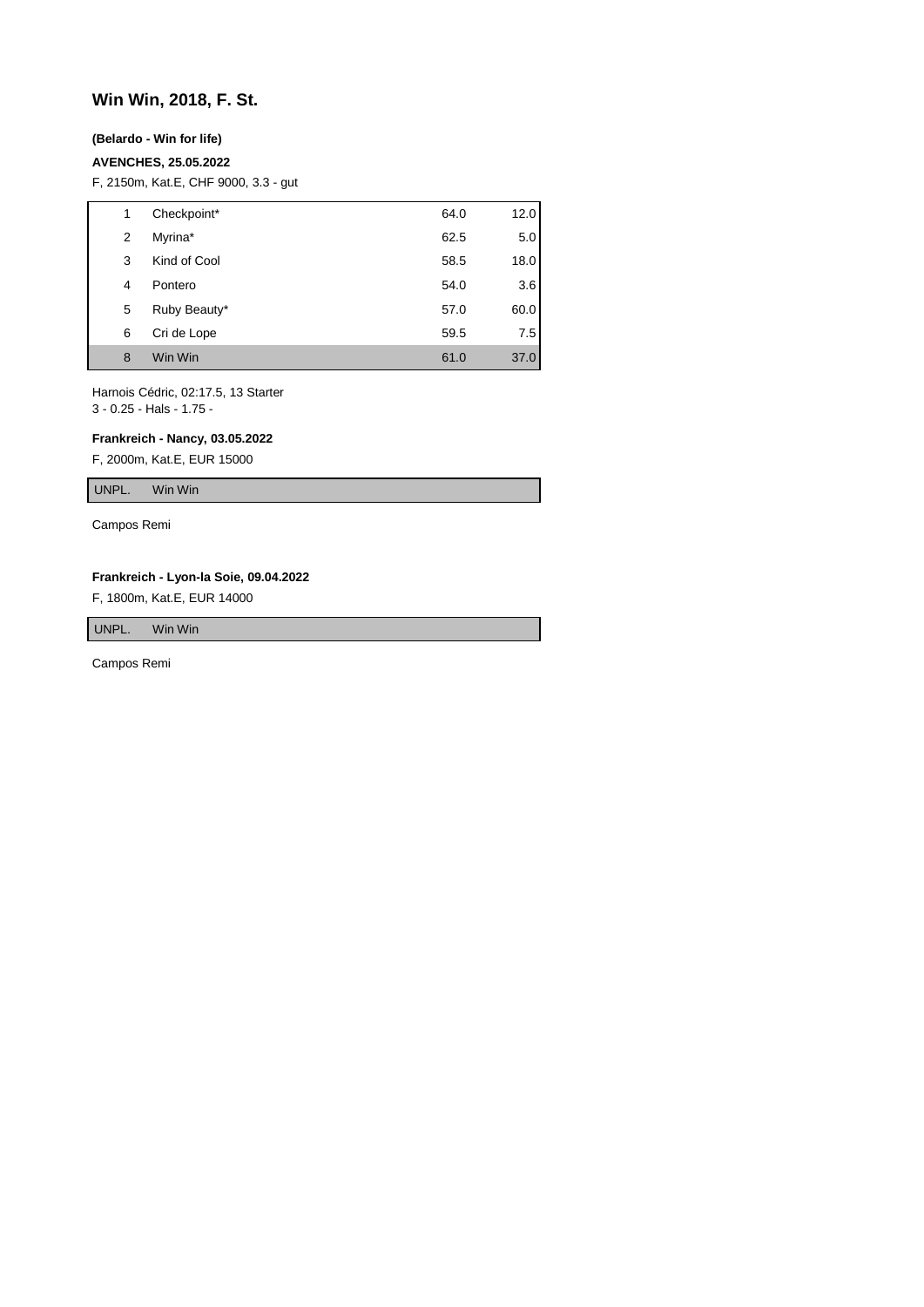# **Baraclaas, 2015, br. W.**

#### **(Barastraight - Turga de la Tour)**

### **AARAU, 22.05.2022**

S, 4200m, CHF 15000, 3.7 - gut

|               | Bergerac            | 72.0 | 4.8 |
|---------------|---------------------|------|-----|
| $\mathcal{P}$ | <b>Baraclaas</b>    | 70.0 | 3.1 |
| 3             | Baraka de Thaix (H) | 70.0 | 1.6 |
| 4             | Feux de Bois (H)    | 65.0 | 3.3 |

Mayeur Raphaël, 05:18.7, 4 Starter 2 - 1.5 - Weile

# **AARAU, 15.05.2022**

S, 3600m, CHF 7000, 3.5 - gut

| 1 | <b>Baraclaas</b>    | 73.0 | 2.9 |
|---|---------------------|------|-----|
| 2 | Eleganza            | 67.5 | 9.1 |
| 3 | Al Cuarto           | 69.0 | 1.9 |
| 4 | <b>Silver Craft</b> | 70.0 | 4.3 |
| 5 | Green Saint         | 69.0 | 4.1 |

Beaurain Thomas, 04:38.4, 5 Starter K.K. - 5 - 5 - Weile

### **FRAUENFELD, 18.04.2022**

F, 3100m, Kat.E, CHF 7000, 4 - gut

| 1 | Candalex         | 62.0 | 3.2 |
|---|------------------|------|-----|
| 2 | Feux de Bois (H) | 60.0 | 9.7 |
| 3 | <b>Baraclaas</b> | 64.0 | 3.9 |
| 4 | Garde Royale (H) | 65.0 | 2.2 |
| 5 | Eleganza         | 61.5 | 9.5 |
| 6 | Alva             | 61.0 | 9.8 |
|   |                  |      |     |

Velek Ondrej, , 7 Starter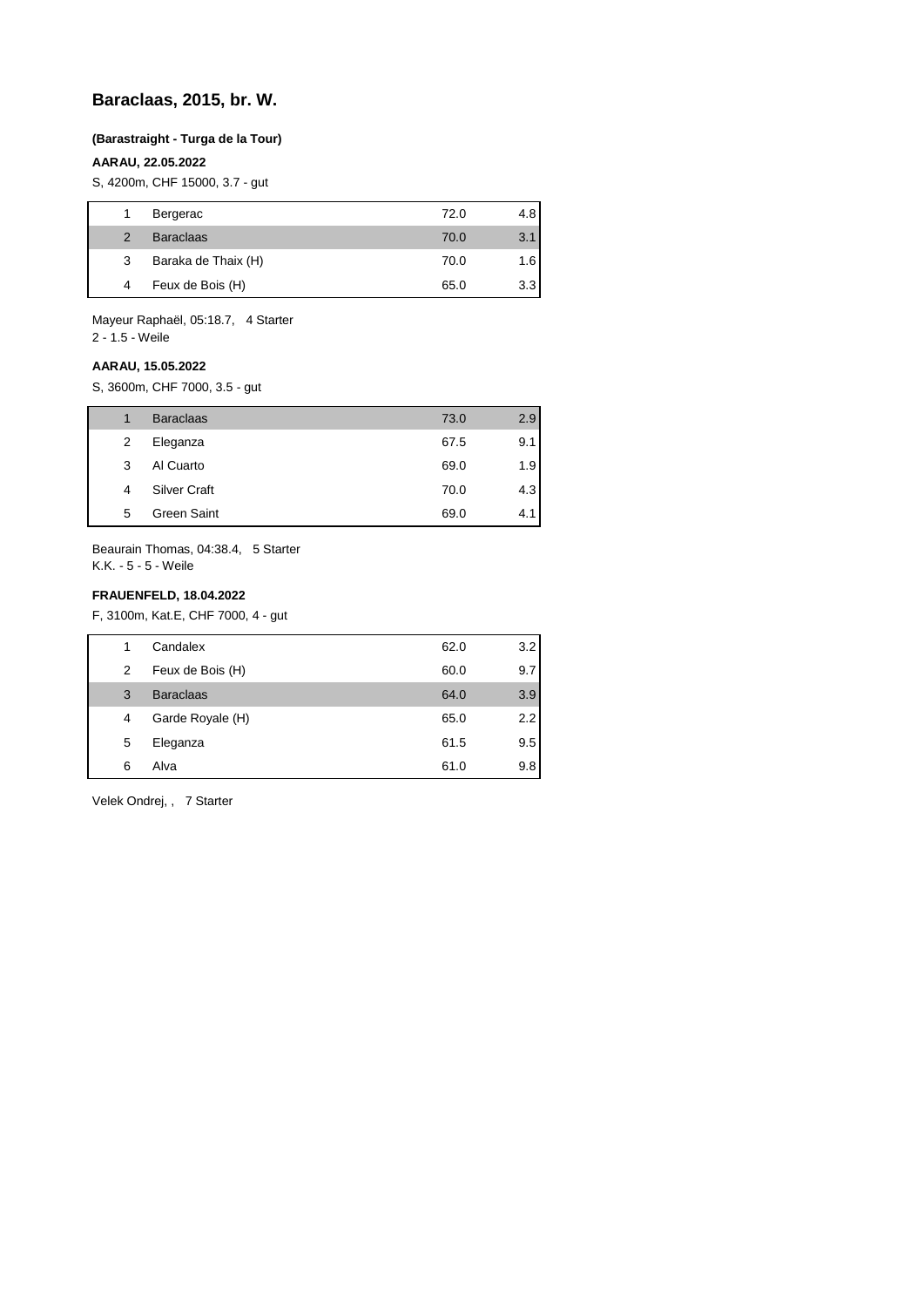# **Baraka de Thaix (H), 2011, Sch. W.**

#### **(Dom Alco - Jaka de Thaix)**

### **AARAU, 22.05.2022**

S, 4200m, CHF 15000, 3.7 - gut

|   | Bergerac            | 72.0 | 4.81 |
|---|---------------------|------|------|
| 2 | <b>Baraclaas</b>    | 70.0 | 3.11 |
| 3 | Baraka de Thaix (H) | 70.0 | 1.6  |
| 4 | Feux de Bois (H)    | 65.0 | 3.31 |

Langmeier Jürg, 05:18.7, 4 Starter

2 - 1.5 - Weile

#### **DIELSDORF, 08.05.2022**

S, 4300m, CHF 30000, 5 - weich

|   | Baraka de Thaix (H) | 67.0 | 1.8  |
|---|---------------------|------|------|
|   | Bergerac            | 69.0 | 5.11 |
| 3 | Feux de Bois (H)    | 62.0 | 3.11 |

Beaurain Thomas, 05:32.9, 4 Starter 8 - Weile

#### **MAIENFELD, 03.10.2021**

C, 5400m, CHF 25000, 2.5 - fest

|   | Baraka de Thaix (H)   | 68.0 | 1.6 |
|---|-----------------------|------|-----|
| 2 | Etoile des Vernes (H) | 65.5 | 5.4 |
| 3 | Galant du Chenet      | 69.0 | 2.9 |
|   | Contre Tous (H)       | 65.0 | 6.2 |

Huber Michael, 08:03.0, 5 Starter

1.5 - 0.5 - Weile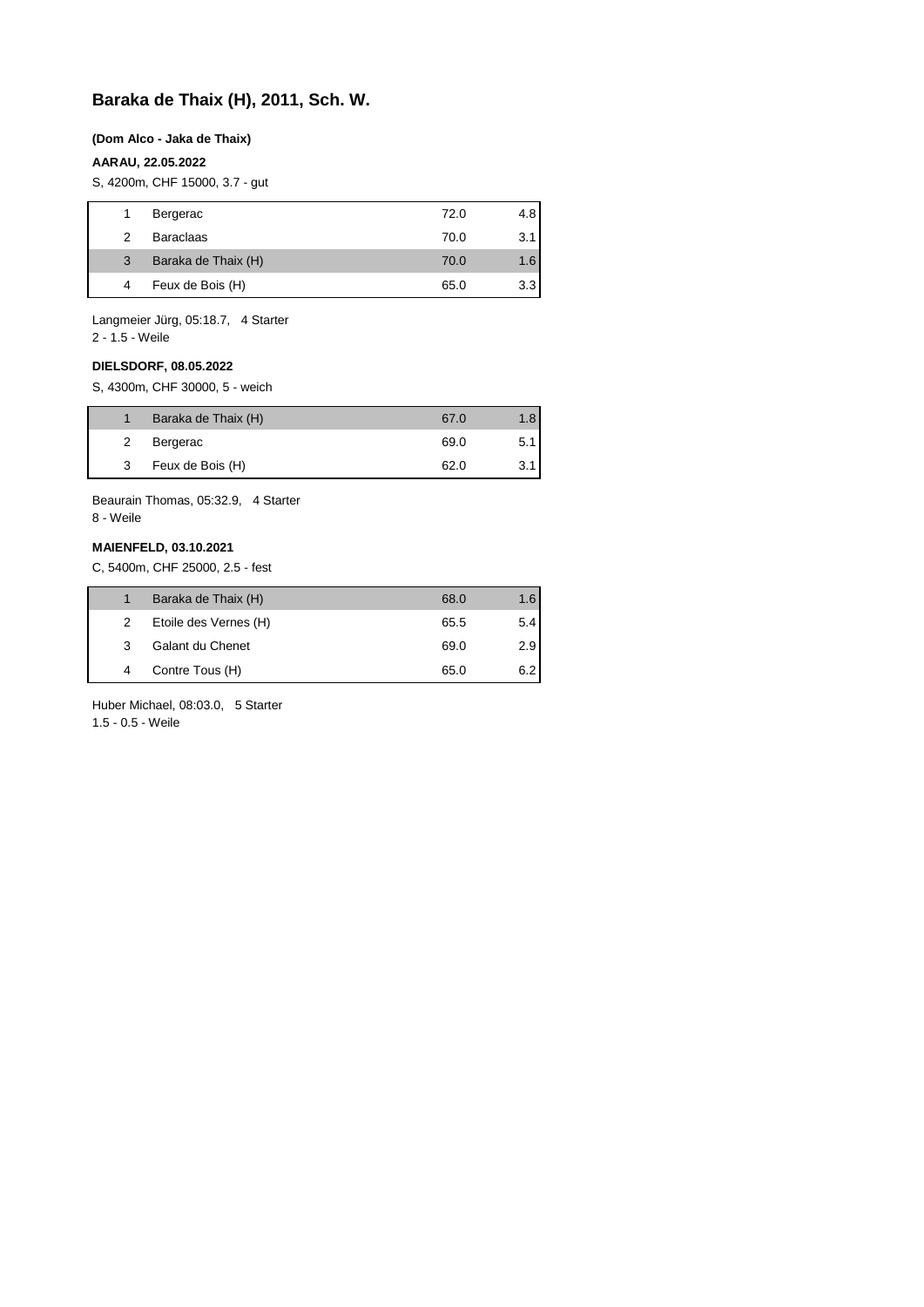# **Bergerac, 2013, F. W.**

#### **(Spirit One - New Simardiere)**

#### **AARAU, 22.05.2022**

S, 4200m, CHF 15000, 3.7 - gut

|   | <b>Bergerac</b>     | 72.0 | 4.8 |
|---|---------------------|------|-----|
| 2 | <b>Baraclaas</b>    | 70.0 | 3.1 |
| 3 | Baraka de Thaix (H) | 70.0 | 1.6 |
| 4 | Feux de Bois (H)    | 65.0 | 3.3 |

Mescam Damien, 05:18.7, 4 Starter

2 - 1.5 - Weile

#### **DIELSDORF, 08.05.2022**

S, 4300m, CHF 30000, 5 - weich

|   | Baraka de Thaix (H) | 67.0 | 1.8 |
|---|---------------------|------|-----|
| 2 | Bergerac            | 69.0 | 5.1 |
| 3 | Feux de Bois (H)    | 62.0 | 3.1 |

Mescam Damien, 05:32.9, 4 Starter 8 - Weile

### **MAIENFELD, 10.10.2021**

S, 4200m, CHF 15000, 3 - gut

|                | Candalex            | 70.0 | 1.8 |
|----------------|---------------------|------|-----|
| 2              | Feux de Bois (H)    | 65.0 | 4.2 |
| 3              | Angostura           | 67.0 | 5.2 |
| $\overline{4}$ | Bergerac            | 70.0 | 3.9 |
| 5              | <b>Raffles Rose</b> | 66.0 | 4.4 |

Labaisse Edgar, 05:07.2, 5 Starter Weile - 0.5 - 7 - k.K.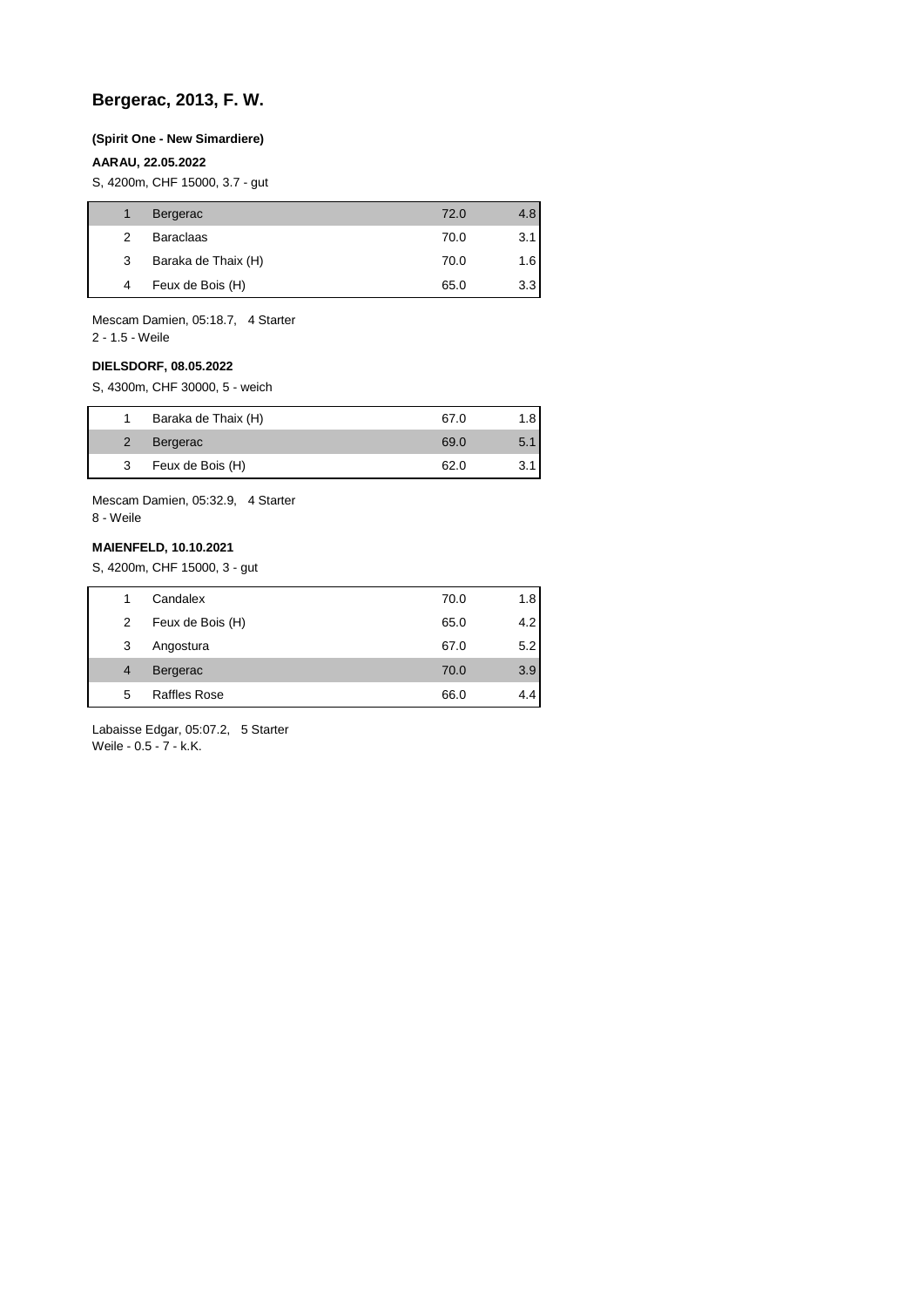# **Feux de Bois (H), 2015, br. W.**

#### **(Spanish Moon - Mousse des Bois)**

#### **AARAU, 22.05.2022**

S, 4200m, CHF 15000, 3.7 - gut

| 1 | Bergerac            | 72.0 | 4.8 |
|---|---------------------|------|-----|
| 2 | <b>Baraclaas</b>    | 70.0 | 3.1 |
| 3 | Baraka de Thaix (H) | 70.0 | 1.6 |
| 4 | Feux de Bois (H)    | 65.0 | 3.3 |

Lemée Julien, 05:18.7, 4 Starter

2 - 1.5 - Weile

### **DIELSDORF, 08.05.2022**

S, 4300m, CHF 30000, 5 - weich

| Baraka de Thaix (H)<br>67.0   |      |
|-------------------------------|------|
|                               |      |
| Bergerac<br>69.0              | 5.11 |
| Feux de Bois (H)<br>3<br>62.0 |      |

Lemée Julien, 05:32.9, 4 Starter 8 - Weile

#### **FRAUENFELD, 18.04.2022**

F, 3100m, Kat.E, CHF 7000, 4 - gut

| 1 | Candalex         | 62.0 | $3.2^{\circ}$ |
|---|------------------|------|---------------|
| 2 | Feux de Bois (H) | 60.0 | 9.7           |
| 3 | <b>Baraclaas</b> | 64.0 | 3.9           |
| 4 | Garde Royale (H) | 65.0 | $2.2^{\circ}$ |
| 5 | Eleganza         | 61.5 | 9.5           |
| 6 | Alva             | 61.0 | 9.8           |

Guilbert Nicolas, , 7 Starter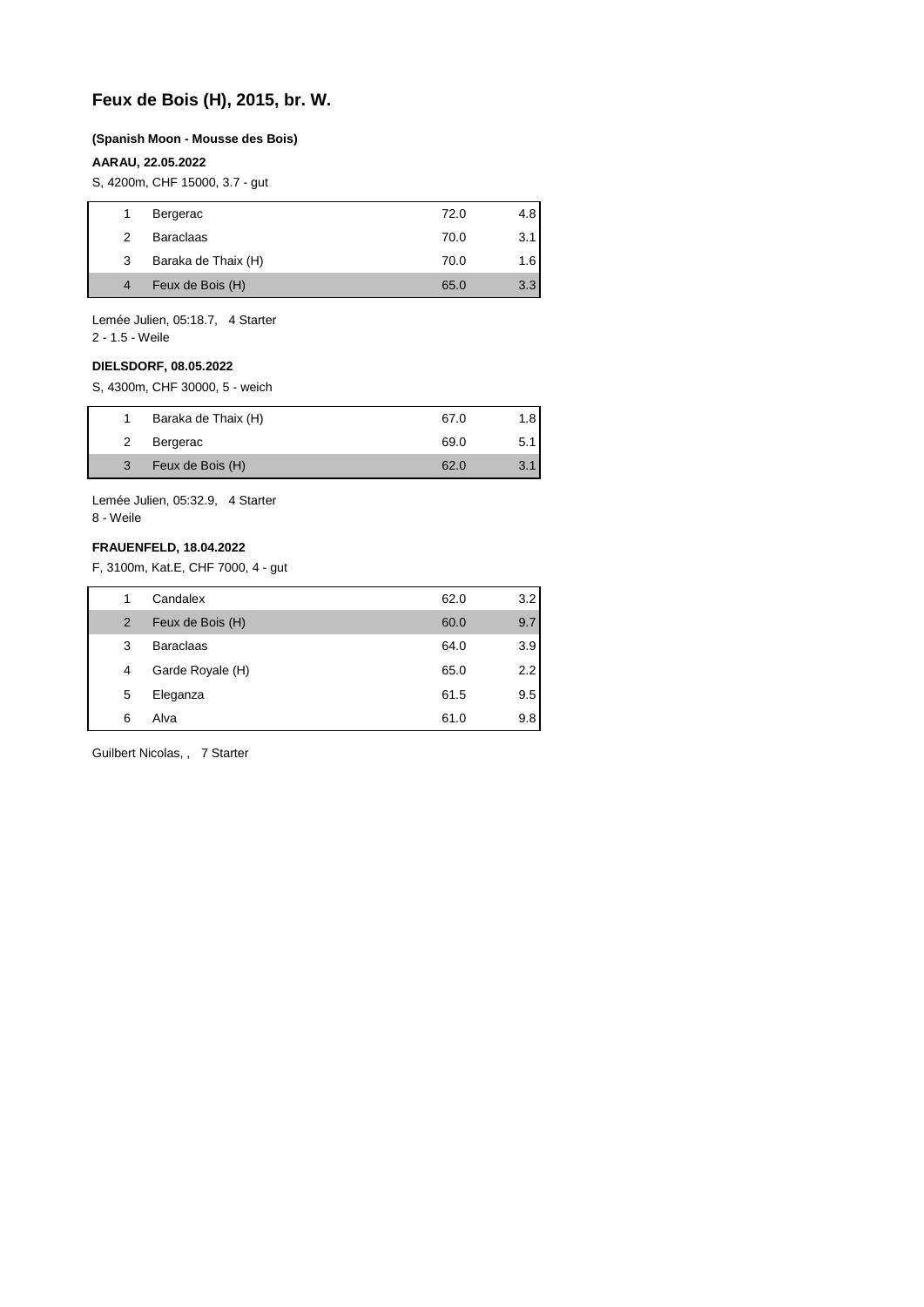# **Air Space, 2018, br. St.**

### **(Mawatheeq - Airlight)**

#### **AVENCHES, 25.05.2022**

F, 2150m, Kat.E, CHF 9000, 3.3 - gut

| 1  | Checkpoint*  | 64.0 | 12.0 |
|----|--------------|------|------|
| 2  | Myrina*      | 62.5 | 5.0  |
| 3  | Kind of Cool | 58.5 | 18.0 |
| 4  | Pontero      | 54.0 | 3.6  |
| 5  | Ruby Beauty* | 57.0 | 60.0 |
| 6  | Cri de Lope  | 59.5 | 7.5  |
| 12 | Air Space    | 55.0 | 12.0 |

Vogt Sibylle, 02:17.5, 13 Starter 3 - 0.25 - Hals - 1.75 -

#### **Frankreich - Nancy, 11.04.2022**

F, 3000m, Kat.E, EUR 12000

9 Air Space

Campos Remi

#### **Frankreich - Lyon-la Soie, 15.03.2022**

F, 3200m, Kat.E, EUR 16000

8 Air Space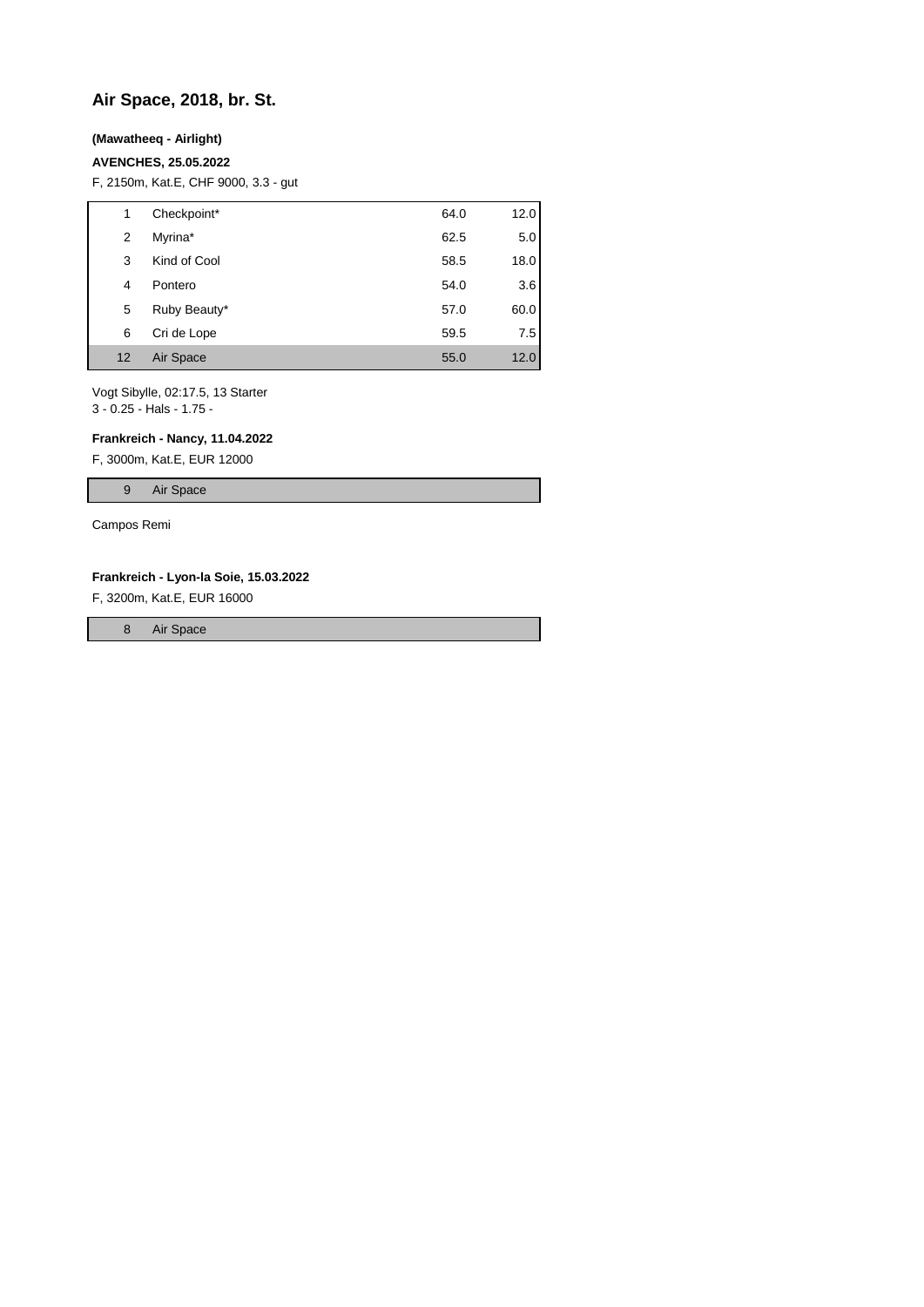# **Cri de Lope, 2013, br. W.**

### **(Lope de Vega - Criss Eria)**

### **AVENCHES, 25.05.2022**

F, 2150m, Kat.E, CHF 9000, 3.3 - gut

| 1 | Checkpoint*  | 64.0 | 12.0 |
|---|--------------|------|------|
| 2 | Myrina*      | 62.5 | 5.0  |
| 3 | Kind of Cool | 58.5 | 18.0 |
| 4 | Pontero      | 54.0 | 3.6  |
| 5 | Ruby Beauty* | 57.0 | 60.0 |
| 6 | Cri de Lope  | 59.5 | 7.5  |

Pecheur Maxim, 02:17.5, 13 Starter

3 - 0.25 - Hals - 1.75 -

#### **DIELSDORF, 08.05.2022**

F, 2300m, Kat.F, CHF 8000, 4.5 - weich

|   | Cri de Lope | 56.0 | 7.9  |
|---|-------------|------|------|
| 2 | Pontero     | 62.0 | 4.6  |
| 3 | Managua*    | 60.0 | 16.7 |
| 4 | Fiesta*     | 53.5 | 6.4  |
| 5 | Shamorin*   | 52.0 | 23.8 |
| 6 | Randolina*  | 54.5 | 15.3 |

Schneider Carina, 02:38.0, 14 Starter

Hals - 0.25 - k.K. - Hals -

### **AVENCHES, 14.10.2021**

F, 2400m, Kat.E, CHF 9000, 3.9 - gut

| 1 | Scappato (H) | 59.0 | 1.9  |
|---|--------------|------|------|
| 2 | Lordino*     | 56.0 | 9.6  |
| 3 | Cri de Lope  | 55.5 | 14.5 |
| 4 | Checkpoint*  | 60.0 | 6.2  |
| 5 | Mister Zoff  | 52.5 | 5.8  |
| 6 | Shinduro     | 58.5 | 27.6 |

Plaçais Olivier, 02:41.9, 7 Starter 1.5 - 3 - 1.25 - Hals -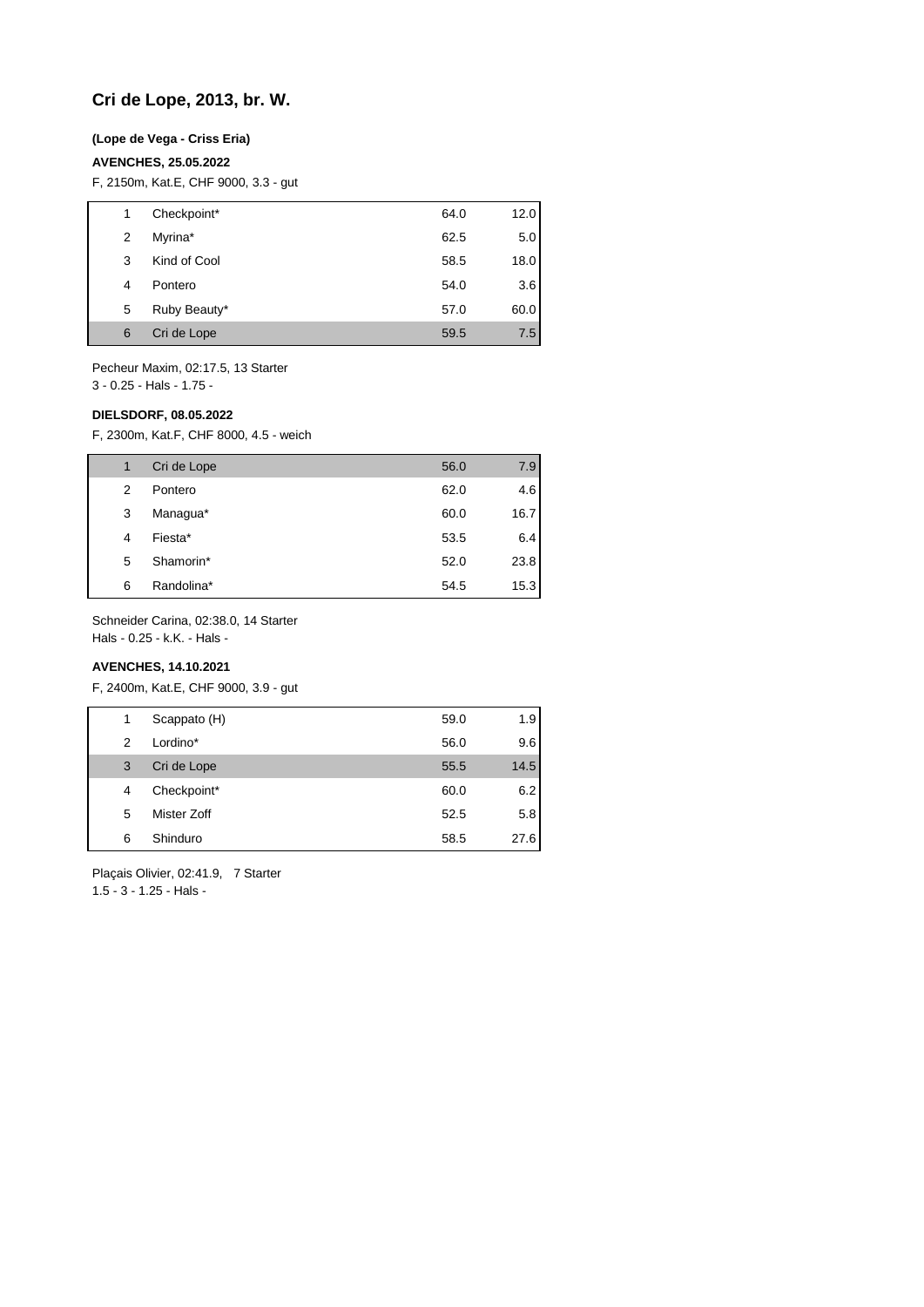# **Fleur d'Ipanema, 2013, F. St.**

#### **(Le Havre - Anthropologie)**

### **AARAU, 22.05.2022**

F, 2600m, Kat.F, CHF 6000, 3.7 - gut

| 1 | Fleur d'Ipanema | 64.5 | 6.4  |
|---|-----------------|------|------|
| 2 | Ganador*        | 61.0 | 3.2  |
| 3 | Nay Fay*        | 54.5 | 2.4  |
| 4 | Almoreto*       | 55.0 | 6.7  |
| 5 | Atlantico       | 53.0 | 18.6 |
| 6 | Night Wave      | 53.0 | 9.4  |

Am.Muntwyler Ella, 02:53.1, 9 Starter Hals - Kopf - 0.5 - Hals -

#### **DIELSDORF, 08.05.2022**

F, 2300m, Kat.E, CHF 9000, 4.5 - weich

|                | Enjoy Vijay     | 62.0 | 7.5  |
|----------------|-----------------|------|------|
| 2              | Tenorio         | 55.5 | 9.2  |
| 3              | Lorena*         | 52.0 | 13.8 |
| $\overline{4}$ | Fleur d'Ipanema | 52.0 | 13.6 |
| 5              | Hericourt       | 63.0 | 2.8  |
| 6              | Nick Cassedy    | 62.5 | 2.5  |

Zwahlen Karin, 02:33.0, 9 Starter

2 - Hals - Hals - 1 -

### **FRAUENFELD, 18.04.2022**

F, 2400m, Kat.E, CHF 8000, 4 - gut

| 1 | Hericourt         | 63.0 | 2.6 |
|---|-------------------|------|-----|
| 2 | Enjoy Vijay       | 59.0 | 4.5 |
| 3 | Vallee des Fleurs | 59.5 | 3.7 |
| 4 | Fleur d'Ipanema   | 58.5 | 8.2 |
| 5 | Lordino*          | 56.0 | 8.0 |
| 6 | Samurai           | 61.0 | 3.1 |

Am.Muntwyler Ella, , 6 Starter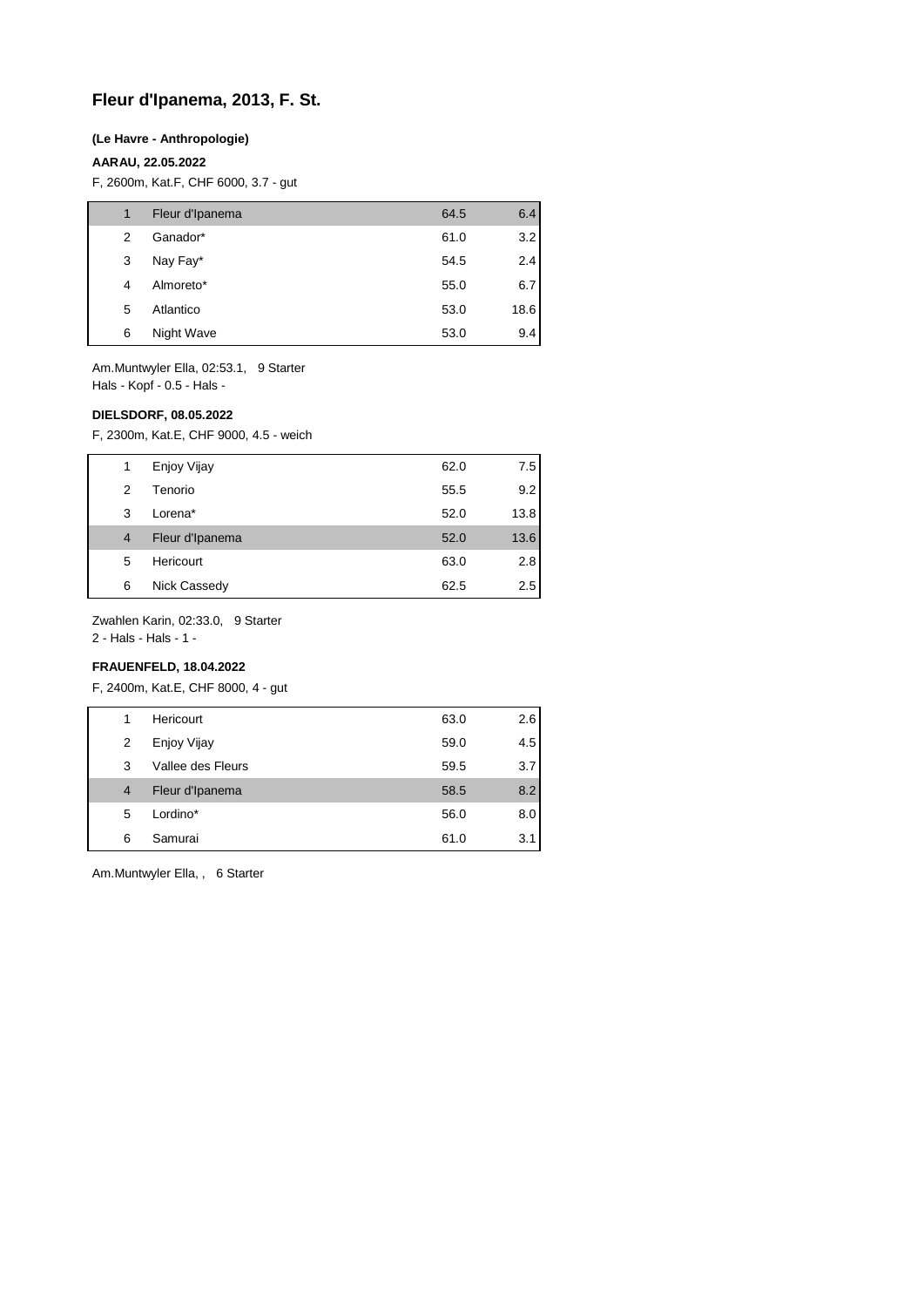# **Jascarpone\*, 2016, br. W.**

### **(Mascarpone - Just That)**

#### **DIELSDORF, 08.05.2022**

F, 2300m, Kat.F, CHF 8000, 4.5 - weich

| 1  | Cri de Lope | 56.0 | 7.9  |
|----|-------------|------|------|
| 2  | Pontero     | 62.0 | 4.6  |
| 3  | Managua*    | 60.0 | 16.7 |
| 4  | Fiesta*     | 53.5 | 6.4  |
| 5  | Shamorin*   | 52.0 | 23.8 |
| 6  | Randolina*  | 54.5 | 15.3 |
| 11 | Jascarpone* | 58.0 | 6.4  |

Guilbert Nicolas, 02:38.0, 14 Starter Hals - 0.25 - k.K. - Hals -

#### **AVENCHES, 13.04.2022**

F, 2150m, Kat.F, CHF 8000, 3.8 - gut

| 1 | Journey Flash | 61.0 | 4.6  |
|---|---------------|------|------|
| 2 | Jascarpone*   | 52.5 | 31.4 |
| 3 | Fiesta*       | 59.5 | 6.9  |
| 4 | Qadan         | 62.5 | 5.8  |
| 5 | Ganador*      | 60.0 | 3.3  |
| 6 | Randolina*    | 54.0 | 10.8 |

Guilbert Nicolas, 02:25.0, 10 Starter 2.5 - 0.25 - 0.75 - 2 -

# **AVENCHES, 27.10.2019**

F, 2150m, Kat.F, CHF 8000, 4.4 - gut

| Ruby Beauty*<br>1<br>58.5<br>Mister Zoff<br>62.5<br>2<br><b>Rajang Street</b><br>3<br>58.0 |  |
|--------------------------------------------------------------------------------------------|--|
|                                                                                            |  |
|                                                                                            |  |
|                                                                                            |  |
| Arrincton*<br>62.0<br>4                                                                    |  |
| 5<br>Weihegold<br>52.0                                                                     |  |
| Golden Big<br>6<br>52.0                                                                    |  |
| Jascarpone*<br>8<br>52.0                                                                   |  |

Schoch Cheryl, 02:37.6, 11 Starter  $0.5 - 1.5 - 1.25 - 2 -$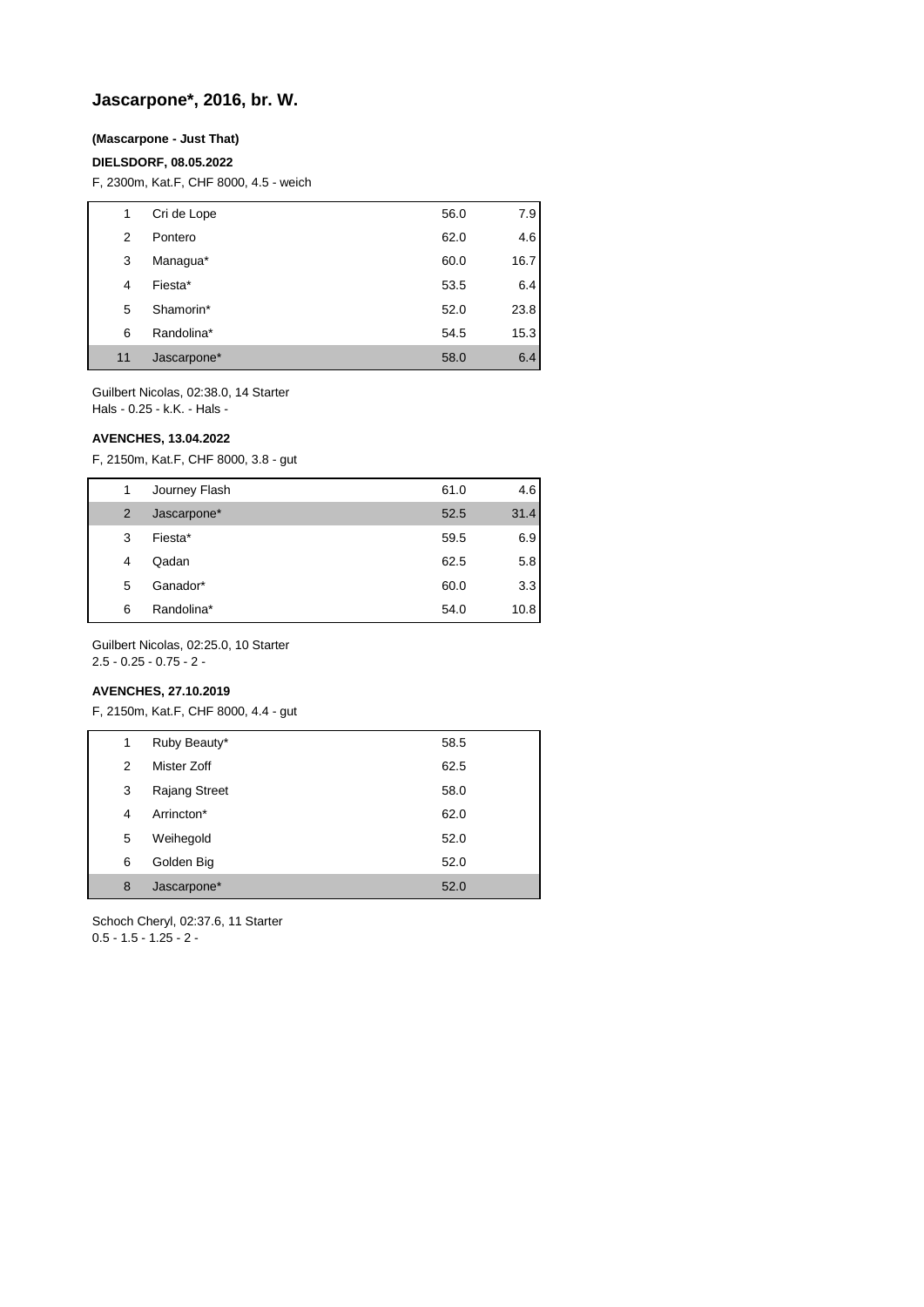### **Larissa\*, 2018, br. St.**

#### **(Pastorius - London Beat)**

#### **AARAU, 15.05.2022**

F, 2600m, Kat.E, CHF 6000, 3.5 - gut

| 1 | Garde Royale (H)    | 60.0 | 2.6  |
|---|---------------------|------|------|
| 2 | Nay Fay*            | 57.0 | 10.1 |
| 3 | Larissa*            | 60.5 | 8.0  |
| 4 | <b>Power Primus</b> | 52.0 | 31.6 |
| 5 | Almoreto*           | 52.0 | 20.4 |
| 6 | Carya*              | 60.0 | 9.8  |

Am.Schnyder Cecilia, 02:52.5, 10 Starter 0.75 - 0.75 - Kopf - 0.25 -

#### **AVENCHES, 13.04.2022**

F, 2150m, Kat.F, CHF 8000, 3.8 - gut

| 1              | Journey Flash | 61.0 | 4.6  |
|----------------|---------------|------|------|
| $\overline{2}$ | Jascarpone*   | 52.5 | 31.4 |
| 3              | Fiesta*       | 59.5 | 6.9  |
| 4              | Qadan         | 62.5 | 5.8  |
| 5              | Ganador*      | 60.0 | 3.3  |
| 6              | Randolina*    | 54.0 | 10.8 |
| 9              | Larissa*      | 62.0 | 15.4 |

Lemée Julien, 02:25.0, 10 Starter 2.5 - 0.25 - 0.75 - 2 -

#### **DIELSDORF, 24.10.2021**

F, 3000m, Kat.C, CHF 20000, 3.5 - gut

| 1              | Sir Vulcano   | 58.0 | 2.0  |
|----------------|---------------|------|------|
| 2              | Hericourt     | 58.0 | 2.9  |
| 3              | Air Space     | 56.5 | 4.6  |
| $\overline{4}$ | Larissa*      | 56.5 | 10.2 |
| 5              | Randolina*    | 56.5 | 14.2 |
| 6              | Billy the Kid | 58.0 | 4.9  |

Plaçais Olivier, 03:21.2, 6 Starter

 $4 - 1.5 - 1.25 - 1$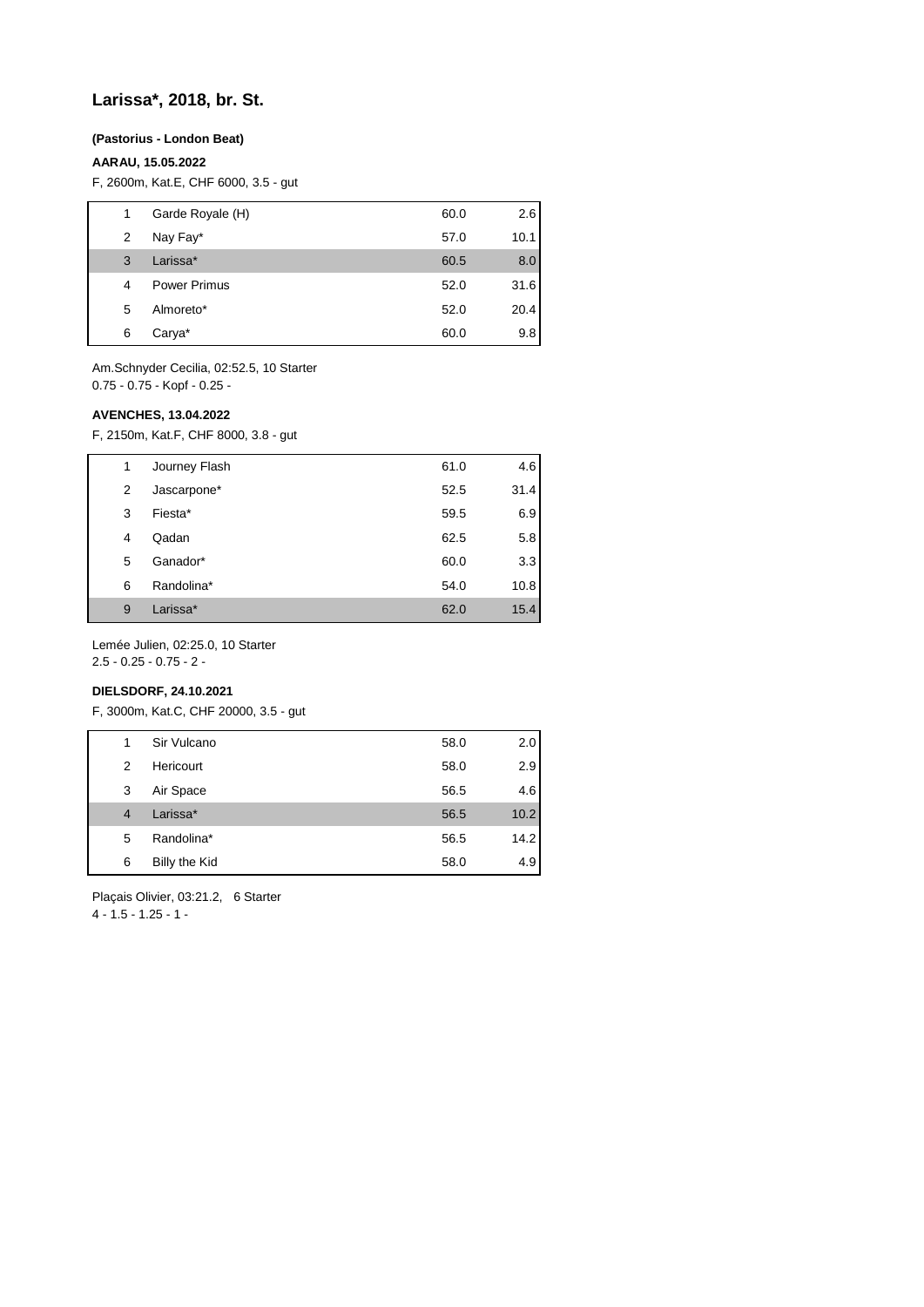# **Mister Zoff, 2013, br. W.**

### **(Zoffany - Maureenda)**

#### **AVENCHES, 25.05.2022**

F, 2150m, Kat.E, CHF 9000, 3.3 - gut

| 1 | Checkpoint*  | 64.0 | 12.0 |
|---|--------------|------|------|
| 2 | Myrina*      | 62.5 | 5.0  |
| 3 | Kind of Cool | 58.5 | 18.0 |
| 4 | Pontero      | 54.0 | 3.6  |
| 5 | Ruby Beauty* | 57.0 | 60.0 |
| 6 | Cri de Lope  | 59.5 | 7.5  |
| 9 | Mister Zoff  | 55.5 | 7.8  |

Guilbert Nicolas, 02:17.5, 13 Starter

3 - 0.25 - Hals - 1.75 -

### **DIELSDORF, 08.05.2022**

F, 2300m, Kat.F, CHF 8000, 4.5 - weich

| 1 | Cri de Lope        | 56.0 | 7.9  |
|---|--------------------|------|------|
| 2 | Pontero            | 62.0 | 4.6  |
| 3 | Managua*           | 60.0 | 16.7 |
| 4 | Fiesta*            | 53.5 | 6.4  |
| 5 | Shamorin*          | 52.0 | 23.8 |
| 6 | Randolina*         | 54.5 | 15.3 |
| 7 | <b>Mister Zoff</b> | 61.0 | 9.8  |

Am.Heller Naomi, 02:38.0, 14 Starter Hals - 0.25 - k.K. - Hals -

#### **AVENCHES, 14.10.2021**

F, 2400m, Kat.E, CHF 9000, 3.9 - gut

| 1 | Scappato (H) | 59.0 | 1.9  |
|---|--------------|------|------|
| 2 | Lordino*     | 56.0 | 9.6  |
| 3 | Cri de Lope  | 55.5 | 14.5 |
| 4 | Checkpoint*  | 60.0 | 6.2  |
| 5 | Mister Zoff  | 52.5 | 5.8  |
| 6 | Shinduro     | 58.5 | 27.6 |

Guilbert Nicolas, 02:41.9, 7 Starter 1.5 - 3 - 1.25 - Hals -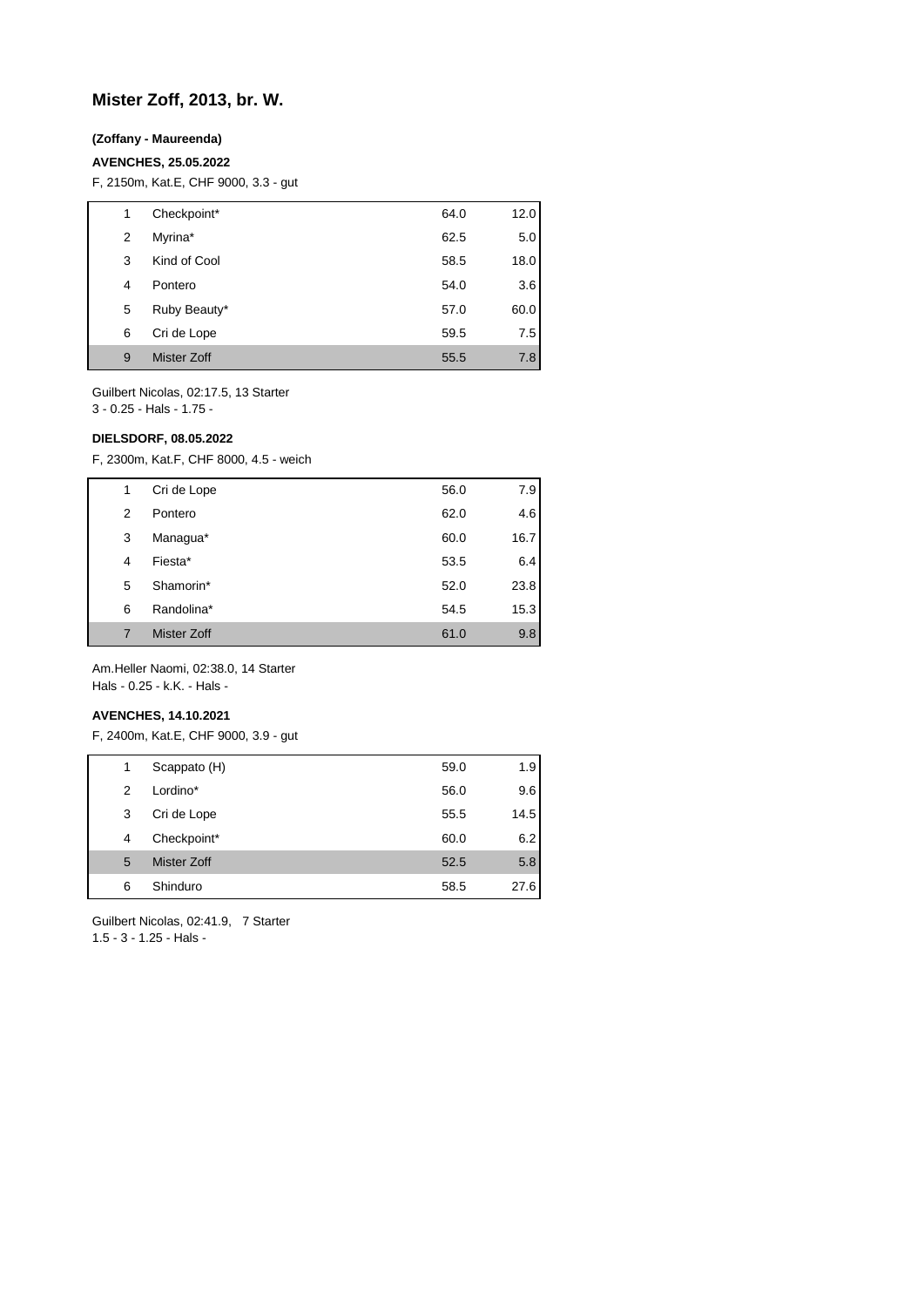# **Moon Gem\*, 2017, br. W.**

#### **(Lord of England - Mail of Glory)**

#### **DIELSDORF, 08.05.2022**

F, 1800m, Kat.F, CHF 8000, 4.5 - weich

| 1 | Qadan          | 60.0 | 12.2 |
|---|----------------|------|------|
| 2 | Xenon          | 54.0 | 52.2 |
| 3 | Moon Gem*      | 59.0 | 10.5 |
| 4 | South Carolina | 55.5 | 15.0 |
| 5 | Jazou*         | 56.5 | 5.4  |
| 6 | Jashiba*       | 55.5 | 13.9 |

Am.Langhard Jenny, 01:54.5, 13 Starter 0.75 - 1.75 - 1.75 - Kopf -

#### **AVENCHES, 14.10.2021**

F, 2150m, Kat.F, CHF 8000, 3.9 - gut

| 1 | Jeföhl       | 54.5 | 16.2 |
|---|--------------|------|------|
| 2 | Pontero      | 63.0 | 3.4  |
| 3 | Moon Gem*    | 61.0 | 8.4  |
| 4 | Fame On You  | 59.0 | 6.1  |
| 5 | Larissa*     | 59.0 | 8.9  |
| 6 | Scotsh Club* | 56.5 | 15.3 |

Janacek Vaclav, 02:23.6, 14 Starter

Hals - 0.25 - 1 - 3.5 -

### **DIELSDORF, 26.09.2021**

F, 2000m, Kat.F, CHF 8000, 4 - gut

|    | 1 | Fleur d'Ipanema | 60.5 | 6.6  |
|----|---|-----------------|------|------|
|    | 2 | Arrincton*      | 53.5 | 15.2 |
|    | 3 | Win Win         | 59.0 | 5.8  |
| 4  |   | Jazou*          | 59.0 | 5.7  |
|    | 5 | Shamorin*       | 55.0 | 21.1 |
|    | 6 | Sabayonne*      | 58.5 | 22.1 |
| 11 |   | Moon Gem*       | 61.0 | 3.1  |

Am.Langhard Jenny, 02:10.7, 13 Starter 1.25 - 1 - 1.25 - 1 -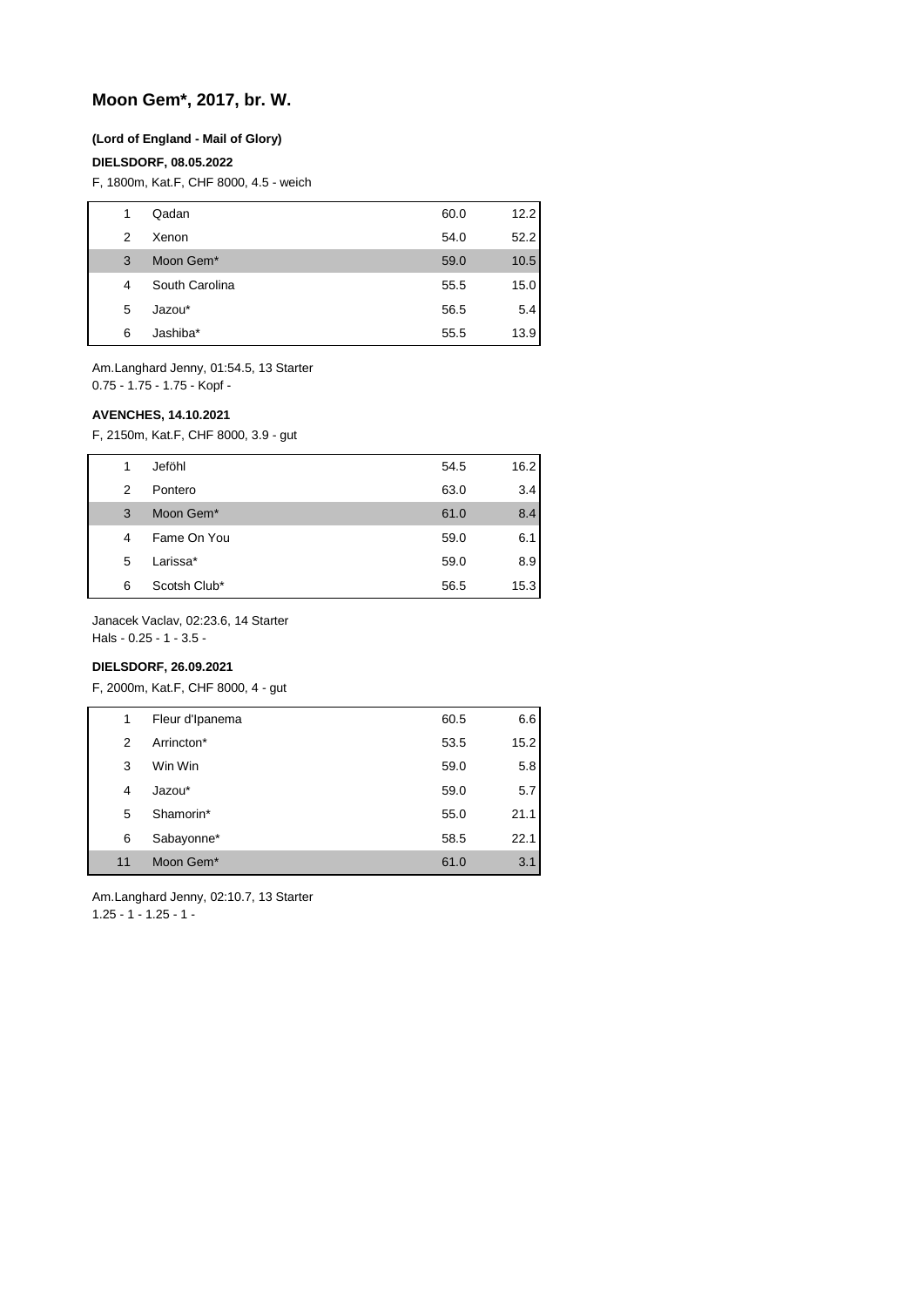# **Nay Fay\*, 2017, dbr. St.**

#### **(Mikhail Glinka - Nayfashion)**

### **AARAU, 22.05.2022**

F, 2600m, Kat.F, CHF 6000, 3.7 - gut

| 1 | Fleur d'Ipanema | 64.5 | 6.4  |
|---|-----------------|------|------|
| 2 | Ganador*        | 61.0 | 3.2  |
| 3 | Nay Fay*        | 54.5 | 2.4  |
| 4 | Almoreto*       | 55.0 | 6.7  |
| 5 | Atlantico       | 53.0 | 18.6 |
| 6 | Night Wave      | 53.0 | 9.4  |
|   |                 |      |      |

Zwahlen Karin, 02:53.1, 9 Starter Hals - Kopf - 0.5 - Hals -

#### **AARAU, 15.05.2022**

F, 2600m, Kat.E, CHF 6000, 3.5 - gut

| 1 | Garde Royale (H)    | 60.0 | 2.6  |
|---|---------------------|------|------|
| 2 | Nay Fay*            | 57.0 | 10.1 |
| 3 | Larissa*            | 60.5 | 8.0  |
| 4 | <b>Power Primus</b> | 52.0 | 31.6 |
| 5 | Almoreto*           | 52.0 | 20.4 |
| 6 | Carya*              | 60.0 | 9.8  |

Zwahlen Karin, 02:52.5, 10 Starter

0.75 - 0.75 - Kopf - 0.25 -

### **FRAUENFELD, 18.04.2022**

F, 1850m, Kat.F, CHF 7000, 4 - gut

| 1 | Giulietta*   | 54.5 |
|---|--------------|------|
| 2 | Scotsh Club* | 55.0 |
| 3 | Arrincton*   | 53.5 |
| 4 | Step Up      | 61.0 |
| 5 | Nay Fay*     | 53.5 |
| 6 | Carya*       | 60.5 |

Zwahlen Karin, , 11 Starter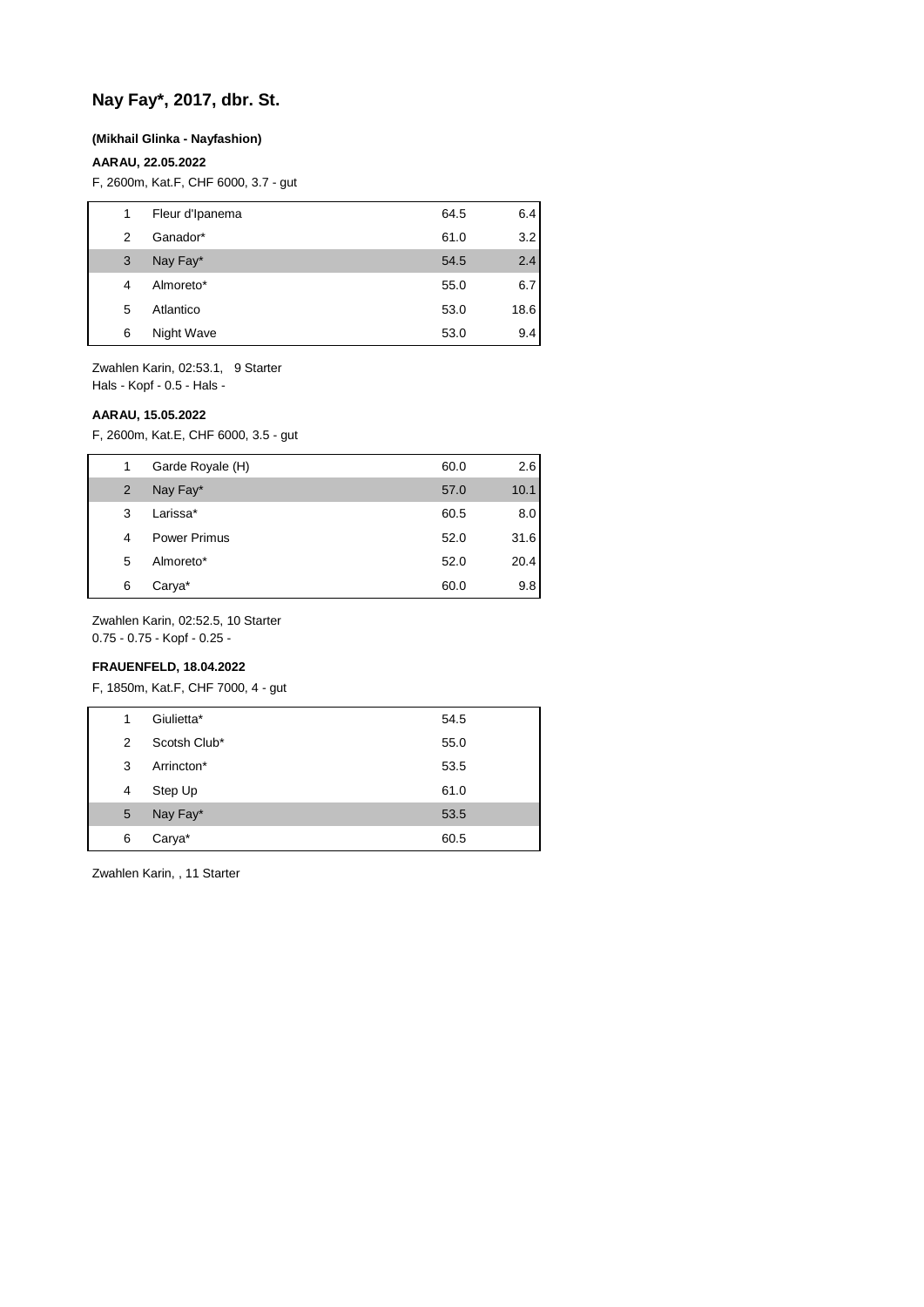# **Night Wave, 2018, Sch. W.**

#### **(Mastercraftsman - Spiritoftheunion)**

#### **AARAU, 22.05.2022**

F, 2600m, Kat.F, CHF 6000, 3.7 - gut

| 1 | Fleur d'Ipanema   | 64.5 | 6.4  |
|---|-------------------|------|------|
| 2 | Ganador*          | 61.0 | 3.2  |
| 3 | Nay Fay*          | 54.5 | 2.4  |
| 4 | Almoreto*         | 55.0 | 6.7  |
| 5 | Atlantico         | 53.0 | 18.6 |
| 6 | <b>Night Wave</b> | 53.0 | 9.4  |

Besenyei Ferenc, 02:53.1, 9 Starter Hals - Kopf - 0.5 - Hals -

#### **DIELSDORF, 24.10.2021**

F, 2300m, Kat.E, CHF 8000, 3.5 - gut

| 1 | Checkpoint*    | 61.0 | 9.6  |
|---|----------------|------|------|
| 2 | Scappato (H)   | 60.0 | 2.3  |
| 3 | Doncaster Rosa | 54.5 | 5.6  |
| 4 | Shooting       | 61.0 | 5.8  |
| 5 | Die Rakete     | 60.5 | 5.6  |
| 6 | Carya*         | 57.0 | 7.7  |
| 8 | Night Wave     | 54.5 | 10.6 |

Bürgin Tim, 02:30.8, 8 Starter

1 - Hals - 0.75 - Kopf -

### **AVENCHES, 18.08.2021**

F, 2150m, Kat.F, CHF 8000, 3.7 - gut

| 1 | Win Win     | 56.5 | 7.4  |
|---|-------------|------|------|
| 2 | Step Up     | 62.0 | 7.9  |
| 3 | Myrina*     | 58.0 | 3.7  |
| 4 | Pique Dame* | 57.5 | 26.8 |
| 5 | Carya*      | 60.5 | 2.5  |
| 6 | Almoreto*   | 57.0 | 6.5  |
| 7 | Night Wave  | 58.0 | 13.0 |

Bürgin Tim, 02:23.0, 7 Starter  $0.25 - 1 - 2.5 - 5 -$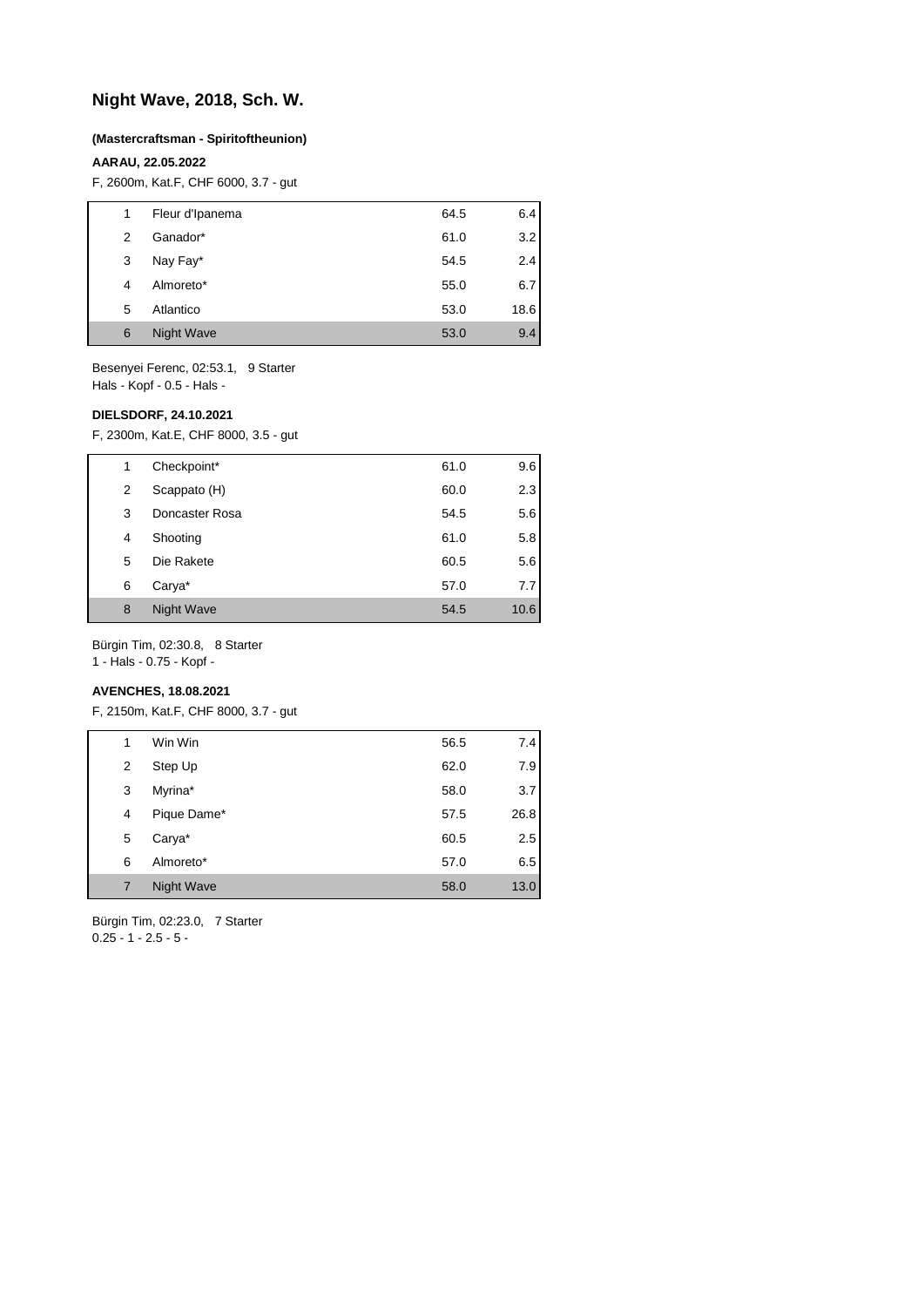# **Pontero, 2016, br. W.**

### **(Tertullian - Point Blank)**

### **AVENCHES, 25.05.2022**

F, 2150m, Kat.E, CHF 9000, 3.3 - gut

| 1 | Checkpoint*  | 64.0 | 12.0 |
|---|--------------|------|------|
| 2 | Myrina*      | 62.5 | 5.0  |
| 3 | Kind of Cool | 58.5 | 18.0 |
| 4 | Pontero      | 54.0 | 3.6  |
| 5 | Ruby Beauty* | 57.0 | 60.0 |
| 6 | Cri de Lope  | 59.5 | 7.5  |
|   |              |      |      |

Am.Janser Aaliyah, 02:17.5, 13 Starter 3 - 0.25 - Hals - 1.75 -

#### **DIELSDORF, 08.05.2022**

F, 2300m, Kat.F, CHF 8000, 4.5 - weich

| 1 | Cri de Lope | 56.0 | 7.9  |
|---|-------------|------|------|
| 2 | Pontero     | 62.0 | 4.6  |
| 3 | Managua*    | 60.0 | 16.7 |
| 4 | Fiesta*     | 53.5 | 6.4  |
| 5 | Shamorin*   | 52.0 | 23.8 |
| 6 | Randolina*  | 54.5 | 15.3 |

Am.Muntwyler Ella, 02:38.0, 14 Starter

Hals - 0.25 - k.K. - Hals -

### **AVENCHES, 14.10.2021**

F, 2150m, Kat.F, CHF 8000, 3.9 - gut

| 1 | Jeföhl       | 54.5 | 16.2 |
|---|--------------|------|------|
| 2 | Pontero      | 63.0 | 3.4  |
| 3 | Moon Gem*    | 61.0 | 8.4  |
| 4 | Fame On You  | 59.0 | 6.1  |
| 5 | Larissa*     | 59.0 | 8.9  |
| 6 | Scotsh Club* | 56.5 | 15.3 |
|   |              |      |      |

Am.Muntwyler Ella, 02:23.6, 14 Starter Hals - 0.25 - 1 - 3.5 -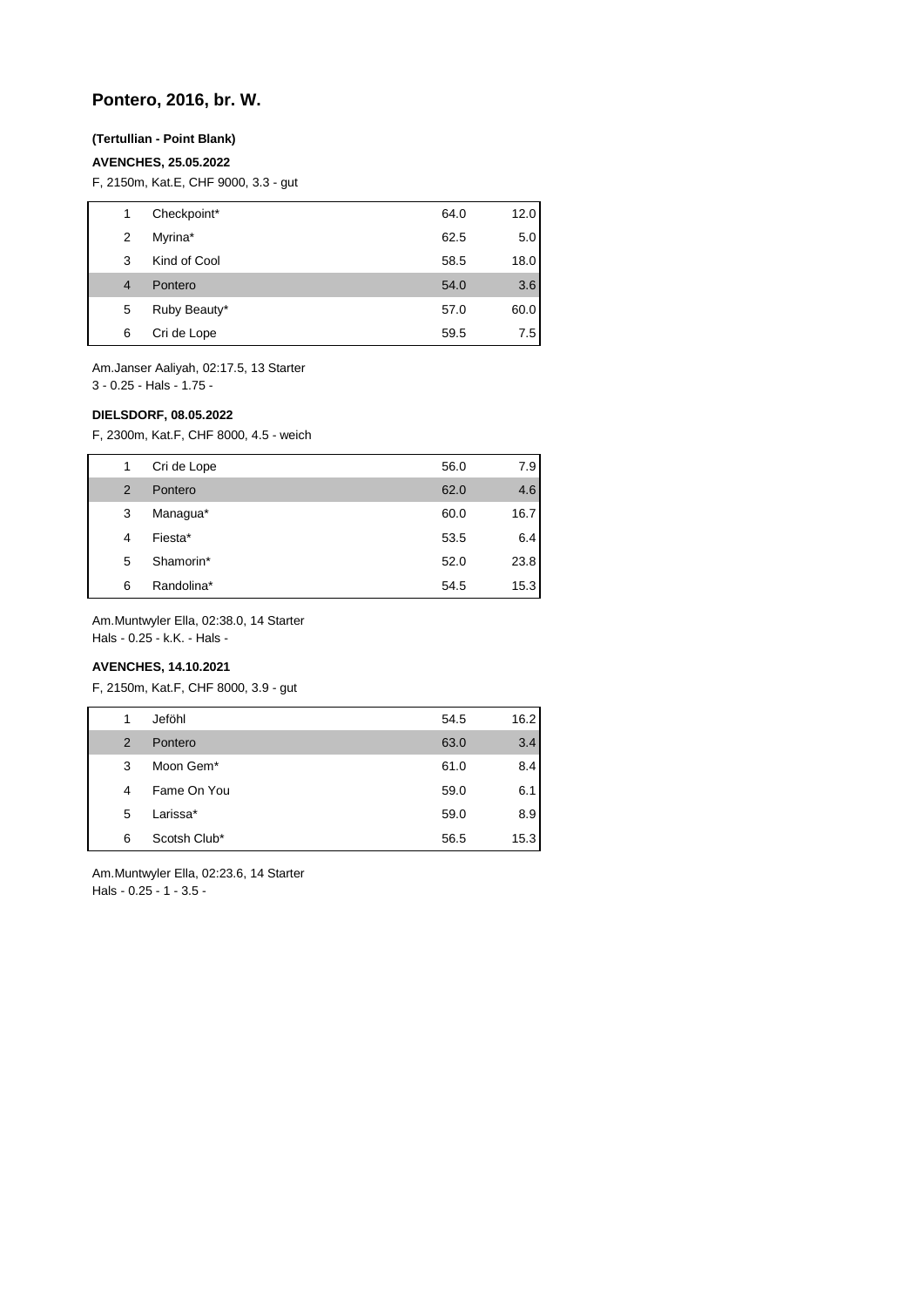# **Randolina\*, 2018, Sch. St.**

#### **(Elvstroem - Rafale Bere)**

### **AARAU, 15.05.2022**

F, 2600m, Kat.E, CHF 6000, 3.5 - gut

| 1 | Garde Royale (H)    | 60.0 | 2.6  |
|---|---------------------|------|------|
| 2 | Nay Fay*            | 57.0 | 10.1 |
| 3 | Larissa*            | 60.5 | 8.0  |
| 4 | <b>Power Primus</b> | 52.0 | 31.6 |
| 5 | Almoreto*           | 52.0 | 20.4 |
| 6 | Carya*              | 60.0 | 9.8  |
| 9 | Randolina*          | 56.0 | 4.8  |

Lheureux Clément, 02:52.5, 10 Starter 0.75 - 0.75 - Kopf - 0.25 -

#### **DIELSDORF, 08.05.2022**

F, 2300m, Kat.F, CHF 8000, 4.5 - weich

| 1 | Cri de Lope | 56.0 | 7.9  |
|---|-------------|------|------|
| 2 | Pontero     | 62.0 | 4.6  |
| 3 | Managua*    | 60.0 | 16.7 |
| 4 | Fiesta*     | 53.5 | 6.4  |
| 5 | Shamorin*   | 52.0 | 23.8 |
| 6 | Randolina*  | 54.5 | 15.3 |

Veron Fabrice, 02:38.0, 14 Starter

Hals - 0.25 - k.K. - Hals -

#### **AVENCHES, 13.04.2022**

F, 2150m, Kat.F, CHF 8000, 3.8 - gut

| 1 | Journey Flash | 61.0 | 4.6  |
|---|---------------|------|------|
| 2 | Jascarpone*   | 52.5 | 31.4 |
| 3 | Fiesta*       | 59.5 | 6.9  |
| 4 | Qadan         | 62.5 | 5.8  |
| 5 | Ganador*      | 60.0 | 3.3  |
| 6 | Randolina*    | 54.0 | 10.8 |

Lheureux Clément, 02:25.0, 10 Starter 2.5 - 0.25 - 0.75 - 2 -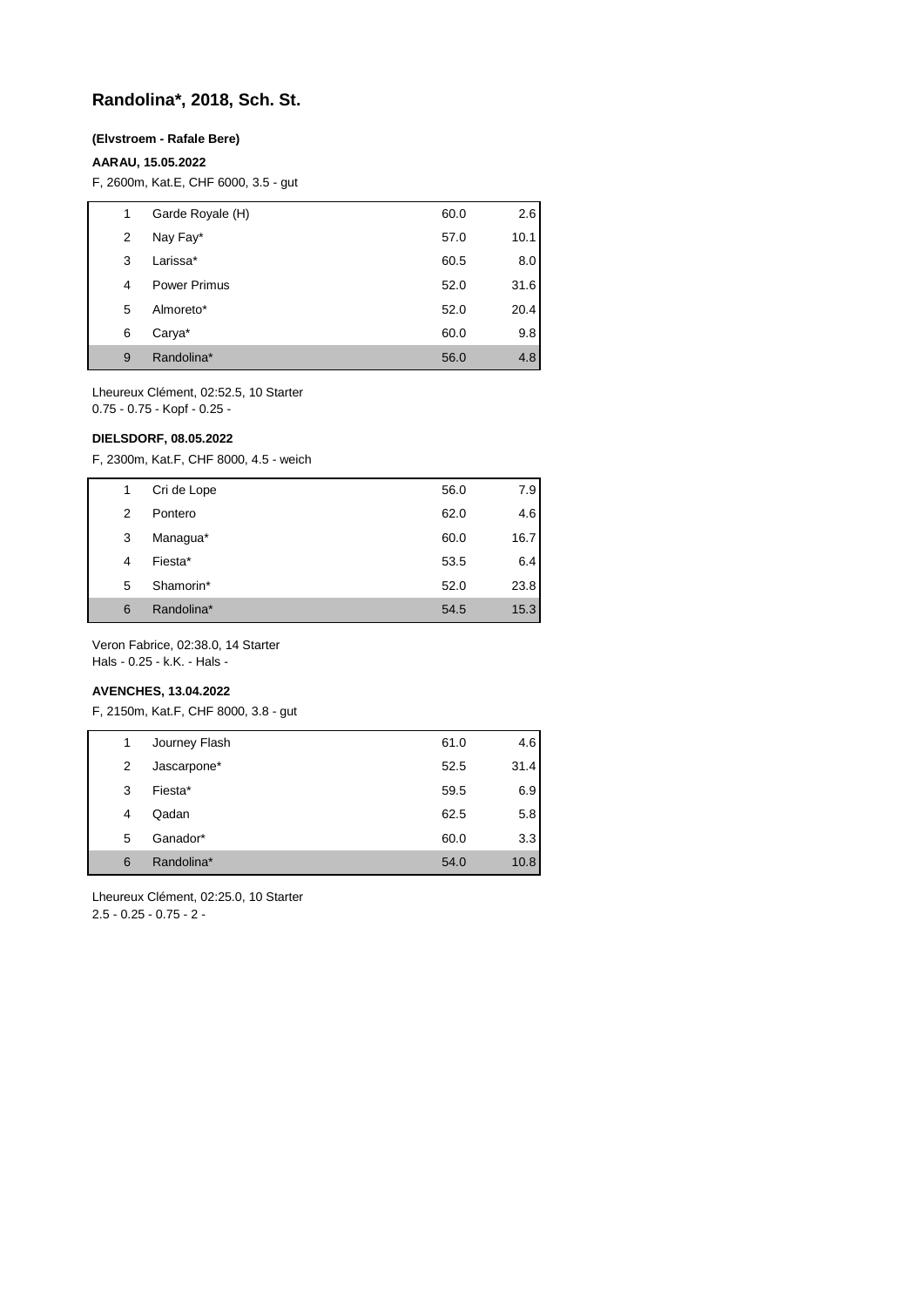### **Rappelle Moi\*, 2013, br. W.**

#### **(Slickly - Rafale Bere)**

#### **AARAU, 22.05.2022**

F, 2600m, Kat.F, CHF 6000, 3.7 - gut

| 1 | Fleur d'Ipanema | 64.5 | 6.4  |
|---|-----------------|------|------|
| 2 | Ganador*        | 61.0 | 3.2  |
| 3 | Nay Fay*        | 54.5 | 2.4  |
| 4 | Almoreto*       | 55.0 | 6.7  |
| 5 | Atlantico       | 53.0 | 18.6 |
| 6 | Night Wave      | 53.0 | 9.4  |
| 9 | Rappelle Moi*   | 54.0 | 11.3 |
|   |                 |      |      |

Am.Kessler Nadja, 02:53.1, 9 Starter Hals - Kopf - 0.5 - Hals -

### **DIELSDORF, 08.05.2022**

F, 1800m, Kat.F, CHF 8000, 4.5 - weich

| 1 | Qadan          | 60.0 | 12.2 |
|---|----------------|------|------|
| 2 | Xenon          | 54.0 | 52.2 |
| 3 | Moon Gem*      | 59.0 | 10.5 |
| 4 | South Carolina | 55.5 | 15.0 |
| 5 | Jazou*         | 56.5 | 5.4  |
| 6 | Jashiba*       | 55.5 | 13.9 |
| 9 | Rappelle Moi*  | 54.0 | 38.7 |

Am.Kessler Nadja, 01:54.5, 13 Starter 0.75 - 1.75 - 1.75 - Kopf -

#### **AVENCHES, 18.09.2021**

F, 1600m, Kat.F, CHF 8000, 3.9 - gut

| 1 | Step Up          | 60.0 | 2.5  |
|---|------------------|------|------|
| 2 | Ophelia          | 53.5 | 19.8 |
| 3 | Warega           | 56.5 | 8.8  |
| 4 | Dancing Diamond* | 53.5 | 8.9  |
| 5 | Myrina*          | 58.5 | 5.5  |
| 6 | Zarnia           | 58.5 | 21.1 |
| 7 | Rappelle Moi*    | 54.0 | 30.6 |

Am.Kessler Nadja, 01:40.7, 10 Starter 2 - 0.75 - k.K. - Kopf -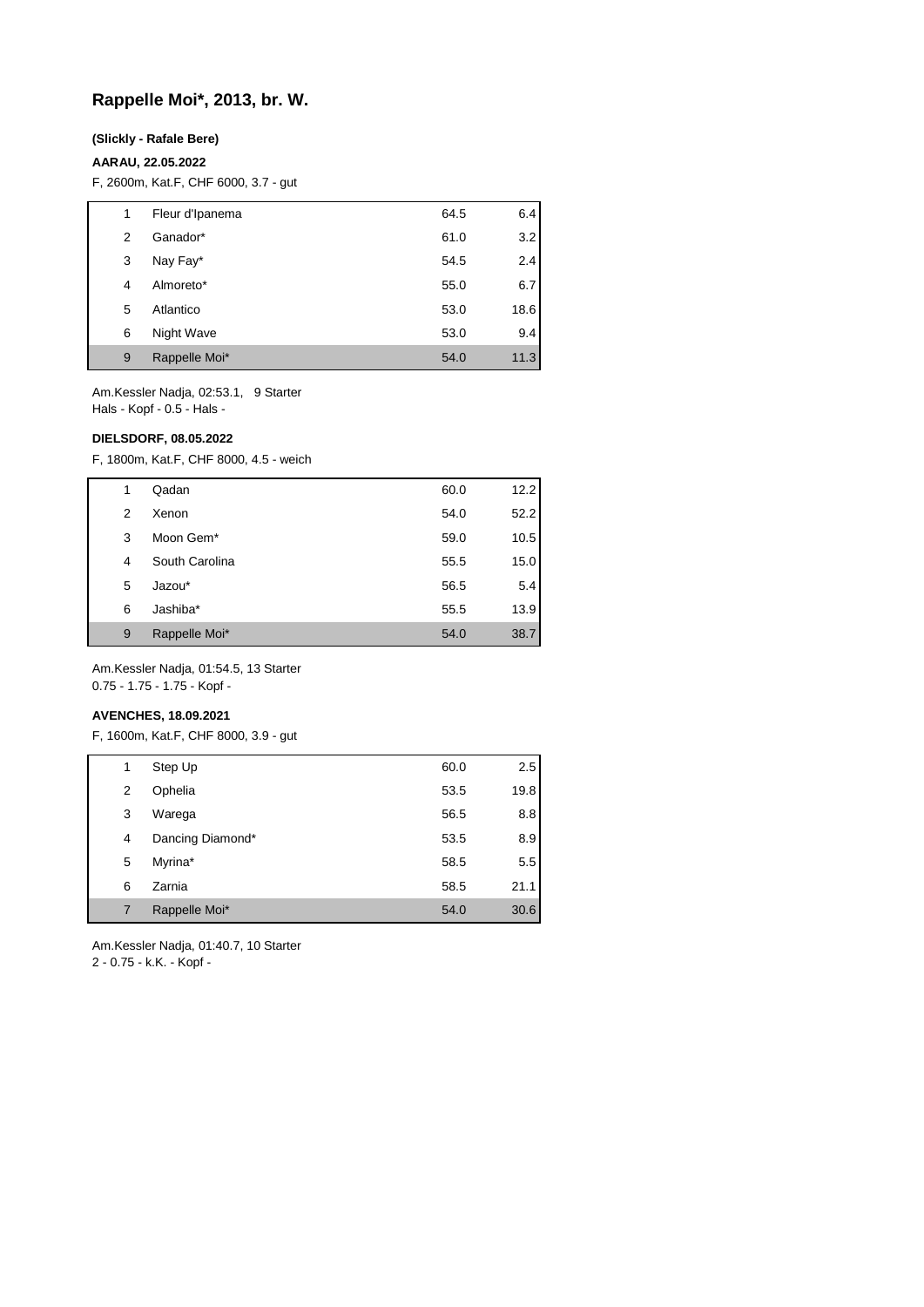# **Ruby Beauty\*, 2013, br. St.**

#### **(Mamool - Red Nose)**

#### **AVENCHES, 25.05.2022**

F, 2150m, Kat.E, CHF 9000, 3.3 - gut

| 1 | Checkpoint*  | 64.0 | 12.0 |
|---|--------------|------|------|
| 2 | Myrina*      | 62.5 | 5.0  |
| 3 | Kind of Cool | 58.5 | 18.0 |
| 4 | Pontero      | 54.0 | 3.6  |
| 5 | Ruby Beauty* | 57.0 | 60.0 |
| 6 | Cri de Lope  | 59.5 | 7.5  |

Am.Langhard Jenny, 02:17.5, 13 Starter 3 - 0.25 - Hals - 1.75 -

#### **AVENCHES, 13.04.2022**

F, 2150m, Kat.E, CHF 9000, 3.8 - gut

| 1 | Myrina*         | 54.5 | 7.9  |
|---|-----------------|------|------|
| 2 | Tenorio         | 61.5 | 12.3 |
| 3 | Scappato (H)    | 62.0 | 2.4  |
| 4 | Fleur d'Ipanema | 57.0 | 8.8  |
| 5 | Fairy Wish      | 57.5 | 23.2 |
| 6 | Lorena*         | 59.5 | 6.0  |
| 8 | Ruby Beauty*    | 58.0 | 24.5 |

Am.Langhard Sally, 02:26.2, 10 Starter

 $2 - 1.5 - 3.5 - 1$ 

## **AVENCHES, 14.10.2021**

F, 2400m, Kat.E, CHF 9000, 3.9 - gut

| 1 | Scappato (H) | 59.0 | 1.9  |
|---|--------------|------|------|
| 2 | Lordino*     | 56.0 | 9.6  |
| 3 | Cri de Lope  | 55.5 | 14.5 |
| 4 | Checkpoint*  | 60.0 | 6.2  |
| 5 | Mister Zoff  | 52.5 | 5.8  |
| 6 | Shinduro     | 58.5 | 27.6 |
|   | Ruby Beauty* | 58.0 | 8.8  |

Am.Langhard Jenny, 02:41.9, 7 Starter 1.5 - 3 - 1.25 - Hals -